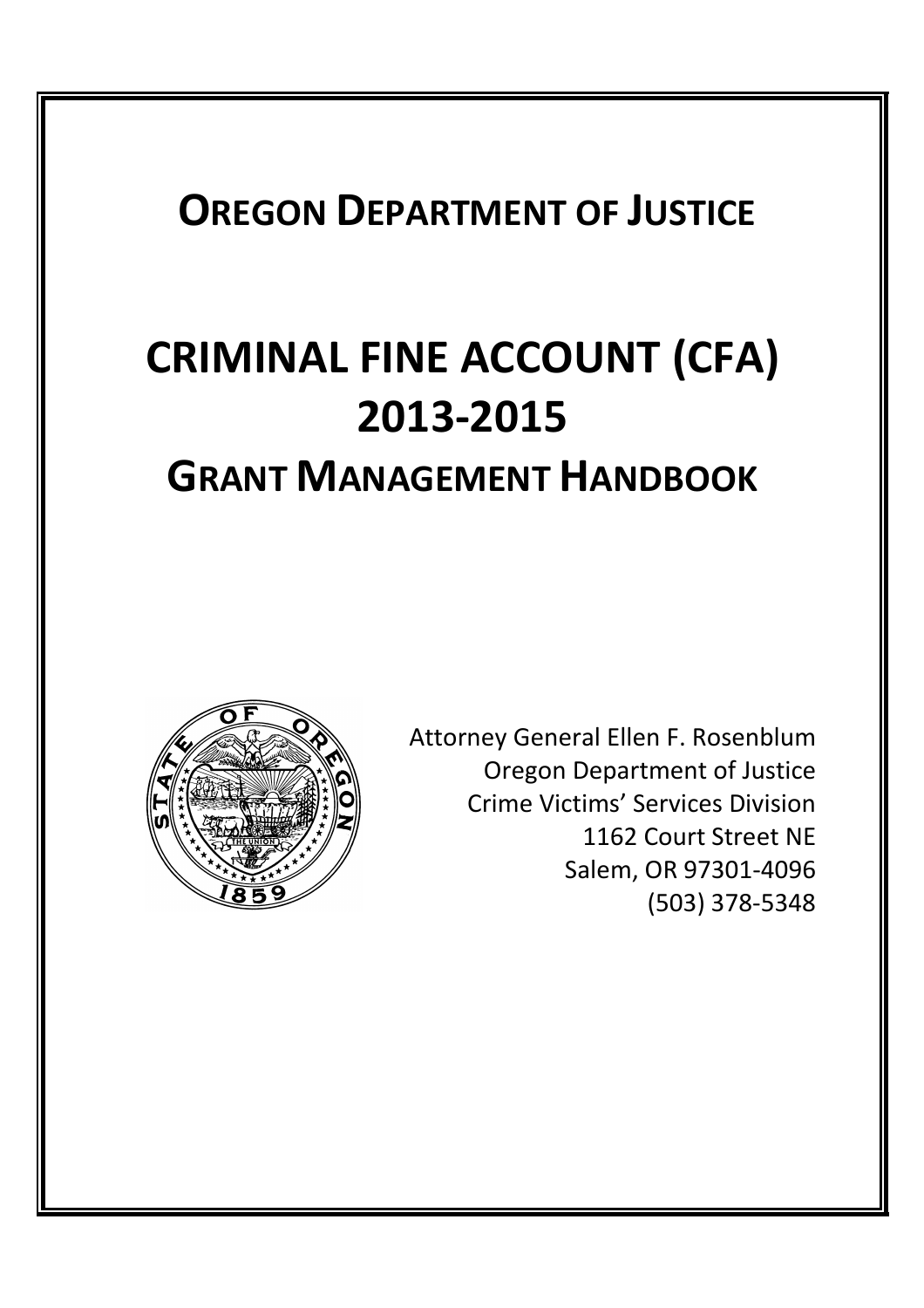The Criminal Fine Account (CFA) Grant Management Handbook discusses general program requirements and restrictions relating to the administration of CFA funds through the Oregon Department of Justice (DOJ), Crime Victims' Services Division (CVSD). It is expected that this Handbook will provide a ready resource for those agencies in the process of applying for a CFA Grant, as well as, providing grant recipients with a resource throughout the grant period.

The CFA Program Grant Management Handbook, the Request for Application, and CVSD E-Grants tools can be accessed on the CFA Funding website: http://www.doj.state.or.us/victims/pages/cfa.aspx.

The CFA Program grant application and associated forms **are all completed through CVSD E-Grants.** CVSD E-Grants may be accessed at: www.cvsdegrants.com.

#### **THET REPT RE**

**DOJ Grant Assistant Krista Anderson:** Phone: (503) 378-5178 Fax: (503) 378-6974 E-mail: krista.anderson@doj.state.or.us

#### **For additional information, please contact:**

| <b>Jeanette Ewald</b><br>(503) 378-6881<br>jeanette.ewald@doj.state.or.us |  |
|---------------------------------------------------------------------------|--|
| <b>Mailing Address:</b>                                                   |  |
| Oregon Department of Justice,                                             |  |
| <b>Crime Victims' Services Division</b>                                   |  |
| 1162 Court Street NE                                                      |  |
| Salem, Oregon 97301-4096                                                  |  |
| Fax:                                                                      |  |
| (503) 378-6974                                                            |  |

# **THETHETH**

**For information on Oregon's Crime Victim Compensation Program (CVCP), please contact:** Joe McCarty, Crime Victim Compensation Manager Phone: (503) 378-5058 回 E-mail: joe.a.mccarty@doj.state.or.us Toll-free within the State of Oregon: (800) 503-7983

CVSD is the State Administrative Agency for CFA Grant Programs. CVSD has prepared this Grant Management Handbook to assist grantees in complying with state requirements.

 $\overline{\phantom{a}}$  , and the contract of the contract of the contract of the contract of the contract of the contract of the contract of the contract of the contract of the contract of the contract of the contract of the contrac

**\_\_\_\_\_\_\_\_\_\_\_\_\_\_\_\_\_\_\_\_\_\_\_\_\_\_\_\_\_\_\_\_\_\_\_\_\_\_\_\_\_**

*Created March 2013*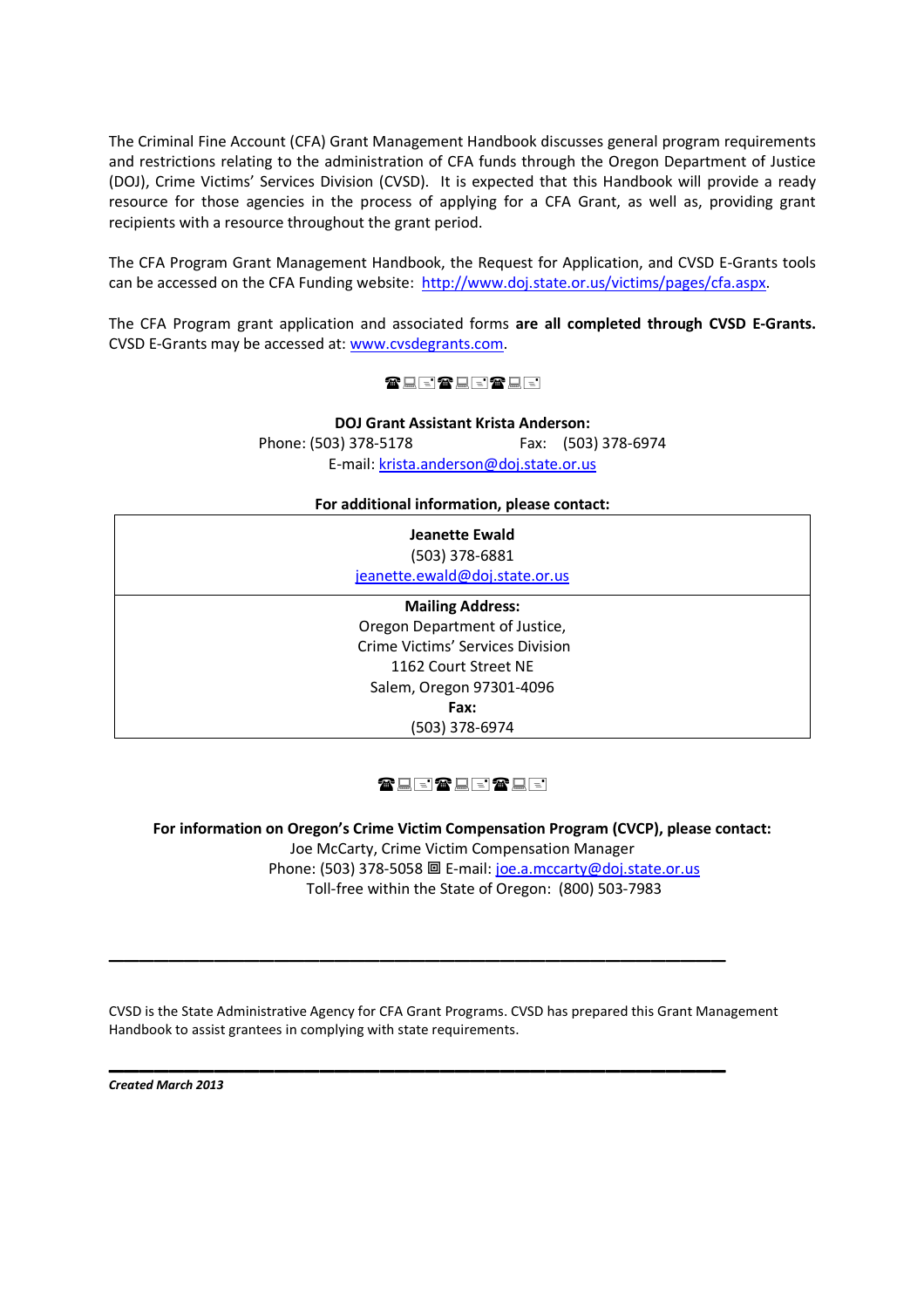# **TABLE OF CONTENTS**

#### **SECTION 1: INTRODUCTION TO CFA**

#### **SECTION 2: ELIGIBILITY REQUIREMENTS**

#### **SECTION 3: CFA MANAGEMENT AND OPERATIONS GUIDELINES**

#### **SECTION 4: CFA GRANT APPLICATION PROCESS**

#### **SECTION 5: MAINTENANCE AND RETENTION OF RECORDS**

|--|--|

#### **SECTION 6: REPORTING REQUIRMENTS**

#### **SECTION 7: FINANCIAL REQUIREMENTS**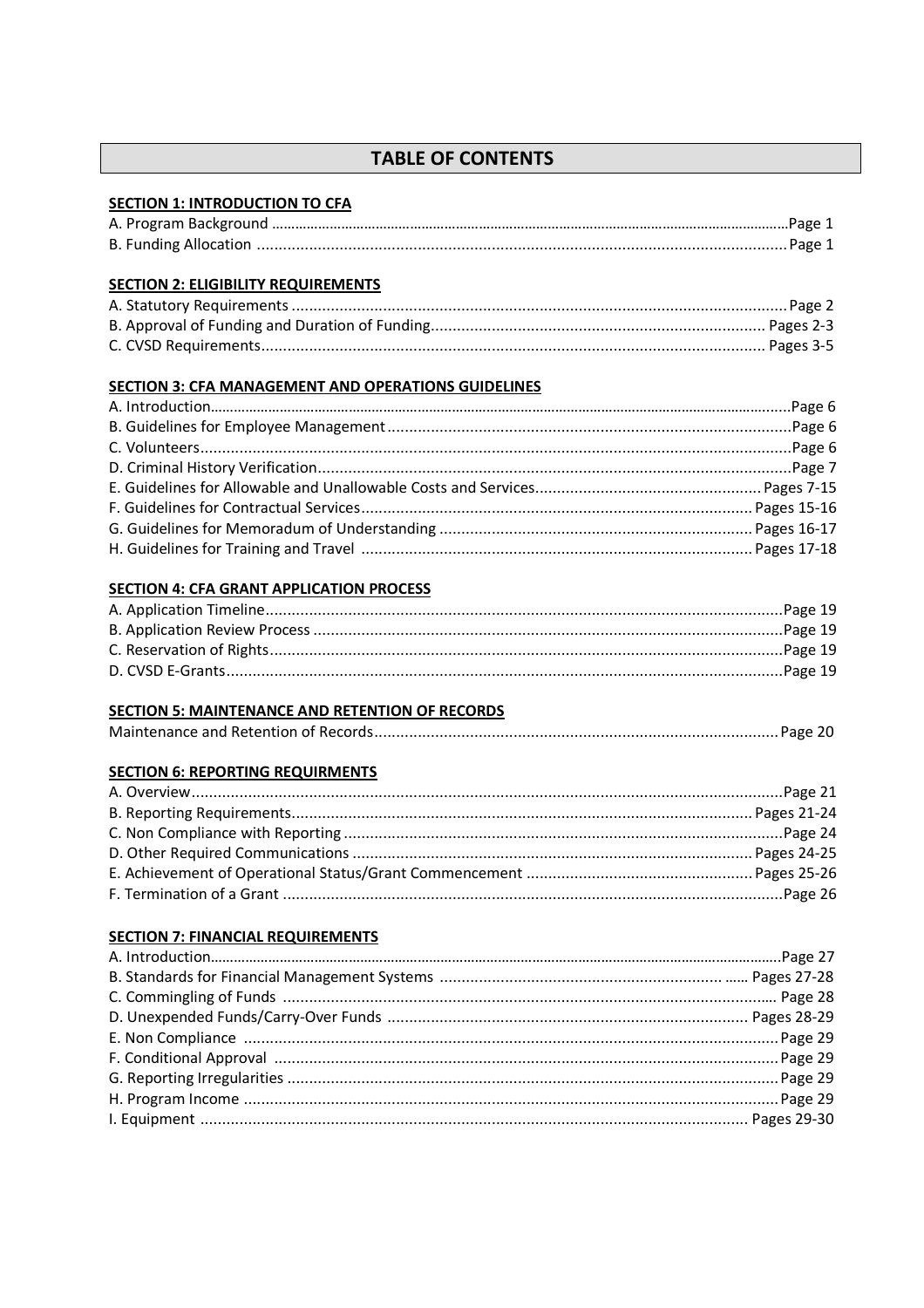#### **SECTION 8: GRANTEE MONTIORING**

# **APPENDICES**

| APPENDIX C  Minimally Recommended Elements for an Independent contractor Agreement |
|------------------------------------------------------------------------------------|
|                                                                                    |
|                                                                                    |
|                                                                                    |
|                                                                                    |
|                                                                                    |
|                                                                                    |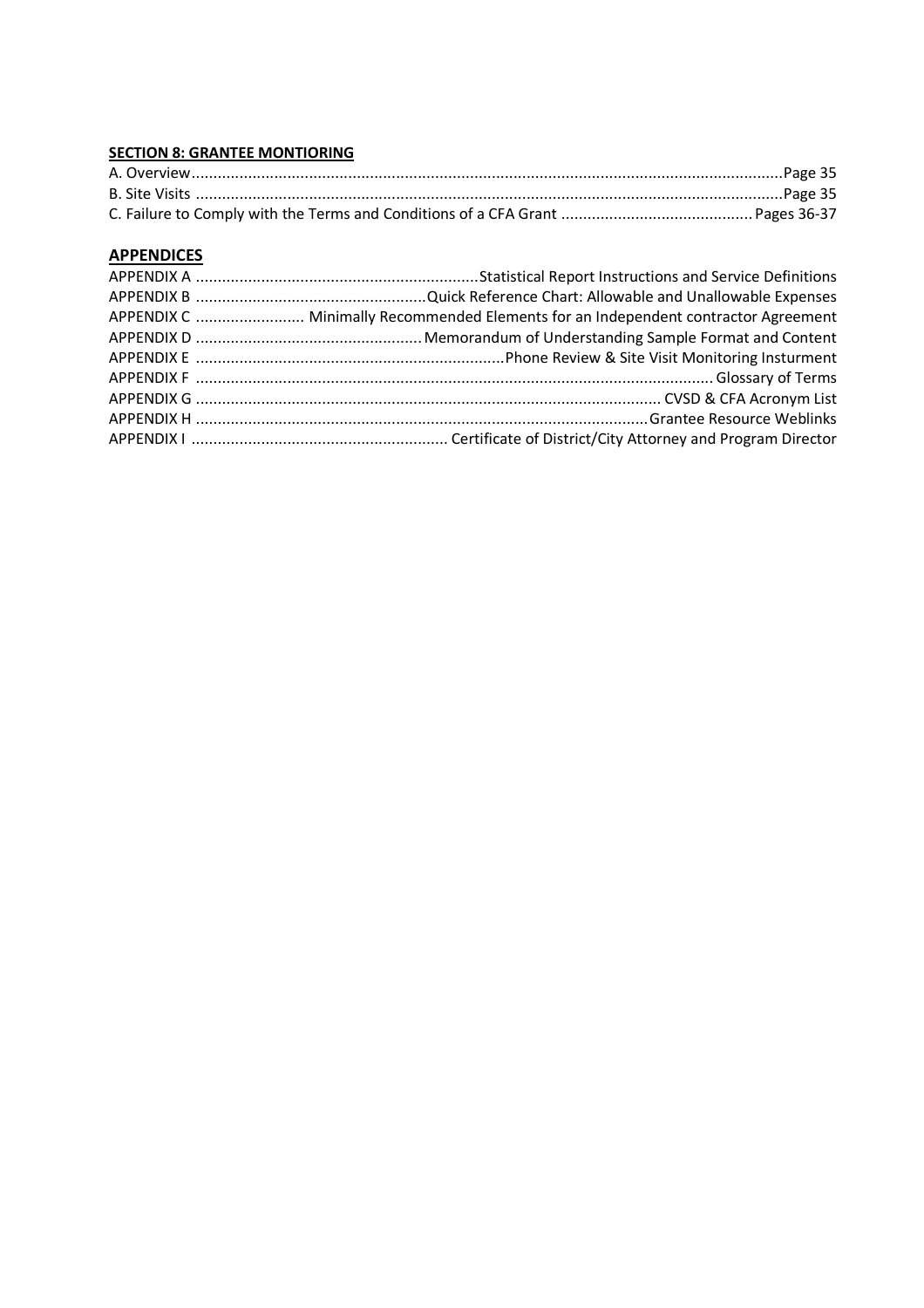# **SECTION 1 INTRODUCTION TO CFA**

#### **A. PROGRAM BACKGROUND**

As a result of the 1983 Oregon legislature, (ORS 147.227) the Oregon Department of Justice, Crime

Victims' Services Division (CVSD) was given authority to disburse a portion of the unitary assessment monies that the Criminal Injuries Compensation Account receives from the Criminal Fine Account, to counties and cities where prosecuting attorneys maintain victims' assistance programs approved by CVSD (see Eligibility to Receive CFA Funds below). The funds are then distributed to counties and cities in which prosecuting attorneys maintain qualified victims' assistance programs approved by CVSD.

#### **B. FUNDING ALLOCATION**

The criteria for the equitable distribution of moneys disbursed under CFA to Programs (the "Formula") is based upon a model which considers historic county Program allocation methodologies as its basis along with the following criteria:

- 1. The amount of Funding shall reflect consideration of county per capita population, county crime rates and other similar criteria.
- 2. The Formula established for counties will be applied to cities, and be adjusted as necessary to reflect the current percentage of the total of Program Funding the counties have received under the current allocation per 137-078-0010(2)(a). New

city Programs will only be approved for Funding after consultation with the Advisory Committee and after a memorandum of understanding (MOU) between the County and City programs has been executed. The financial impact and Funding considerations associated with adding a new city Program will be considered in the context of ORS 147.227(2)(c) which requires service priority to victims of serious crimes against persons.

- 3. The Formula may be revised periodically by the Administrator, following consultation with the Advisory Committee to reflect statistical updates relating to the criteria reflected in the formula, and the amount of Criminal Fine Account revenues provided to CVSD's Criminal Injuries Compensation Account.
- 4. Distribution of moneys to Programs and the conditions relating thereto, including availability of monies available for Funding, shall be described in a grant agreement. The grant agreement shall incorporate by reference the requirements of the CFA funds, and such other terms and conditions which apply. If a Program elects to accept Funding based on the terms and conditions set forth in the grant agreement, an authorized representative of the Program shall sign the grant agreement and upload the agreement into CVSD E-Grants or return an original signed grant agreement to CVSD within the timeframe established. Upon receipt of the signed grant agreement, CVSD shall distribute funds to the county or city upon the terms contained in the grant agreement.
- 5. Program Funding will be made to approved Programs according to the criteria for equitable distribution. Program Funding will commence at the beginning of the fiscal year in which application for Funding is made, and will continue for a one or two year period immediately following execution of the grant agreement for Funding by the Administrator. Funds will be distributed on a quarterly basis or as determined by the Administrator.

 $\left(\frac{1}{2}a\right)$ *The primary purpose of the CFA victim assistance grant program is to extend and enhance services to victims of crime.*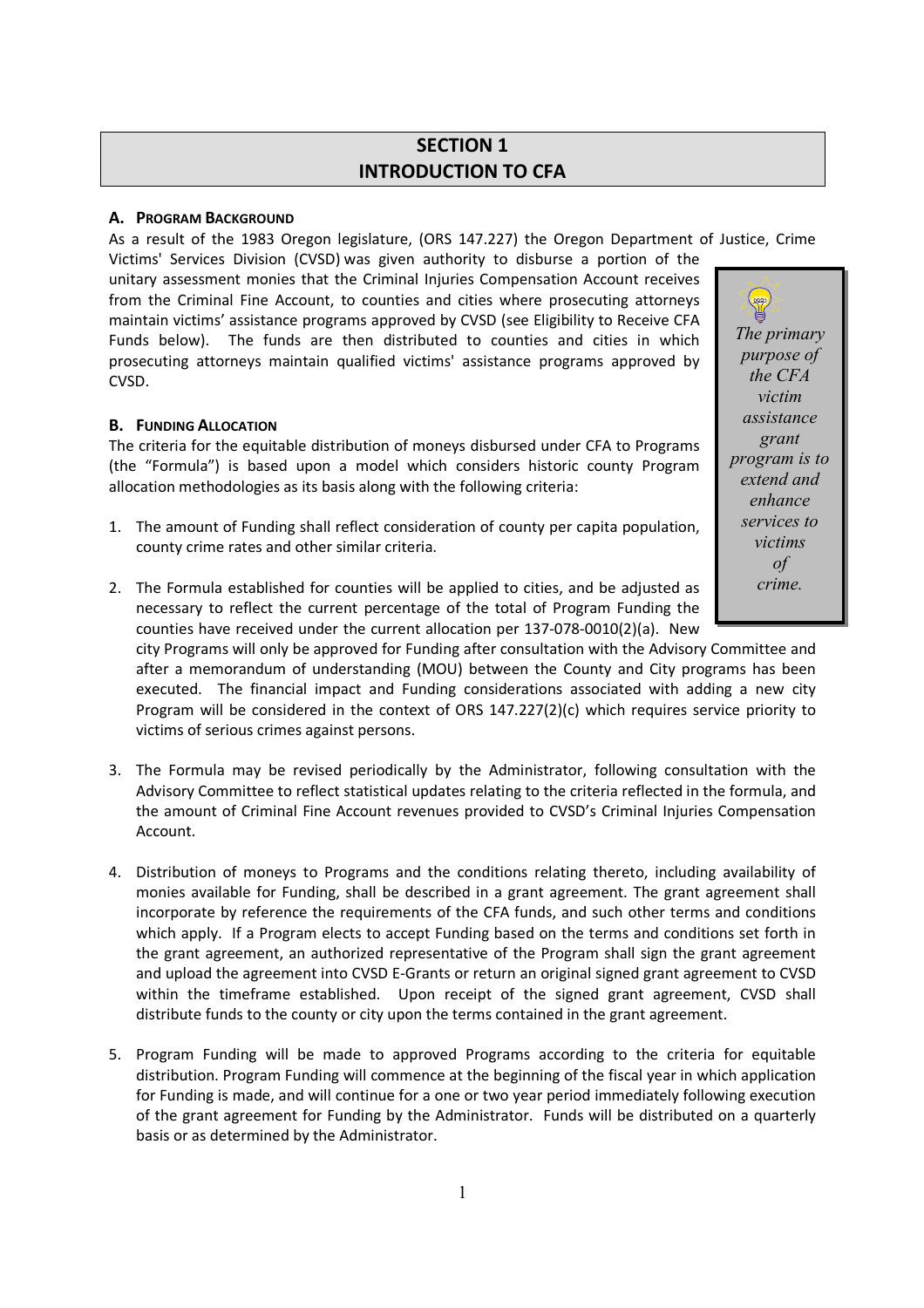# **SECTION 2 ELIGIBILITY REQUIREMENTS**

#### **A. STATUTORY REQUIREMENTS**

To be eligible for approval by CVSD as a "qualified victims' assistance program," and thus be eligible for CFA funds, a victims' assistance program must: 1) Be administered by the District Attorney of the county or city attorney of the city 2) Provide services to victims of all crimes; 3) Give service priority to victims of serious crimes against persons; and 4) Collaborate with community-based and government agencies to benefit victims. The program must also, in the determination of CVSD, effectively provide the following core services:

- 1. Inform victims, as soon as practicable, of the rights granted to victims under Oregon law;
- 2. Advocate for victims of serious person crimes as they move through the criminal justice system and advocate, when requested, for all other victims of crime;
- 3. Involve victims, when practicable or legally required, in the decision-making process in the criminal justice system;
- 4. Ensure that victims are informed, upon request, of the status of the criminal case involving the victim;
- 5. Assist victims in preparing and submitting crime Victims' Compensation Program claims to the Department of Justice under ORS 147.005 to 147.367;
- 6. Assist victims in preparing restitution documentation for purposes of obtaining a restitution order;
- 7. Prepare victims for court hearings by informing them of the procedures involved;
- 8. Assist victims with the logistics related to court appearances when practicable and requested;
- 9. Accompany victims to court hearings when practicable and requested;
- 10. Encourage and facilitate victims' testimony; and

11. Inform victims of the processes necessary to request the return of property held as evidence.

As per OAR 137-078-0010, to be eligible and approved for distribution of moneys under the CFA fund, a city or county victims' assistance program ("Program") must be operational at the time an application for Funding is made. A Program is considered operational if at the time of application for Funding, it is providing the core services set forth in the statutory requirements listed above in  $1 - 11$ .

#### **B. APPROVAL OF FUNDING AND DURATION OF FUNDING**

Oregon Administrative Rules (OAR 137-078-0010) state that programs which are determined to be eligible under the CFA funds and are approved for Funding will continue to be approved for Funding indefinitely subject to the availability of Criminal Fine Account revenues, OAR 137-078-0050, and the following: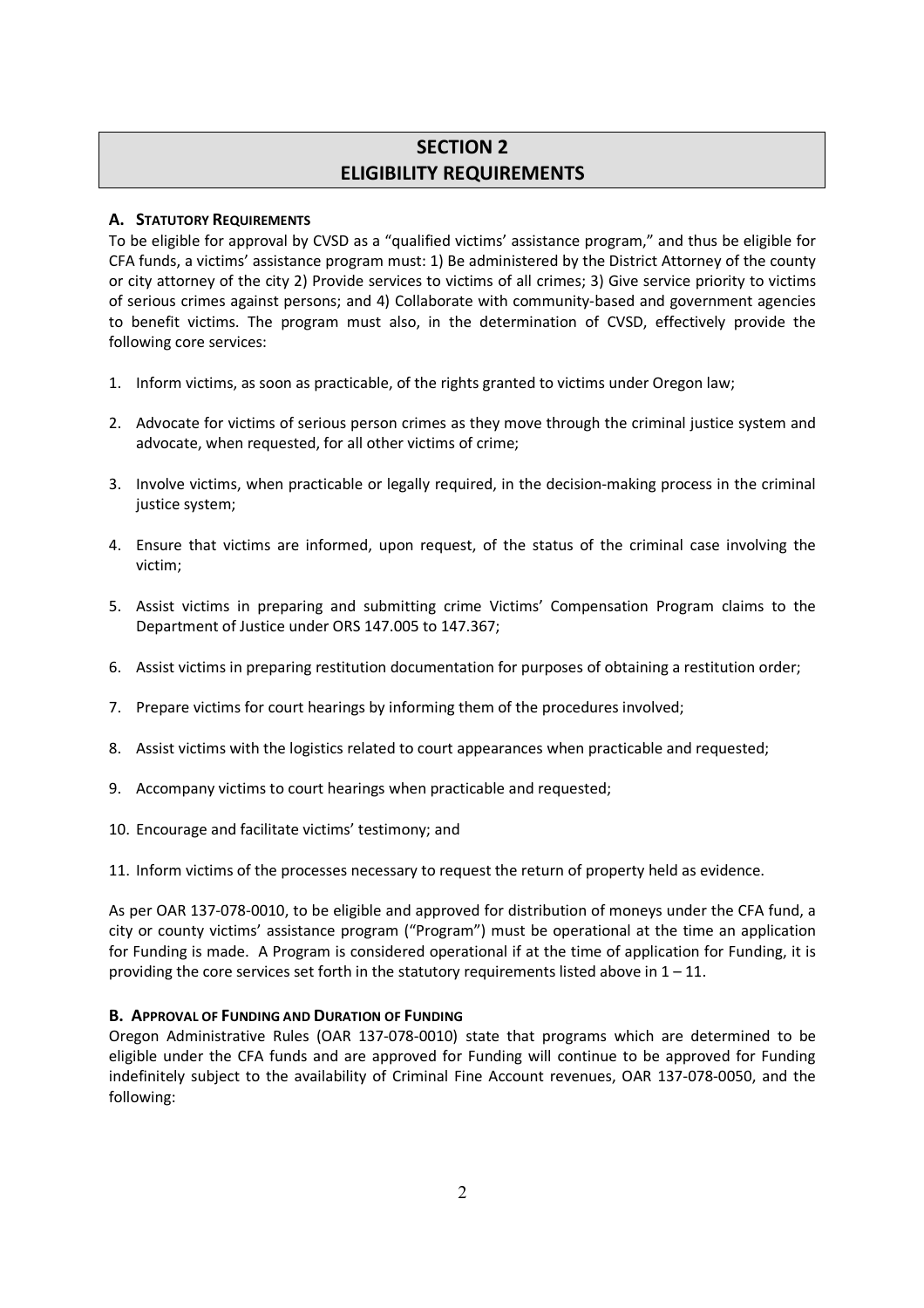(a) The Program shall, at the time the application for Funding is made, state whether or not the approved Program will continue in operation for the then current fiscal year ending June 30. In the event the application indicates that the Program will not continue beyond June  $30<sup>th</sup>$  of the then current fiscal year, Funding for the Program will expire on June  $30<sup>th</sup>$  of that year. Any subsequent reactivation of a Program or initiation of a new Program will require a new application for Funding.

(b) If a Program discontinues a core service as described in *Section 2A* of this Handbook(OAR 137- 078-0030), CVSD may require a new approval of Funding, based upon a new Program application, in order to continue Funding of the Program. The addition of services to an approved Program does not require a new approval or new Program application for continued Funding.

#### **C. CVSD REQUIREMENTS**

In addition to providing the services noted above, CFA fund recipients are required to meet the following standards:

#### **1. EFFECTIVE SERVICES**

Applicants will provide the core services as described in *Section 2A* of this Handbook (OAR 137-078- 0030) and meet all of the eligibility criteria of the CFA funds per ORS 147.227 and OAR 137-078- 0000.

#### **2. ACCESS TO EFFECTIVE SERVICES**

To ensure meaningful access to services for all victims of crime across the State, programs must be able to appropriately respond to requests for assistance (e.g., preparing victims of crime for court hearings, assisting victims in applying for Crime Victim Compensation Program (CVCP) funds, providing victims with information and referrals to resources and services outside of the program's focus areas, etc.). In addition, victim assistance programs must be able to describe how they directly link victims whose needs may be beyond their expertise to the appropriate community partner agency.

#### **3. MAINTAIN GOOD FISCAL MANAGEMENT**

Agencies will be able to maintain adequate funding, expend funds according to submitted budgets, keep financial records and comply with all fund reporting requirements. Agencies with deficiencies in any of the aforementioned good fiscal practices may receive conditional grants and be required to submit additional information addressing those deficiencies before a grant is awarded. Additional information can be found in *Section 6: Financial Requirements* of this Handbook.

#### **4. COMPLY WITH FINANCIAL, DATA AND OUTCOME REPORTING**

All agencies must comply with the CVSD reporting requirements including the timely submission of quarterly financial reports and the Annual Report. Applicants with deficiencies in timely and accurate reporting in other DOJ CVSD grants may be subject to withholding of these funds. See Section 6: pages 21-24 for a complete description of reporting requirements.

#### **5. COMPLIANCE WITH RELEVANT FEDERAL AND STATE LAWS**

By submitting an application and signing a Grant Agreement, Agencies signify their intent to comply with relevant Federal and State Laws including but not limited to Title VI of the Civil Rights Act of 1964, Title II of the Americans with Disabilities Act of 1990, Section 504 of the Rehabilitation Act of 1973, Age Discrimination Act of 1975, and Title IX of the Education Amendments of 1972.

#### **6. CONFIDENTIALITY POLICIES AND PROCEDURES**

All recipients of CFA funds are expected to protect the confidentiality and privacy of persons receiving services. The recipient shall not disclose any personally identifying information or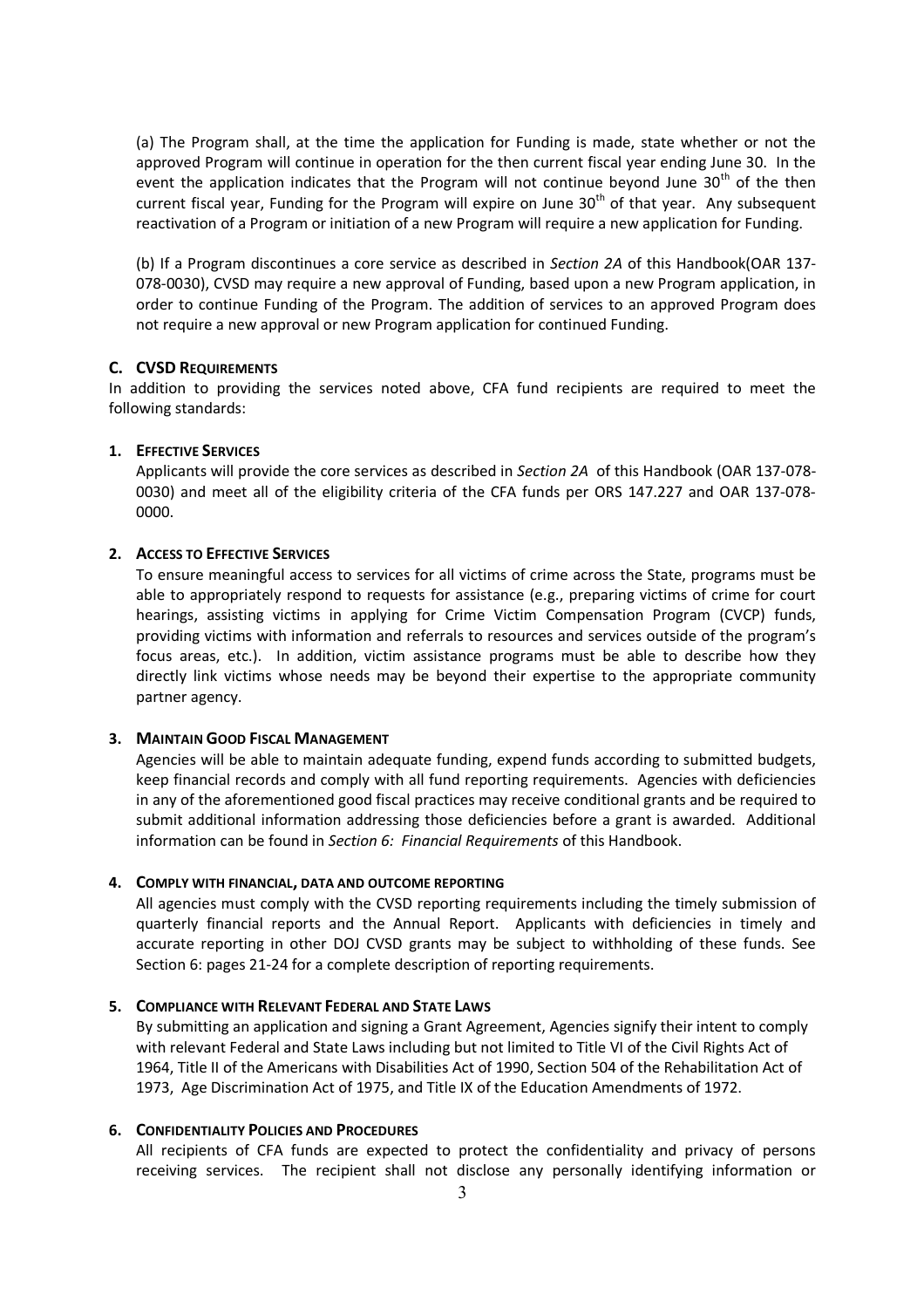individual information collected in connection with services requested, utilized, or denied through their program; or reveal individual client information without the informed, written, reasonably time-limited consent of the person (or in the case of an un-emancipated minor, the minor and the parent or guardian or in the case of persons with disabilities, the guardian) about whom information is sought, whether for this program or any other Federal, State, tribal, or territorial program. Consent for release may not be given by the abuser of the minor, a person with disabilities, or the abuser of the other parent of the minor.

If release of information described in the previous paragraph is compelled by statutory or court mandate, the fund recipient shall make reasonable attempts to provide notice to victims affected by the disclosure of information; and shall take steps necessary to protect the privacy and safety of the persons affected by the release of the information.

Fund recipients may share (1) non-personally identifying data in the aggregate regarding services to their clients and non-personally identifying information in order to comply with Federal, State, tribal, or territorial reporting, evaluation, or data collection requirements; (2) court-generated and law-enforcement generated information contained in secure, governmental registries for protection order enforcement purposes; and (3) law-enforcement and prosecution-generated information necessary for law enforcement and prosecution purposes.

The terms "personally identifying information," "individual information," or "personal information" means individually identifying information for or about an individual victim including (1) a first and last name; (2) a home or other physical address; (3) contact information (including a postal, e-mail or Internet protocol address, or telephone or facsimile number); (4) a social security number; and (5) any other information, including date of birth, racial or ethnic background, or religious affiliation, that, in combination with any other non-personally identifying information would serve to identify any individual.

Additionally, all CFA fund recipients are required to notify DOJ CVSD promptly after receiving a request from the media for information regarding a recipient of services funded with Grant moneys. Confidentiality policies will be reviewed at the time of the in-person visit to the program by DOJ CVSD Victim Response Section staff.

#### **7. DEMONSTRATED COMMUNITY PARTNERSHIPS**

Applicants will begin or maintain their involvement in coordinated community public and private efforts to aid crime victims. Coordination and collaboration may include, but is not limited to, serving on SARTS, DVERTs, Domestic Violence Councils, local or Native American task forces, working groups, coalitions and/or multi-disciplinary teams. Coordination and collaboration efforts include developing written agreements that contribute to better and more comprehensive services to crime victims.

#### **8. STRATEGIC PLANNING**

The purpose of the planning process is to identify needs of and appropriate services for the community(ies) served by each applicant. The process should include input from victims and from the applicants' community partners. Ideally, a thorough planning process will include both internal agency planning, as well as external community-wide planning. DOJ recognizes that the willingness of partners to collaborate and resources supporting that collaboration vary from community to community.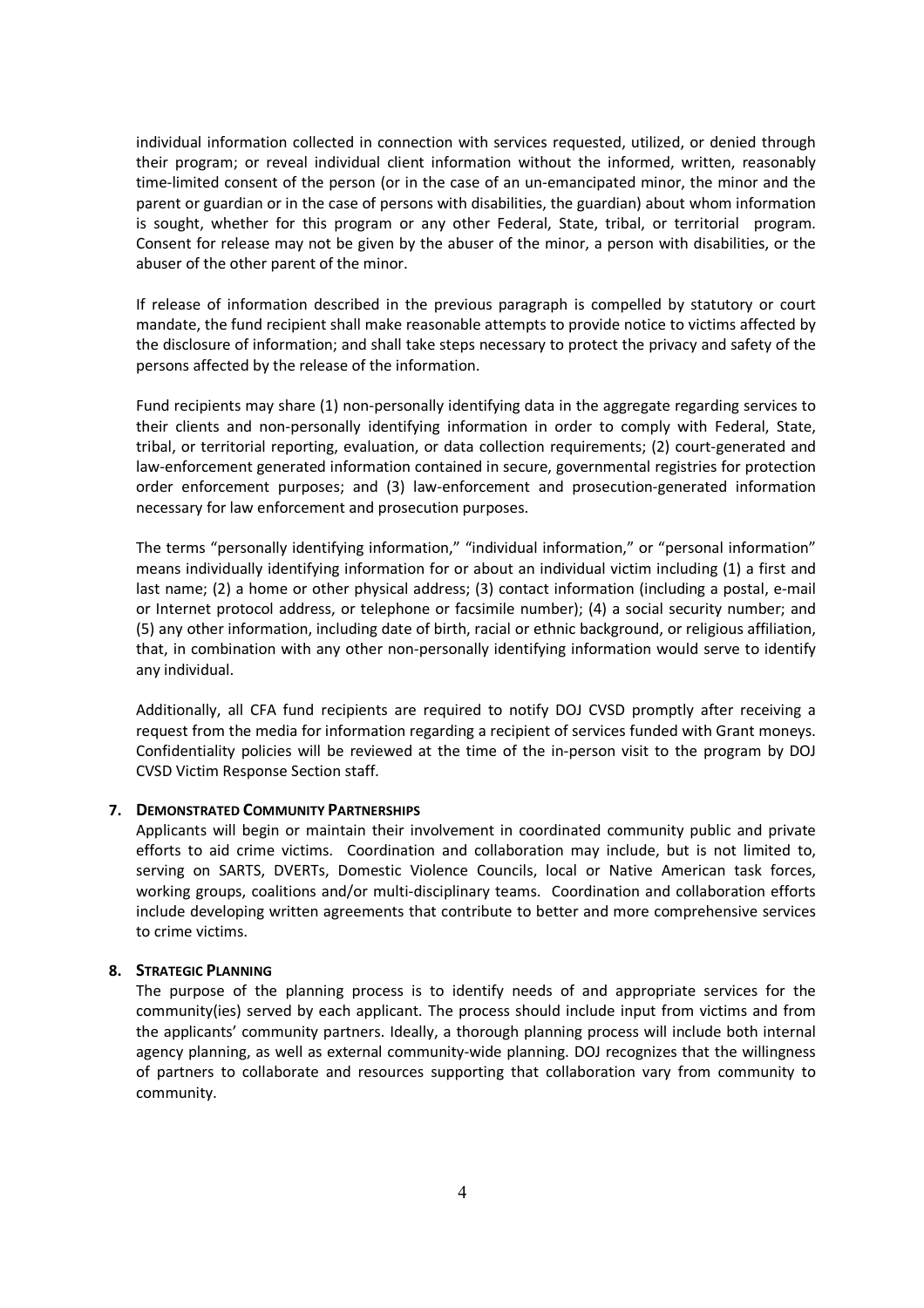#### **9. SERVICES PROVIDED ARE CULTURALLY COMPETENT AND ACCESSIBLE**

Agencies will provide services that are culturally competent and accessible to the populations in their communities. Applicants will continue or begin an assessment and planning process to identify and prioritize community needs and agency responses. *Cultural Competency Standards* distributed by DOJ CVSD are a resource for this planning process.

#### **10.TRAINING REQUIREMENTS**

All recipients of CFA grant funds will provide training to all CFA funded staff and volunteers/interns as noted below:

**CFA-funded staff** will successfully complete the State Victim Assistance Academy (SVAA) during the first year of the CFA grant cycle. All staff not providing direct service should minimally be informed on the basics of providing services to victims of crime. Proposed CFA funded staff who have already attended SVAA have already met this requirement.

Additional information for the SVAA training can be found on the Crime Victims Assistance Network (CVAN) website: www.oregonvictims.org

**Volunteers and interns** supporting the CFA Grant will successfully complete the online Office for Victims of Crime (OVC), Victim Assistance Training (VAT) during CFA grant cycle. The OVC VAT information can be accessed at: https://www.ovcttac.gov/vatonline. The volunteer/intern supervisor will develop a training plan to consist of a minimum of 40 hours based upon the needs of the program and volunteers. It is the responsibility of the volunteer/intern supervisor to document the training completed. VOCA/UA Fund Coordinators will verify this information at the time of an inperson site visit. Volunteers and interns not providing direct service should minimally be informed on the basics of providing services to victims of crime.

#### **Recommended Training**

VAP Directors/Coordinators and staff who have not participated in a Crime Victims' Compensation Training or have not received training in over four years are strongly encouraged to participate in one of the quarterly trainings held in Salem at the DOJ CVSD office. For additional information regarding training dates view Training Opportunities at the DOJ CVSD webpage: http://www.doj.state.or.us/victims/training.shtml.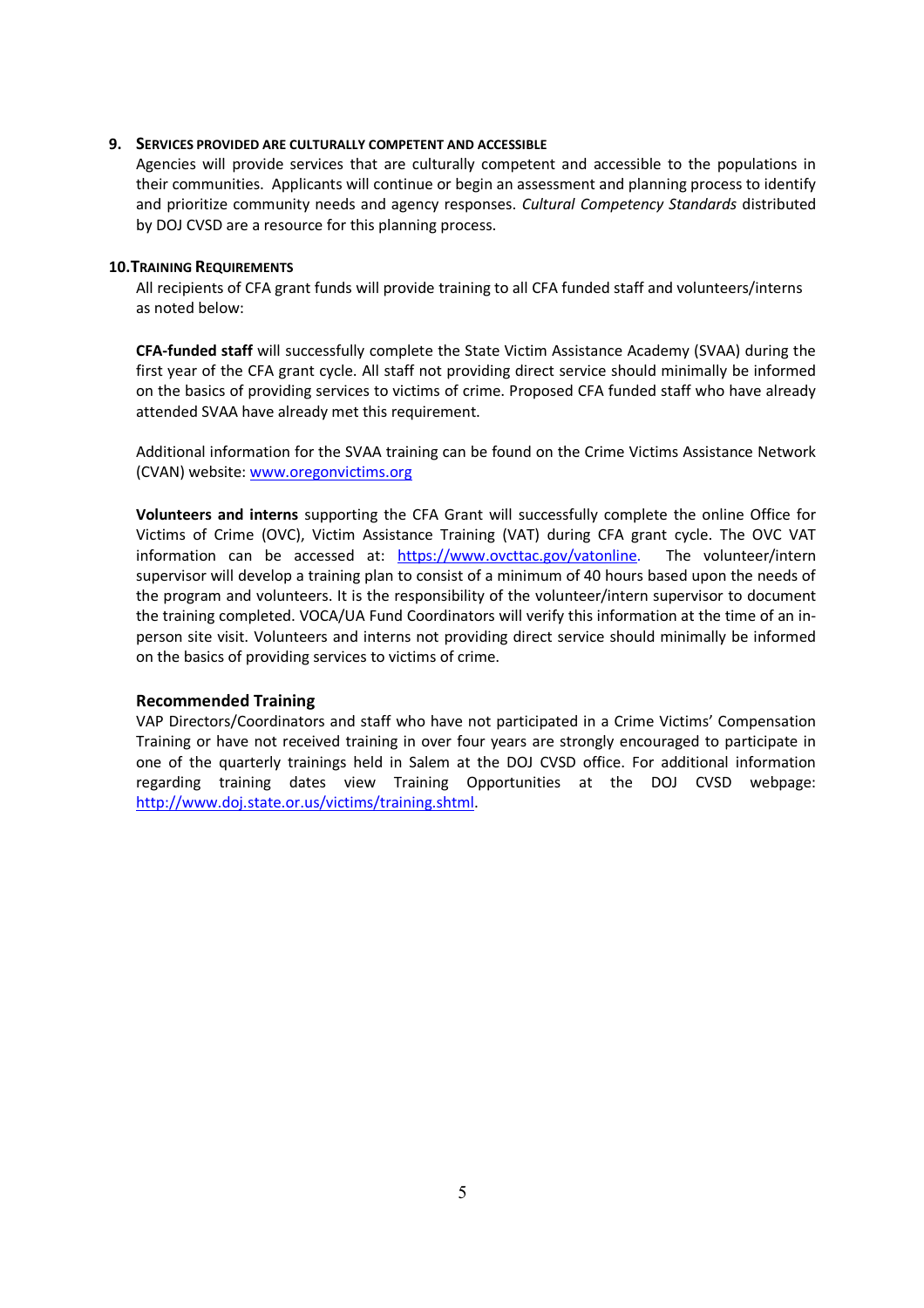# **SECTION 3 CFA MANAGEMENT AND OPERATIONS GUIDELINES**

#### **A. INTRODUCTION**

These guidelines have been established to provide clarification for CFA grant recipients, as well as to supplement information included in your CFA Grant Agreement or information received from your fund coordinator. **The first source of information as to grantee requirements and obligations is the Grant Agreement.** Grantees should read the Grant Agreement carefully to familiarize themselves with its terms, conditions and requirements. These Policy and Procedure materials make reference to the sections of the Grant Agreement in which specific requirements are described.

#### **B. GUIDELINES FOR EMPLOYEE MANAGEMENT**

- **1. Staff Issues.** Only staff providing direct services to crime victims, along with persons who recruit, train and supervise volunteers utilized as part of the CFA grant may be funded. Other paid staff can be funded only if it can be demonstrated that they are essential to support the delivery of direct services.
- **2. Changes in grant-funded staff.** For each position included in a CFA budget, the grantee must notify the DOJ CVSD (by phone, mail, email or fax) within thirty (30) days of any change of the person filling the position. Additionally, all grantees are obligated to notify DOJ CVSD of staffing changes that relate to overall organizational capacity to provide the services indicated and/or described in a grantee's application.

It is the responsibility of the District Attorney to notify CVSD within thirty (30) days of any change in leadership within the program (i.e., Director).

- **3. Time/Attendance records.** Accurate time/attendance records must be maintained for all positions budgeted under a CFA grant. Adequate documentation must be maintained within the CFA file. Special care should be taken if a position is funded from more than one source to clearly identify each source and to assure that the position is not funded beyond 1.0 FTE (regular schedule) overall.
- **4. Personnel policies & procedures.** Written personnel policies and procedures with regard to work hours, holidays, vacation, sick leave, overtime pay, compensatory time, termination, job descriptions and job qualifications must be available at the agency for review at the time of an inperson site visit.

#### **C. VOLUNTEERS**

**CVSD strongly encourages that volunteers be used for direct service work with victims,** meaning that any activity directly related to the implementation of the CFA Grant, and/or the delivery of victim assistance services. Examples include:

- Clerical/support services related to the administration of the grant (i.e., compiling semiannual statistics) or services such as victim notification and correspondence;
- Accompanying victims to court and grand jury;
- Advocating for victims with other agencies;
- Providing information and referral;
- Advocating for release of property;
- **Gathering client feedback:**
- Crisis intervention; and
- Other standard advocate duties.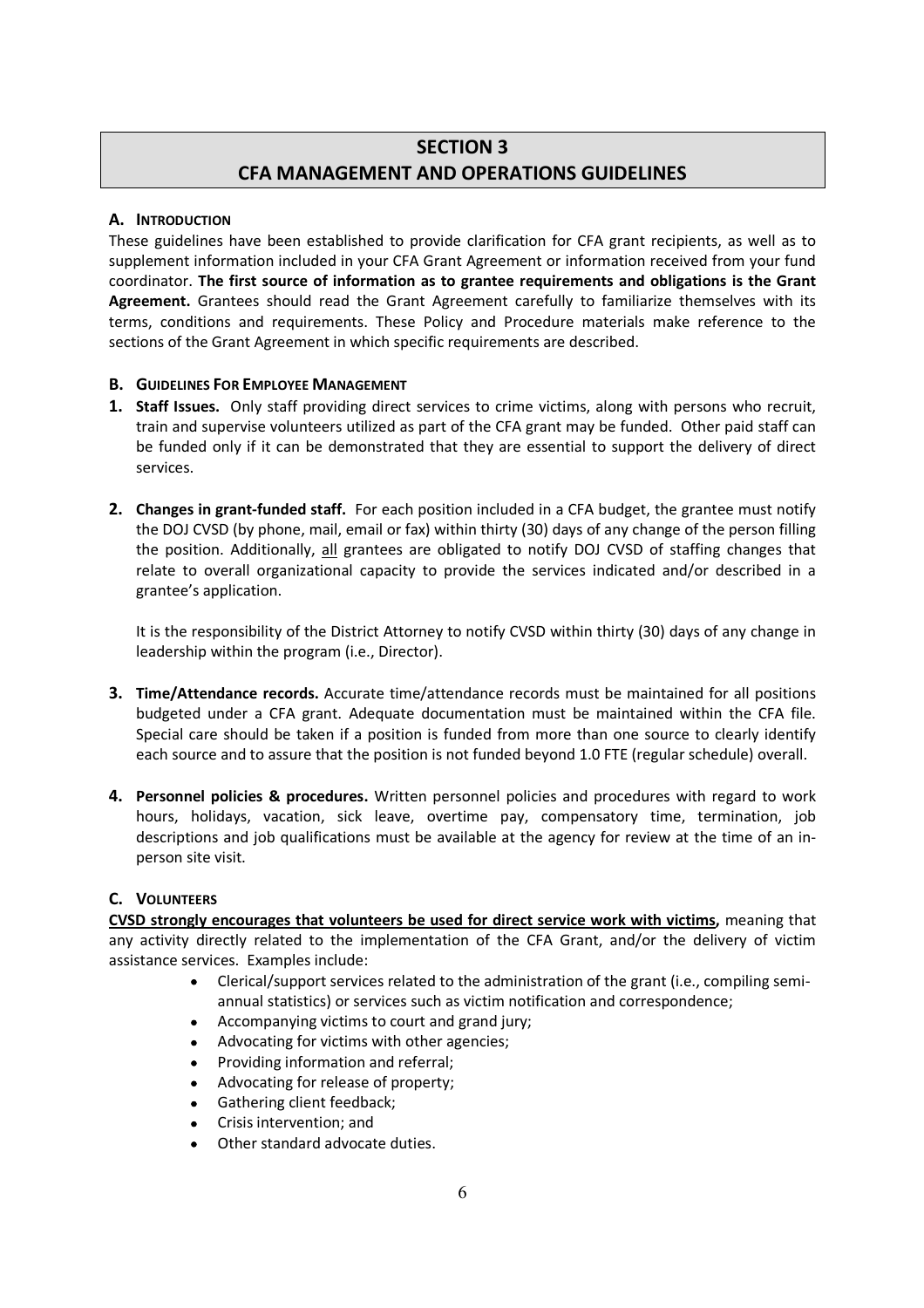#### **D. CRIMINAL HISTORY VERIFICATION (BACKGROUND CHECKS)**

Section 5.06 of the grant agreement. A grantee shall obtain a criminal history record check on any employee, potential employee or volunteer working with victims of crime as follows:

- **1.** By having the applicant, as a condition of employment of volunteer service, apply for and receive a criminal history check from a local Oregon State Police Office and furnish a copy thereof to grantee; or
- **2.** As the employer, by contacting a local Oregon State Police (OSP) office for an "Oregon only" criminal history check on the application/employee/volunteer; or
- **3.** By the use of another method of criminal history verification that is at least as comprehensive as the OSP methods described in paragraphs 1 and 2 above.

A criminal record check will indicate convictions of child abuse, offenses against persons, sexual offenses, child neglect, or any other offense bearing a substantial relation to the qualifications, functions or duties of an employee or volunteer scheduled to work with victims of crime.

The grantee shall develop a policy or procedure(s) to review criminal arrests or convictions of employees, potential employees or volunteers. The review will examine:

- The severity and nature of the crime;
- The number of criminal offenses;
- The time elapsed since commission of the crime;
- The circumstances surrounding the crime;
- The subject individual's participation in counseling, therapy, education or employment evidencing rehabilitation or a change in behavior; and
- A review of the police or arrest report confirming the subject individual's explanation of the crime.

The grantee shall determine after receiving the criminal history check whether the employee, potential employee or volunteer has been convicted of one of the crimes described in this section, and, whether based upon the conviction, the person poses a risk to working safely with victims of crime. If the grantee intends to hire or retain the employee, potential employee or volunteer, the grantee shall document in writing the reasons for hiring or retaining the individual. These reasons shall address how the applicant/employee/volunteer is presently suitable or able to work with victims of crime in a safe and trustworthy manner, based on the policy or procedure(s) described in the preceding paragraph of this section. The grantee will place this explanation, along with the applicant/employee/volunteer's criminal history check, in the employee/volunteer/ personnel file for permanent retention.

#### **E. GUIDELINES FOR ALLOWABLE AND UNALLOWABLE COSTS AND SERVICES**

#### **1. ALLOWABLE COSTS AND SERVICES**

All reasonable activities and expenses that support or enhance the direct provision of the Statutorily Mandated Core Services below, and as outlined in OARs 137-078-0030, are allowable.

**If you are planning an expenditure and have a question as to whether the expenditure is allowable, please contact the Fund Coordinator before the expense is incurred.**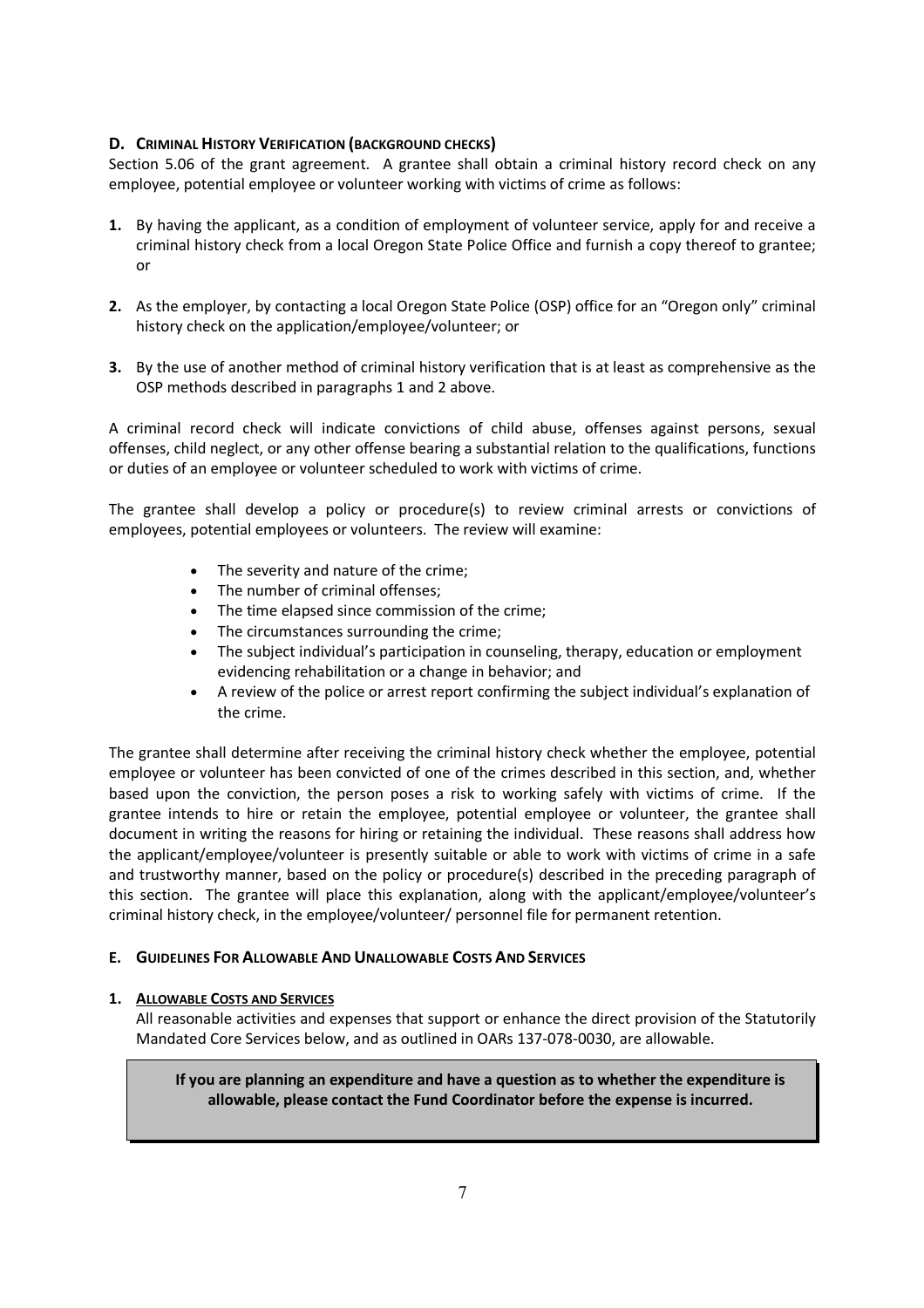#### **1.1. Statutorily Mandated Core Services**

The Program shall provide core services to victims of all types of crime, with particular emphasis on serious crimes against persons. The core services shall be coordinated with available community and government based programs that serve crime victims within the jurisdiction of the City or County Program, in order to maximize benefits to crime victims. The core service categories are as follows:

#### **1.1.1. Service Category: Victims' Rights Notification: "Inform victims, as soon as practicable, of the rights granted to victims under Oregon law."**

(i) Service Definition: Establish a written procedure for notification to crime victims of their rights in Oregon.

(ii) Specific Service: Provide notice to victims of crime about their rights as a crime victim as soon as practicable including providing information about specific rights which must be requested to become rights, and provide access to information about how to remedy situations where crime victim notification rights are not honored.

#### **1.1.2. Service Category: "Ensure that victims are informed, upon request, of the status of the criminal case involving the victim."**

(i) Service Definition: Establish a written procedure for notification to crime victims of any critical stages<sup>1</sup> of the criminal case as defined in ORS 147.500(5).

(ii) Specific Services: Upon crime victim request inform crime victims in advance of any critical stage of the proceeding.

#### **1.1.3. Service Category: "Advocate for victims of serious person crimes as they move through the criminal justice system and advocate, when requested, for all other victims of crime."**

(i) Service Definition: Establish written procedures on providing "advocacy" which is defined as the act of assisting crime victims and family members through the aftermath of a crime, ensuring their rights are honored within the criminal justice system.

(ii) Specific Services: Advocacy for the purposes of these rules includes advocacy of the core services outlined in the approved Program application as well as acting as a liaison in locating and utilizing resources to improve the crime victims' emotional and mental health.

 $1$  Critical State hearings include: Juvenile detention and shelter hearings, release hearings or hearings to set or change conditions of release, hearings to review juvenile placement, hearings to transfer juvenile proceedings or parts of juvenile proceedings, waiver hearings, entry of plea and juvenile admission hearings, trial and juvenile adjudication hearings, juvenile dispositional hearing including restitution, juvenile review or dispositional review hearings, probation violation hearings including probation revocation hearing, expunction hearings, and hearings for relive from duty of sex officers to report.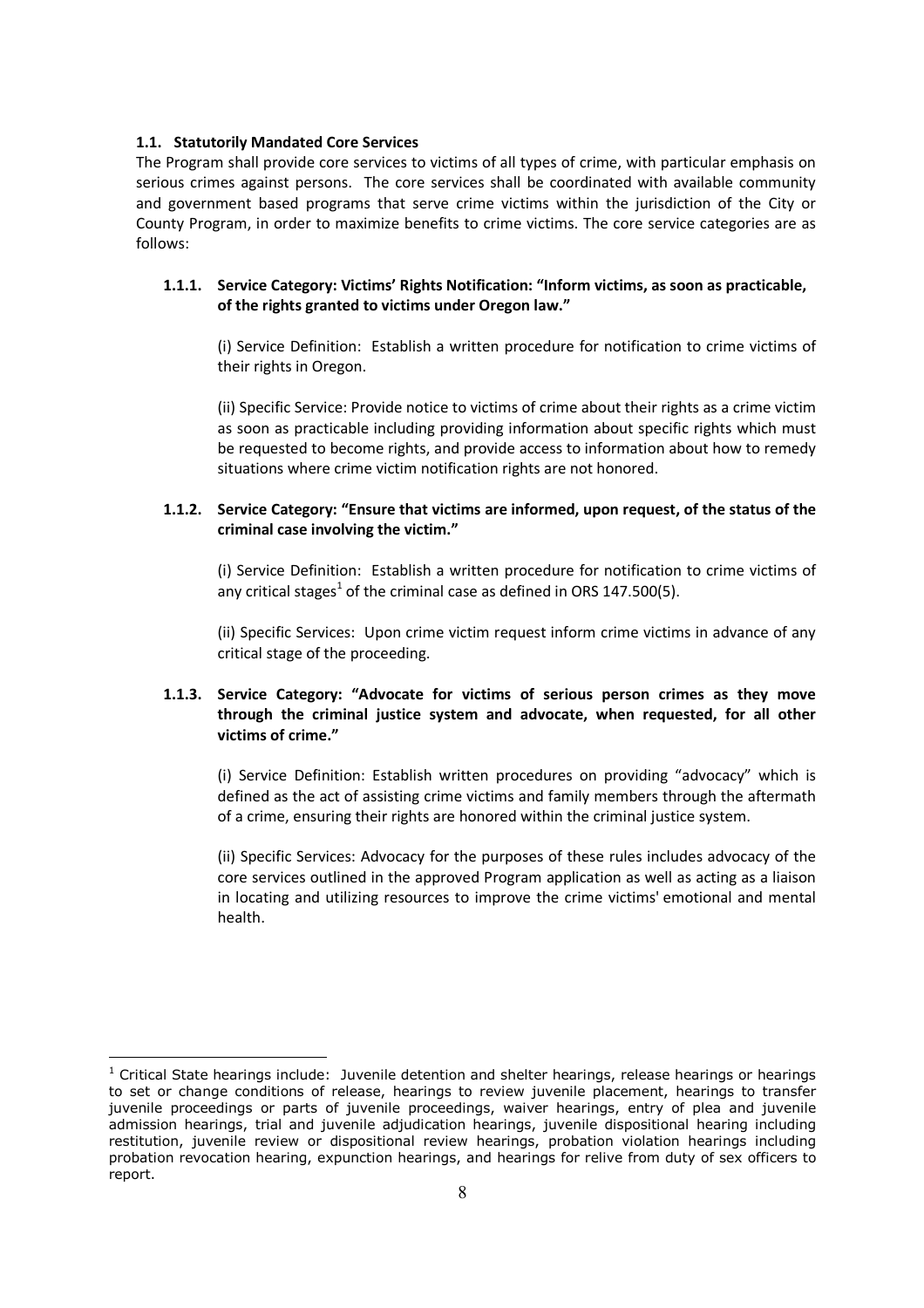#### **1.1.4. Service Category: "Assist victims in preparing restitution documentation for purposes of obtaining a restitution order."**

(i) Service Definition: Establish a written procedure for assistance to crime victims in obtaining restitution or compensation for medical or other expenses incurred as a result of the criminal act;

(ii) Specific Service:

- Identify and contact crime victims who have sustained monetary losses and obtain verification of those losses (estimates of damage, salary verification, etc.);
- Make available to the Prosecuting Attorney and courts documentation of losses incurred by the crime victims;
- Assist crime victims when it is necessary for them to attend a restitution hearing;
- Assist crime victims who inform the Program of non-receipt of restitution payments by providing referral to persons who may assist the crime victim in obtaining a remedy for a violation of crime victims' right;

#### **1.1.5. Service Category**: **"Prepare victims for court hearings by informing them of procedures involved."**

(i) Service Definition: Establish a written procedure to prepare crime victims for the various court stages through which a case progresses;

(ii) Specific Service: Prepare crime victims, when practicable, either by written or oral communication, of the various court procedures through which a case progresses (grand jury, arraignment, plea trial, etc.).

#### **1.1.6. Service Category: "Accompany victims to court hearings when practicable and requested."**

(i) Service Definition: Establish a written procedure to describe the circumstances under which crime victims may be accompanied to court hearings by Program personnel, consistent with the purpose of providing support and information when deemed necessary or upon request. The procedure shall define when this service is not practicable.

(ii) Specific Service:

- Upon request or when deemed necessary by the Program staff, arrange for advocate(s) to accompany crime victims to court;
- When possible, advocates who accompany crime victims to court will remain with crime victims throughout their court appearances.

#### **1.1.7. Service Category**: **"Involve victims when practicable or legally required in the decisionmaking process in the criminal justice system."**

(i) Service Definition: Establish a written procedure for crime victims' input into the decision-making process, both at the prosecutorial and the judicial level;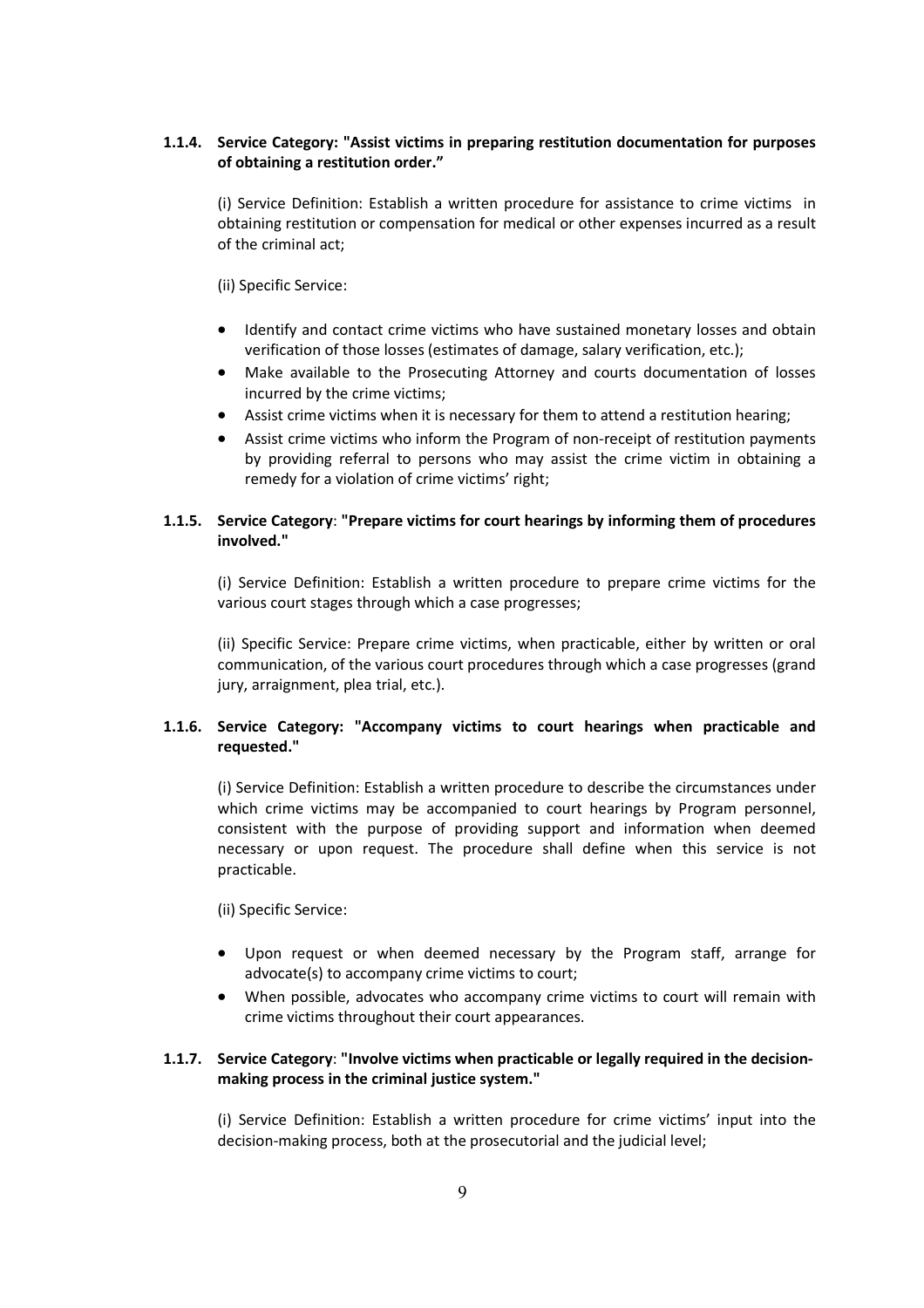(ii) Specific Service:

- Involve the crime victims in the sentencing process, including appearances at sentencing hearings, making the court aware of the victim's presence, and facilitating the crime victim's involvement in the preparation of pre-sentence reports and the "Victim Impact Statement";
- Upon the crime victims' request, and to the extent practicable, insure consultation with crime victims of violent felonies regarding the plea discussions before final plea agreements are made.

#### **1.1.8. Service Category: "Inform victims of the processes necessary to request the return of property held as evidence."**

(i) Service Definition: Establish a written procedure to inform crime victims and all family members of deceased crime victims of the process for the return of property held as evidence;

(ii) Specific Service:

- Refer crime victims to those criminal justice authorities responsible for the return of property held as evidence;
- Intercede on behalf of crime victims with those criminal justice authorities responsible for the return of property in order to obtain the early release of victims' property when necessary.

#### **1.1.9. Service Category: "Assisting victims with the logistics related to court appearances when practicable and requested."**

(i) Service Definition: Establish a written procedure to assist victims facing logistical barriers to appearing in court;

(ii) Specific Service:

- Assist crime victims in arranging for the provision of temporary child care when appropriate;
- Upon request, arrange for transportation of crime victims when deemed necessary for their participation in the criminal justice proceedings:
- Upon request, intercede with an employer on the crime victims' behalf where the need for court appearance has caused, or will cause, an employed person to lose time from work and possibly jeopardize his/her employment in compliance with ORS 659A.272.

#### **1.1.10. Service Category: "Assist victims of crimes in the preparing and submitting Crime Victims' Compensation Program ("CVCP") claims to DOJ under the Act."**

(i) Service Definition: Establish a written procedure for notification to crime victims and relatives of deceased victims of compensable crimes under the Act of the existence of the CVCP. When requested, or determined to be necessary by CVSD, assist crime victims in collecting required documentation, completing and submitting CVCP applications;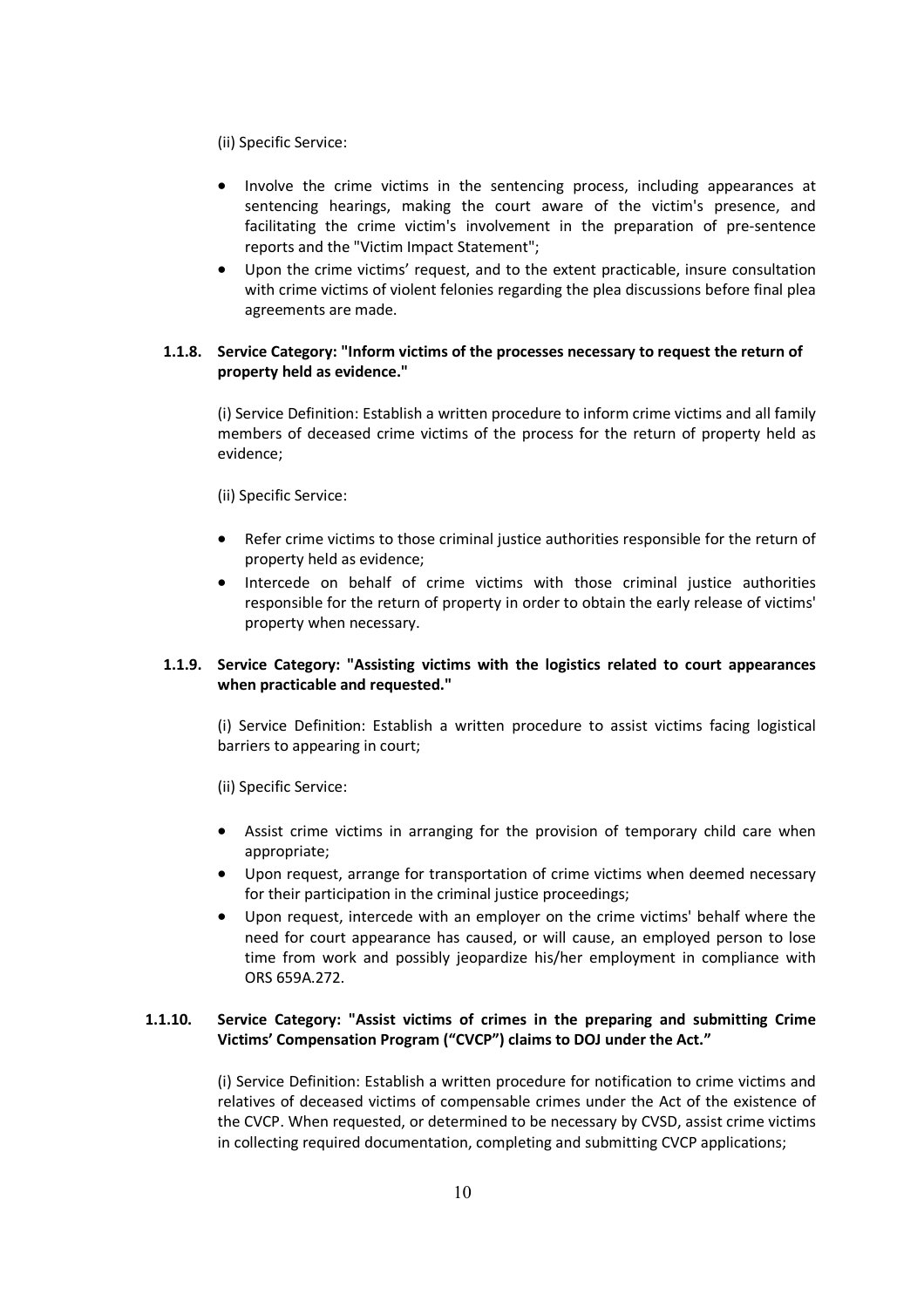(ii) Specific Service:

- Notify crime victims of the existence of the CVCP and provide an explanation of available benefits by providing crime victims and relatives with an informational brochure and an application form;
- When requested, assist crime victims and relatives, who are not able to do so independently, in gathering information and completing their applications in order to submit a claim for compensation under ORS 147.005 to 147.365.
- Upon request, inquire as to the claim status and payments with the CVCP.

#### **1.1.11. Service Category: "Encourage and facilitate victims' testimony."**

(i) Service Definitions: To develop practices to address the interests, needs, and safety of crime victims in order to encourage and facilitate crime victims' testimony;

(ii) Specific Service:

- Orient personnel of the criminal justice system, who will or may have contact with crime victims, to the needs of crime victims in general and in special circumstances, to the needs of particular crime victims;
- Provide a safe waiting area separated from the defendant, defendant's family and friends;
- Notify the appropriate law enforcement agency if protection of the crime victim is requested or deemed necessary by staff;
- When deemed necessary, advise the proper authorities of the need to include no contact provision with the crime victim as a condition of a release agreement and order and sentencing judgment;
- In those cases where tampering with or harassment of a crime victim occurs, encourage prosecutors to file proper charges and to give the charges priority in prosecutorial charging decisions;
- When hearings are cancelled, insure that a procedure exists to notify crime victims who have been requested or subpoenaed to appear, that the hearing has been cancelled, and that the victims' appearance has been excused, or continued to a future date, as the case may be; and
- The services listed above may be provided to a witness to a crime, as deemed necessary or appropriate by CVSD in circumstances where the witness has been traumatized by the crime.

#### **2. ALLOWABLE EXPENSES TO SUPPORT CORE SERVICES**

- **2.1. Salary and Personnel Expenses (benefits)**. These include costs that are directly related to providing direct services, such as staff salaries and benefits, CFA funds may be used as payment for state and federal taxes, including all employer paid taxes.
- **2.2. Contractual Services or Professional Services**. Professional services may be performed under contract with the city or county, by individuals and organizations, when such services are not readily available within the Program and are clearly consistent with the intent and purposes of providing direct services to victims of crime. Employees on the Program's payroll are not eligible to provide professional services under contract with the Program.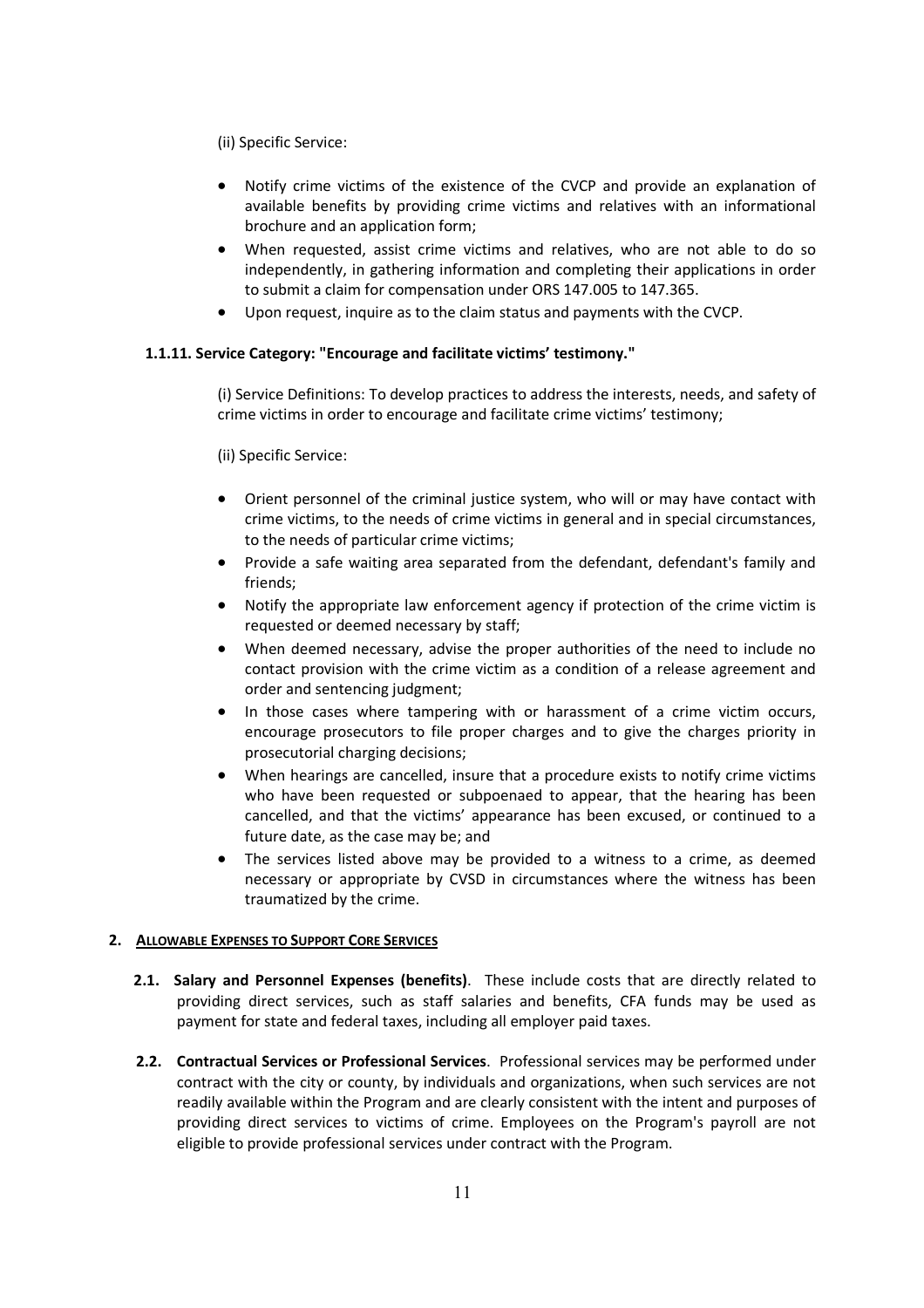*Contractual guidelines as per OAR 137-078-0041 (5) can be found on pages 15 & 16 of this Handbook.*

#### **2.3. Training and travel for direct victim assistance staff**.

- **2.4. Operating Costs** such as, but not limited to, supplies, printing, copying and postage; operating costs are not considered indirect costs. Examples of allowable operating costs include: supplies; equipment use fees (when supported by usage logs); printing, photocopying and postage; brochures that describe available services; books and other victim-related materials. This includes prorated costs of victim service agency rent, water, sewer, heat and electricity, telephone service, transportation costs for victims to receive services, and local travel expenses for service providers. These costs should be prorated for the portion of the agency budget funded by CFA.
- **2.5. Administrative Program Costs** up to but not to exceed 10% of the CFA and Unitary Assessment ("UA") Grant Award to be included as a portion of staff FTE and used for fund and program management.
	- (i) **Supervision.** CFA funds may support the supervision of direct service providers when it is determined that such supervision is necessary and essential to providing direct services to crime victims.
	- (ii) CFA funds may support administrative time to complete CFA required time and attendance sheets, programmatic documentation, reports and statistics, and crime victims' records.
- **2.6. Emergency Services and assistance**. Services which respond to immediate emotional and physical needs (excluding medical care) of crime victims, such as: crisis intervention; accompaniment to hospitals for medical examinations; crisis hotline counseling; emergency food, clothing, transportation, and shelter (including emergency, short-term nursing home shelter for elder abuse victims for whom no other safe, short-term residence is available); and other emergency services that are intended to restore the victim's sense of security. This includes services which offer an immediate measure of safety to crime victims, such as boarding up broken windows and replacing or repairing locks. Also allowable is emergency legal assistance, such as filing restraining orders and obtaining emergency custody/visitation rights when such actions are directly connected to family violence cases and are taken to ensure the health and safety of the victim.

Regarding emergency funds used to meet the critical emergency financial needs of crime victims, written policies must be established that specify the types of expenses to be covered by an emergency fund, the method of monitoring and accounting for such funds, and any work or repayment requirements. Emergency payments must be itemized as to the specific nature of each emergency and the expenses paid. The victim's identity is not required. This information is to be kept in the appropriate CFA file.

It is advised that careful attention be given to the use of CFA funds for emergency expenses which might also be covered under the state Crime Victims' Compensation Program. Payment under a CFA emergency fund would be considered a collateral resource and may be deducted from a victim's compensation benefits.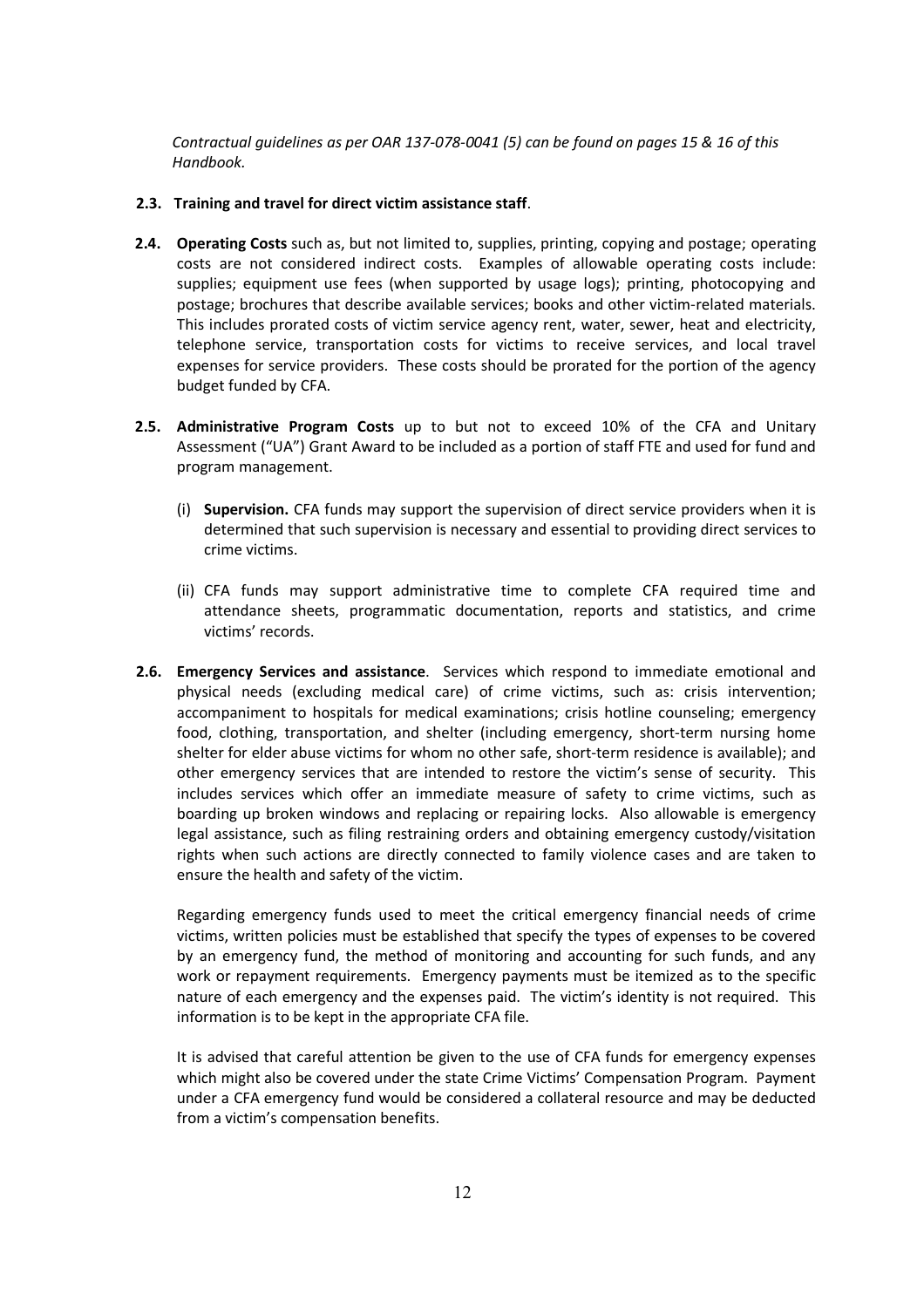Emergency transportation costs that enable a victim to participate in the criminal justice system are also allowable.

CFA funds may go towards purchasing food and/or beverage for victims on an emergency basis. Costs associated with food and/or beverage must be considered reasonable. Gift cards may not be directly provided to victims. However, gift cards can be used by the agency staff to purchase emergency food items for individual victims.

- **2.7. Travel and lodging expenses** for a victim to attend legal proceedings directly related to their victimization.
- **2.8. Furniture and Equipment purchases that provides or enhances direct services to crime victims.** Programs are required to be prudent in the acquisition of equipment. Careful screening should take place before purchasing equipment to be sure that the property is needed and the need cannot be met with the equipment already in the possession of the Program. Monies expended for the purchase of equipment that is already available for use within the county or city will be considered unnecessary and an unallowable Program expense.

#### **2.9. Outreach activities and coordination of community collaborations**.

CFA funds may be used to increase access to services for crime victims and may support presentations that are made in schools, community centers, or other public forums. These presentations must be designed to identify crime victims, inform participants of agency services and available options and/or refer them to needed services. Presentations to the community designed to recruit and train volunteers for the victim service program are allowable. The costs related to such programs, including presentation materials, brochures and newspaper notices, can be supported by CFA funds. *Presentations that are designed specifically for prevention or for educational purposes are not allowable under CFA.*

- **2.10. Mental Health Assistance**. Mental health assistance includes those services that assist primary and secondary victims in understanding the dynamics of victimization and in stabilizing their lives after victimization, including counseling, group treatment and therapy. "Therapy" refers to intensive, professional psychological/psychiatric treatment for individuals, couples, and family members related to counseling to provide emotional support in crises arising from the occurrence of crime. This includes the evaluation of mental health needs, as well as the actual delivery of psychotherapy. Intensive, professional, psychological/psychiatric treatment and/or counseling are differentiated from peer support by an emphasis on a therapeutic process tailored by an individual treatment plan. CFA funds are not intended for long-term intensive therapy in individual settings. CFA funds may be used for up to six months of crisis intervention in group therapy. This may include family therapy for victims of child abuse.
- **2.11. Forensic Examinations.** For sexual assault victims, forensic medical exams are allowable only to the extent that other funding sources (i.e., Oregon's Sexual Assault Victims' Emergency Medical Response Fund, private insurance, or public benefits) are unavailable or insufficient to cover the cost of the exam.
- **2.12. Restorative Justice.** This includes opportunities for crime victims to meet with perpetrators, if such meetings are requested or voluntarily agreed to by the victim and would result in a possible beneficial or therapeutic value to crime victims. These services will be closely reviewed. At a minimum, the following will be considered: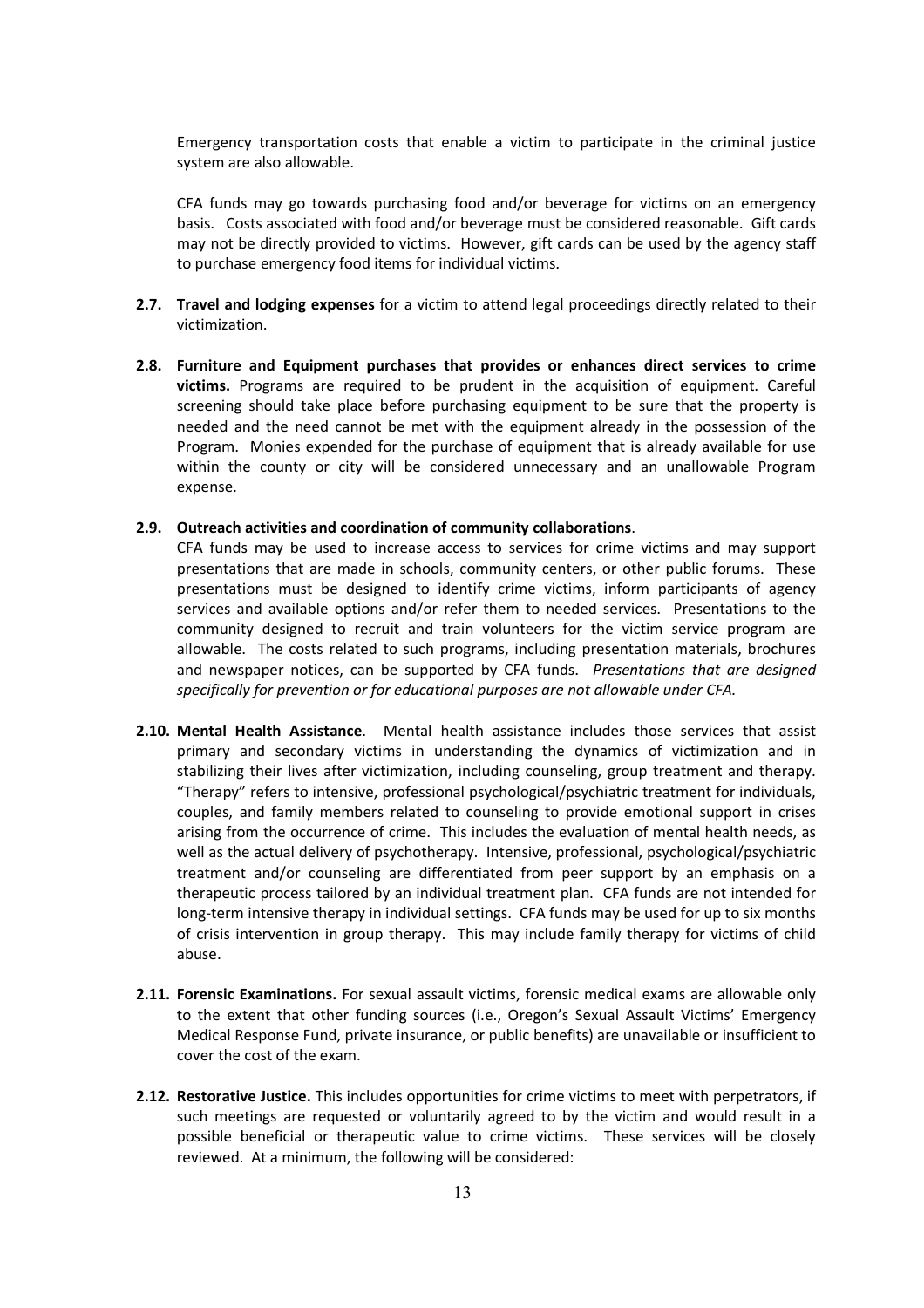- The safety and security of the victim;
- The benefit or therapeutic value to the victim:
- The procedures for ensuring that participation of the victim and offender are voluntary and that all parties understand the nature of the meeting;
- The provision of appropriate support and accompaniment for the victim;
- Appropriate "debriefing" opportunities for the victim after the meeting or panel;
- The credentials of the facilitators; and
- The opportunity for a crime victim to withdraw from the process at any time.
- **2.13. Other activities and expenses** necessary to provide direct victim services must be reviewed and approved by the DOJ CVSD Fund Coordinators.

#### **3. UNALLOWABLE COSTS**

The expenses and activities listed below are unallowable uses of CFA funds:

- **3.1. Indirect program costs.** Indirect costs are NOT allowable. Indirect costs are costs of an organization that are not readily assignable to the particular grant, but are necessary to the operation of the organization and the performance of the grant (i.e., information services, payroll costs, depreciation and administrative salaries). The costs of property liability insurance on buildings and property, capital improvements, security guards and body guards, property losses and expenses, real estate purchases, mortgage payment and construction may not be supported with CFA funds.
- **3.2. Activities or costs that support prosecution or law enforcement functions.** CFA funds cannot be used to pay for activities directed at improving the criminal justice system's effectiveness and efficiency, such as witness notification, management activities and expert witnesses. Victim/witness protection costs and subsequent lodging and meal expenses are considered part of the criminal justice agency's responsibility and cannot be supported with CFA funds. CFA funded staff cannot be used to provide these services.
- **3.3. Crime prevention activities.** Though public presentations are allowed for those who help crime victims identify their own victimization, general public education, prevention and awareness campaigns are not allowable. Allowable public information costs are limited to efforts describing the direct services under the grant and an explanation of how those services can be obtained (i.e., publication of pamphlets, brochures, etc).
- **3.4. Purchase of vehicles or buildings.**
- **3.5. Retirement of any debt or reimbursement of any person or entity for expenditures made or expenses incurred prior to the date of the current grant agreement.**
- **3.6. Perpetrator/Offender rehabilitation and counseling.** Grantees cannot knowingly use CFA funds to offer rehabilitative services to offenders. Likewise, CFA funds cannot support services to incarcerated individuals, even when the service pertains to the victimization of that individual.
- **3.7. Witness activities (for those who are not crime victims).**
- **3.8. Entertainment, honoraria, gifts, gift certificates, and recreational or sport activities.**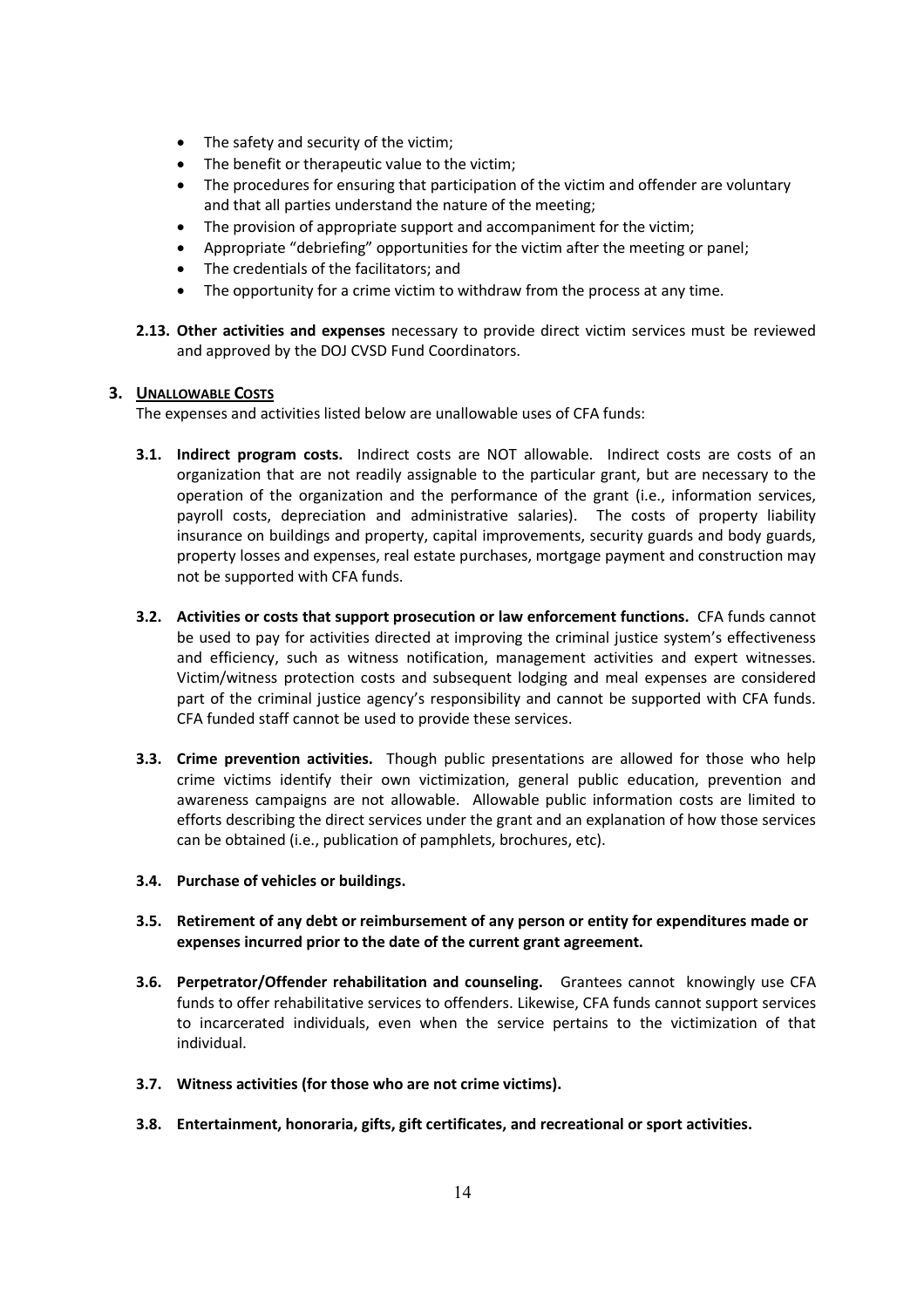- **3.9. Fundraising activities.** CFA funds may not be used to pay for fundraising or administrative staff expenses. This also includes CFA funded personnel performing those activities. For example, volunteer coordinators who coordinate or organize fundraising events should not be charging these activities to CFA.
- **3.10. Conference costs for individual crime victims.**
- **3.11. Investment of CFA grant funds.**
- **3.12. Training for individuals not providing direct service.**
- **3.13. Any other costs at the discretion of the DOJ CVSD.**

#### **F. GUIDELINE FOR CONTRACTUAL SERVICES**

**As per OAR 137-078-0041,** City and District Attorneys are required to administer the Program. Administration of the Program shall serve the objective of incorporating these programs as an integral function of the prosecutor's office, to the end that there is an efficient and coordinated merger between the interests of serving the needs of the victim and the prosecution of crime. In light of this objective, no contract may be entered into which will allow the Program to be administered independently of the control and policy direction of the city or District Attorney whose Program is the subject of the contracted service. Any allowable contract shall:

- 1. Detail those specific services identified in the approved Program that are to be carried out by the contractor;
- 2. Provide for coordination of the contractor's functions with those of the prosecutor's city or county office, including as appropriate, the services to be performed, the contractor's access to the prosecutor's records and personnel, and the exchange of such communications between the prosecutor's office and the contractor as are necessary to the ongoing performance of the contract services and the prosecutorial function;
- 3. Provide that ultimate program control and policy direction not addressed in the agreement shall be retained as the responsibility of the prosecutor and that he or she shall provide timely consideration and written determination thereof; and
- 4. Provide a procedure for routine review by the city or District Attorney of the contractor's performance, facilitated by quarterly activity reports to be made by the contractor to the prosecutor outlining the activities and accomplishments during the report period, any problems in operation or implementation of the contracted services, and any critical observations relative to the program's operation.

# *WHEN DO I NEED A CONTRACT?*

**A CONTRACT for professional services with the city or county by individuals and organizations is required when: 1) such services are not readily available within the Program and 2) anytime a financial transaction will occur between the agency and another entity or person. The services must be clearly consistent with the intent and purposes of the CFA funds.**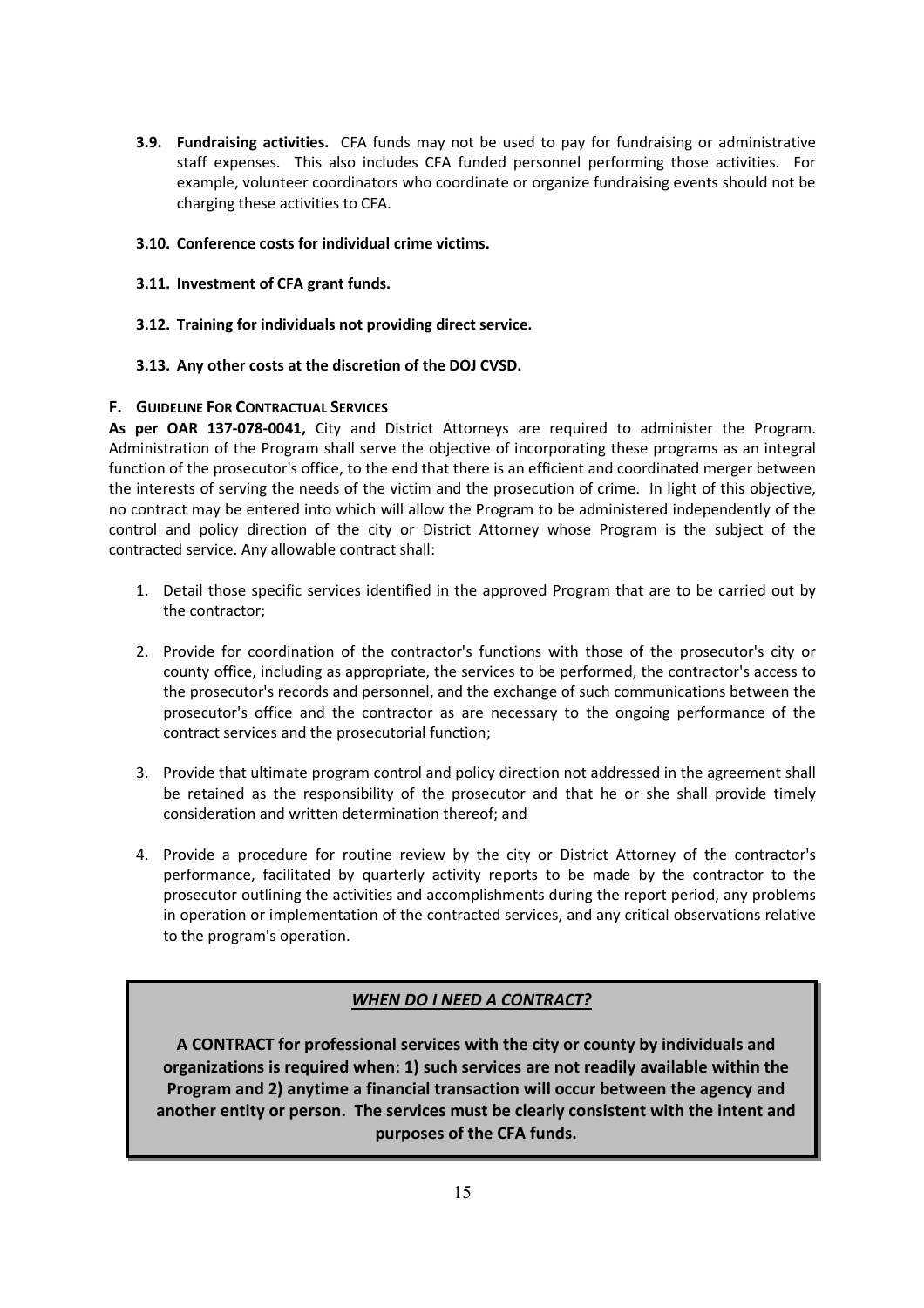The contract or other written agreement must not affect the grantee's overall responsibility for the duration of the grant and accountability to the Oregon Department of Justice. A signed copy of that contract must be uploaded in E-Grants during the application process.

The contract must include the grant policies and the flow-through requirements that are applicable to the contractor or other secondary recipient, other policies and procedures to be followed, and the cost principles to be used in determining allowable costs. In addition, the following elements should be considered when executing an Independent Contractor Agreement:

- Parties to the Agreement
- Term of the Agreement
- Scope of Work and Deliverables
- Contractor Compensation
- Independent Contractor Relationship
- Representations and Warranties
- Indemnification
- **Confidentiality**
- Insurance Requirements
- Amendments
- Signature of Authorized Representatives

#### *See Appendix C for a sample of minimally recommended elements of an Independent Contractor Agreement.*

#### **G. GUIDELINES FOR A MEMORANDUM OF UNDERSTANDING**

A Memorandum of Understanding (MOU) is required of an agency when they have applied for funds with partnering organizations. The MOU provides documentation that demonstrates the organizations have consulted and coordinated the responsibilities of their grant activities.

The following elements should be considered when constructing an MOU:

- Describe each partner agency;
- State the purpose of the MOU;
- Clearly describe the agreed upon roles and responsibilities each organization or agency will be providing to ensure project success;
- Identify the staff responsible for completing the specific responsibilities, this should include meeting DOJ CVSD reporting requirements;
- Describe how the collaboration/partnership benefits the project;
- Describe the resources each partner would contribute to the project. This can be in-kind contributions of staff, space or other resources, delivering services, or offering training, etc.;
- Provide a statement that the lead agency accepts full responsibility for the performance of the collaborative organizations/agencies; and
- The MOU must be signed by all partners. Signatories must be officially authorized to sign on behalf of the agency and include title and agency name.

#### *WHEN DO I NEED A MEMORANDUM OF UNDERSTANDING?*

*A MEMORANDUM OF UNDERSTANDING should be used when you submit a request for application involving a collaborative partner(s) that agrees to provide a nonfinancial exchange that will enhance the project. Examples include: a work station for an out-stationed advocate or training for staff.*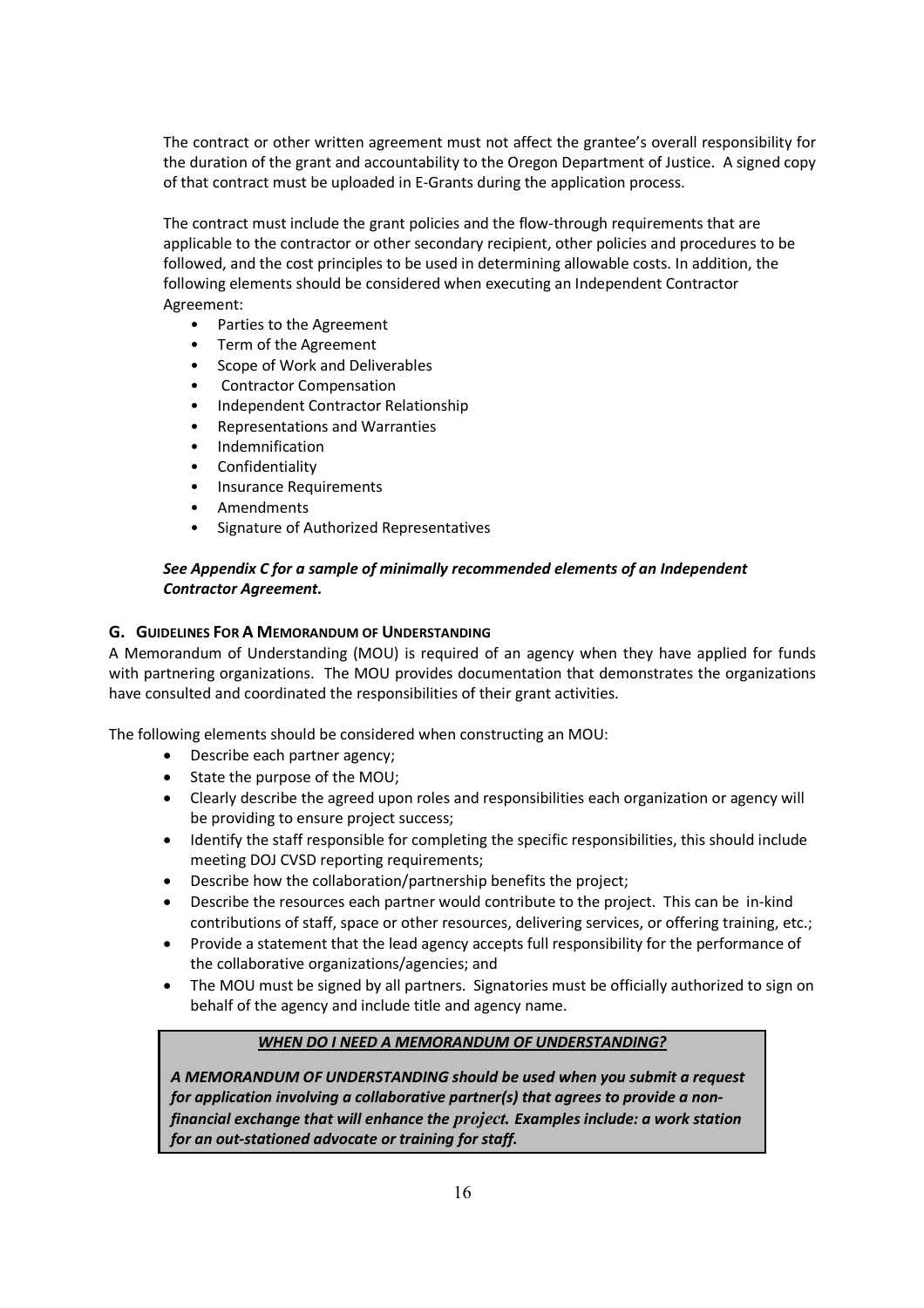#### *See Appendix D for a sample format of a Memorandum of Understanding.*

#### **H. GUIDELINES FOR TRAINING AND TRAVEL**

#### **1. Travel/Mileage for Direct Services**

Travel for which costs are incurred by paid and volunteer staff must be for the purpose of providing direct services to victims. This may include reasonable costs for transporting victims in connection with the provision of direct services. The travel must take place within the grant period (i.e., between the grant's beginning and ending dates) and prior to the Availability Termination Date as specified in CFA Grant Agreement. All travel expenses paid with CFA funds must be documented and retained in the appropriate CFA file.

#### **2. Training Related Travel**

CFA funds can support costs such as travel, meals, lodging and registration fees to attend victim advocacy related training within the state. Programs should first look for available training within their immediate geographical area, as travel costs will be minimal. Training within Oregon need not be approved in advance, as long as training has been approved in the grant budget. It is the agency's responsibility to ensure that training costs comply with CFA restrictions. Therefore, it is advisable that agencies confer with DOJ CVSD regarding the appropriateness of specific training events to avoid having reimbursement for these costs rejected at a later date.

#### **3. Training Outside of Oregon**

When needed training is unavailable within the grantee's immediate geographical area, CFA funds may support training outside of the geographical area. For example, grantees may benefit by attending national conferences that offer skills-building training workshops for victim assistance providers. In order to assure the most cost-effective use of CFA funds, **training outside Oregon must be approved by DOJ CVSD in advance**, unless a specific training is approved at the time of the grant award.

#### **When requesting out of state training in advance, the following must be provided:**

- Agenda;
- Reason for attending:
- Description of topics sufficient to establish that training is for direct victim services skill development;
- Itemized costs; and
- Reasons why comparable training within the state is unavailable.

#### **4. Per Diem Rates**

All travel using CFA funds must be within the standard government per diem rates for lodging and for meals and incidental expenses. Government per diem rates can be found at: http://www.gsa.gov/portal/category/21287. CFA funds will not pay for tips, meal service or bar charges.

#### **5. Unallowable Costs Related to Training**

- Training unrelated to direct victim services, such as grant writing, fundraising, lobbying or general administration/management;
- Training of persons who do not provide direct victim services, such as Executive Directors, administrative or clerical assistants;
- Costs associated with a grantee providing training to individuals from other organizations (staff from other organizations can be invited to attend training activities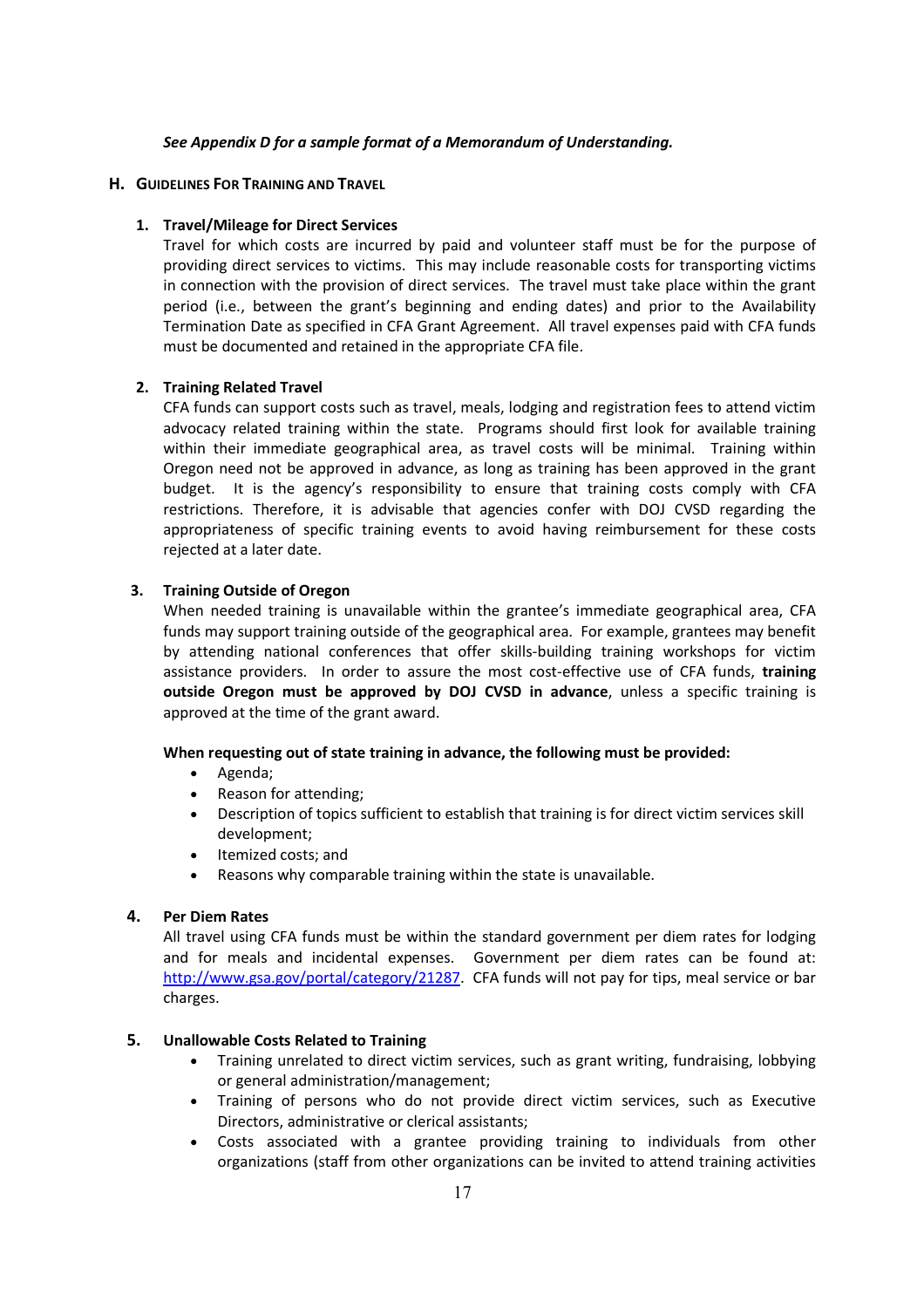that are held for the grant recipient's staff, if no additional costs will be incurred by the CFA funded grantee);

- Development of training manuals, extensive training materials or curricula;
- Costs of sending individual crime victims to conferences;
- Sponsorship of regional or statewide conferences; and

**ROAD** 

Food or beverages, without prior discussion with the DOJ CVSD Fund Coordinator.

# **Any training outside of Oregon must be pre-approved by your fund coordinator and budgeted in your grant.**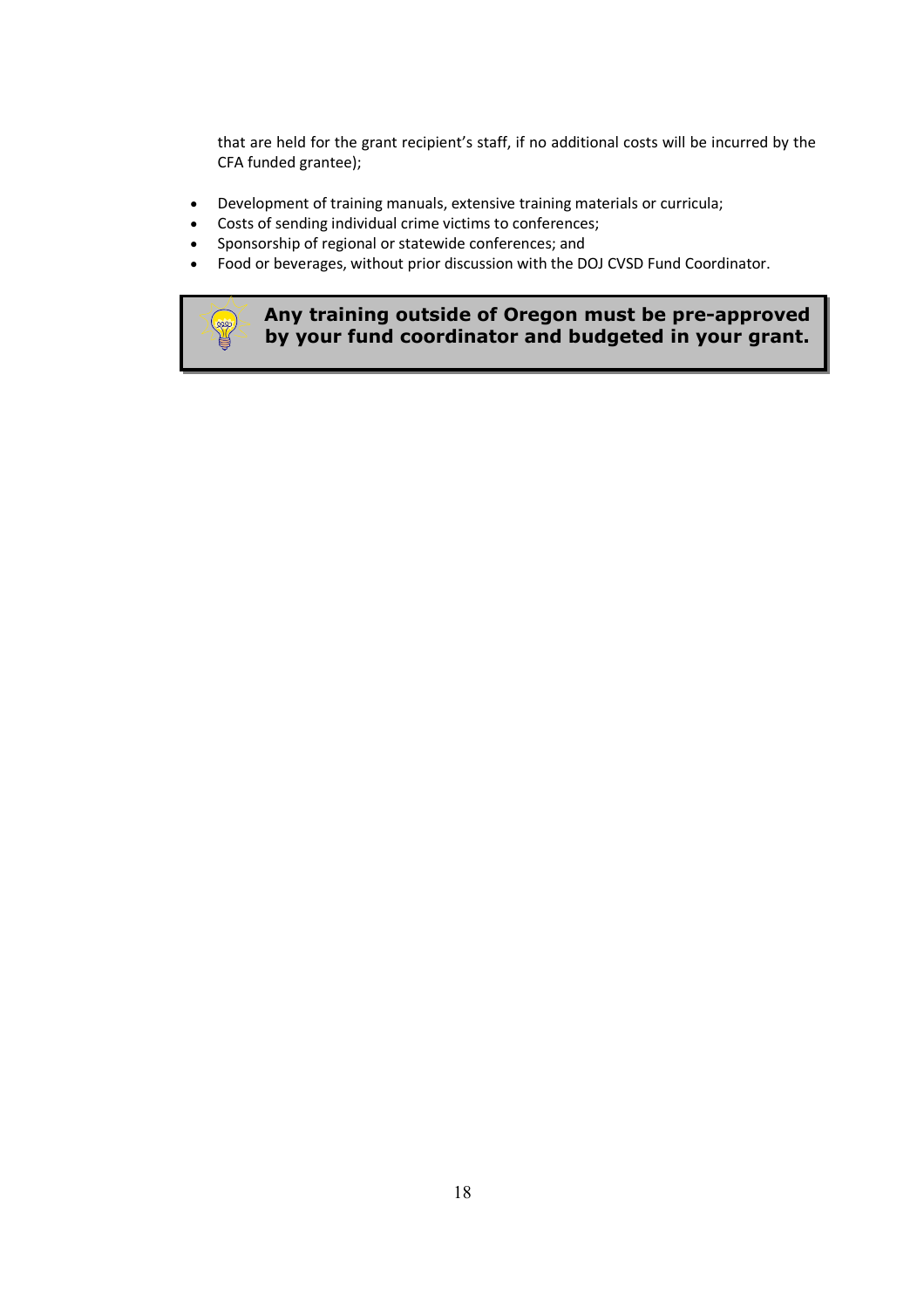# **SECTION 4 CFA GRANT APPLICATION PROCESS**

#### **A. APPLICATION TIMELINE**

CFA grant funds are applied for on a biennial basis and are a non competitive process. The fiscal year is from July – June. Application for Program approval shall be submitted through CVSD E-Grants. See below for further information regarding CVSD E-Grants.

When the request for application (RFA) is released, it can be accessed on the DOJ CVSD website: http://www.doj.state.or.us/victims/pages/cfa.aspx and by logging into the CVSD E-Grants system.

# **B. APPLICATION REVIEW PROCESS**

Applications will be funded if they sufficiently meet the eligibility requirements and providing CFA funds are available from the State for sub-grants. DOJ CVSD staff review applications internally and check to make sure they comply with CFA ORS and OARs. In order to assess each applicants' ability to provide the fiscal management, reporting and other terms required by this RFA and the DOJ CVSD grant agreement, staff will review program financial and service data at site visits (and other relevant information and reporting for grants active from 2011 through the present). DOJ CVSD staff may seek clarification from applicants on an application, including asking for additional information, and may require additional changes from an applicant.

# **C. RESERVATION OF RIGHTS**

DOJ CVSD reserves the right to:

- 1. Seek clarifications of each application, and/or to award a grant contract without further discussion of the proposals submitted;
- 2. To reject any and all applications received by reason of this request, or to negotiate separately in any manner necessary to serve the best interest of the public;
- 3. To determine, in its sole discretion, whether a proposal does or does not, substantially comply with the requirements of this Application; and
- 4. To waive any minor irregularity, informality, or non-conformance with the provisions or procedures of this Application.

#### **D. CVSD E-GRANTS**

CVSD E-Grants is a comprehensive web-based grant application and reporting system. Using CVSD E-Grants grantees complete grant applications, submit reports, and request grant amendments online. We anticipate that this system will provide for a more streamlined application and reporting process for both grantees and DOJ CVSD staff. In addition, the system allows us to be mostly paperless, saving both natural resources and shipping costs.

The web address for CVSD E-Grants is www.cvsdegrants.com. In order to use CVSD E-Grants you must be granted access via your agency's Authorized Official (AO). For VAP programs this is most often the District Attorney of the county.

For more information on how to access E-Grants, as well as how to complete most functions in E-Grants, grantees can consult the CVSD E-Grants Applicant User Guide found at: http://www.doj.state.or.us/victims/pdf/cvsd\_egrants\_applicant\_user\_guide.pdf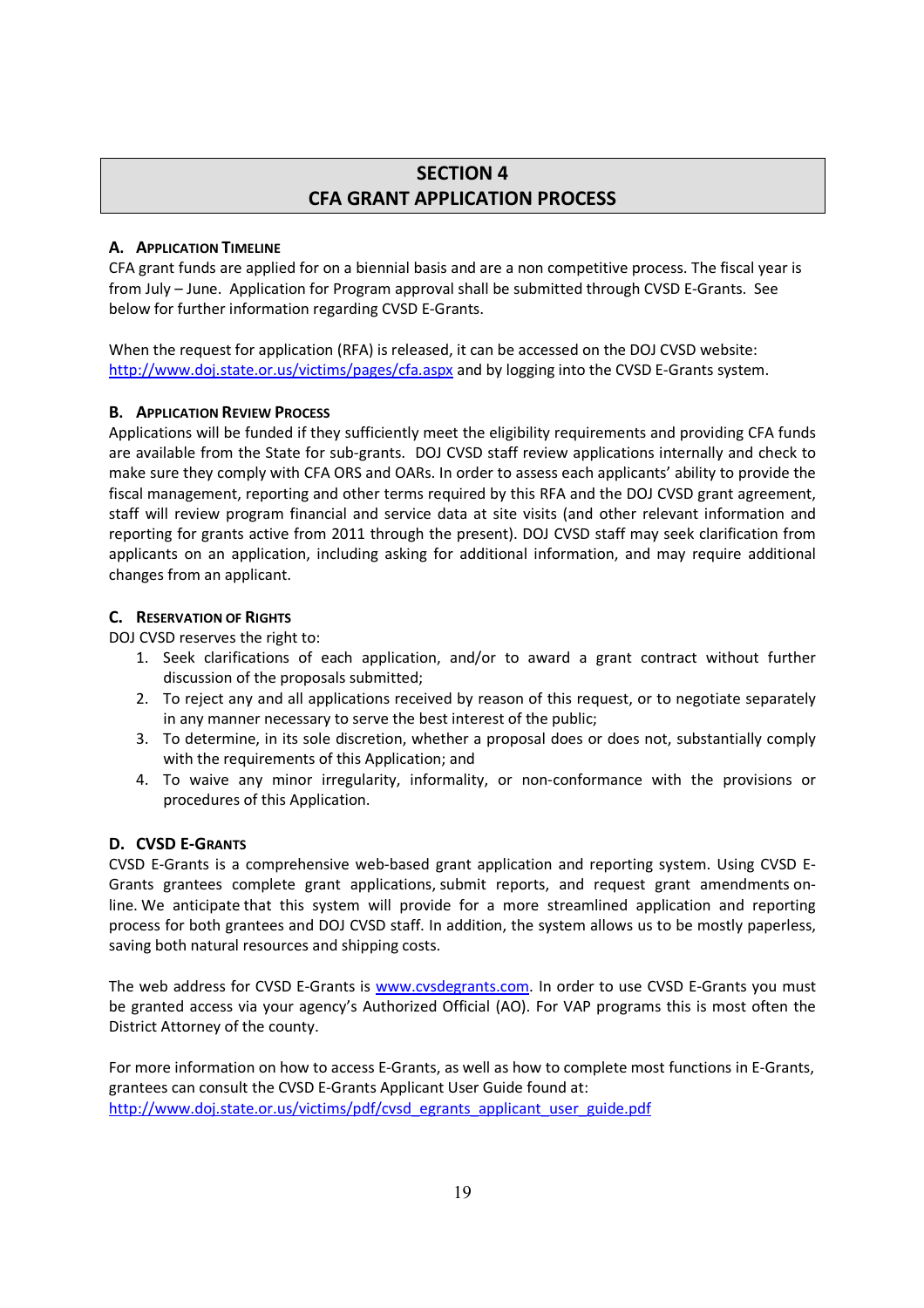# **SECTION 5 MAINTENANCE AND RETENTION OF RECORDS**

Oregon law (OAR 137-078-0035) requires the following with respect to maintenance and record retention:

- **1.** The Program shall maintain accurate, complete, orderly, and separate records. All records and documents must be adequately stored and protected from fire, electronic disclosure, and other damage.
- **2.** All record books, documents, and records related to the program must be accessible to the DOJ CVSD Fund Coordinator during a site visit.
- **3.** The accounting system shall insure that CFA funds are not commingled with funds from any other source. Funds specifically budgeted for/or received in connection with one grant may not be used to fund another grant.
- **4.** Revenues and expenditures for each grant shall be separately identified and tracked within the grantee's accounting system or records. In the event a grantee's accounting system cannot comply with this requirement, the grantee shall establish a system to provide adequate fund accountability for each grant awarded.
- **5.** Any carryover of CFA funds shall not revert to or be transferred to the city or county's general fund or other fund. A "carryover" is defined as any unexpended monies remaining in a Program, at the end of the term of the grant for the Program. See additional information regarding unexpended funds in *Section 7: Financial Requirements* in this Handbook.
- **6.** All records must be secured and confidential and retained for six (6) years after expiration and in accordance with the Oregon Department of Justice record retention scheduled as required in OAR 166-300-0015 (7). For a complete description of record retention schedules please access the OAR listed.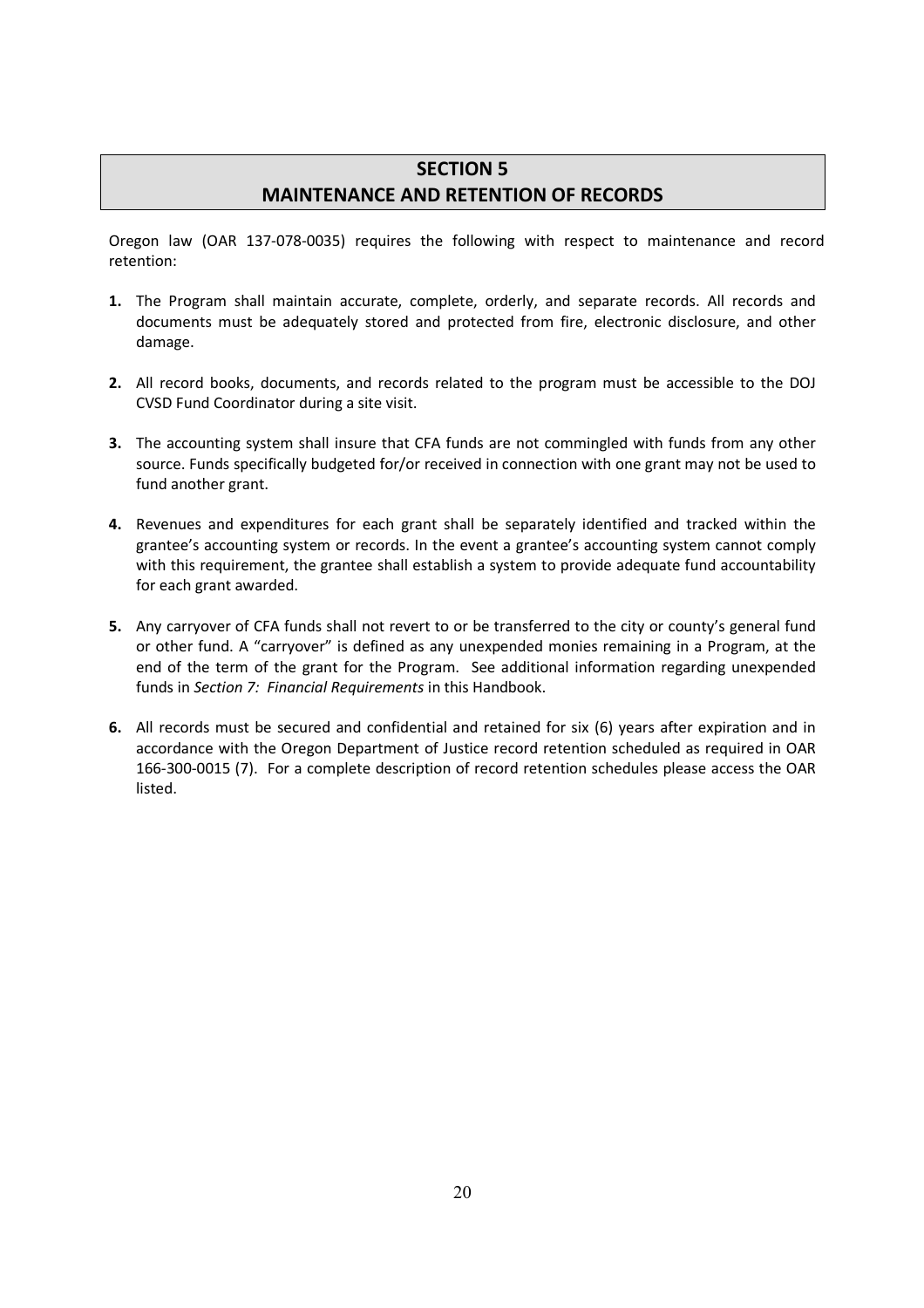# **SECTION 6 REPORTING REQUIREMENTS**

#### **A. OVERVIEW**

Per OAR 137-078-0045: "*The Program shall submit reports as required by CVSD for each year of Funding provided by the Grant. Reports shall be submitted within 30 days of receiving instructions from the Administrator. Failure to submit reports by the due date established in the instructions may result in a suspension of funds disbursed to the Program until the reports are submitted and approved."*

Grantees must collect and report certain data in order to comply with both state and federal requirements. Grant recipients are strongly encouraged to develop data collection systems that offer maximum flexibility. Unless otherwise stated, all data collected and reported for CFA reporting purposes must be limited to those activities and services directly funded by the CFA grant and not to overall agency activities. It is permissible, with DOJ CVSD approval, to pro-rate certain information based upon a reasonable, accurate and logical basis (i.e., FTE funded by the grant).

#### **B. REPORTING REQUIREMENTS**

**1. How to Submit Reports.** All reporting for CFA funds will be completed through CVSD E-Grants.

#### **2. Report Due Dates:**

| <b>Reporting</b><br>Period                              | Type of<br><b>Report Due</b>                           | <b>Report Due No Later Than:</b> |
|---------------------------------------------------------|--------------------------------------------------------|----------------------------------|
| July $1^{st}$ – September 30 <sup>th</sup><br>Quarter 1 | Quarterly Financial Report (QFR)                       | October 31 <sup>st</sup>         |
| October $1st$ – December 31 <sup>st</sup><br>Quarter 2  | <b>Quarterly Financial Report (QFR)</b>                | January 31st                     |
| January $1st$ – March 31 <sup>st</sup><br>Quarter 3     | <b>Quarterly Financial Report (QFR)</b>                | April 30 <sup>th</sup>           |
| April $1^{st}$ – June 30 <sup>th</sup><br>Quarter 4     | Quarterly Financial Report (QFR)<br>Annual Report (PR) | July 20 <sup>th*</sup>           |

\*DOJ requires reports submitted early in July due to the closing of the fiscal year.

#### **3. Quarterly Financial Reports (QFRs)**

Grantees will submit quarterly financial reports. As CFA funds are issued prospectively, with quarterly equal payments, the report will provide information regarding expenditures already incurred by the funds received for that particular quarter.

#### **a. Expenditures**

- Expenditures should be reported for actual approved and incurred expenses.
- **All expenditures must coincide with the current approved budget submitted**, which will be one of the following:
	- the original budget submitted with the grant application;
	- an amended budget submitted through E-Grants;
- CFA payments are equal payments (subject to availability of funds) throughout the grant period made on a quarterly basis.
- DOJ CVSD will review financial reports for allowable expenditures under goods and services purchased during the grant period.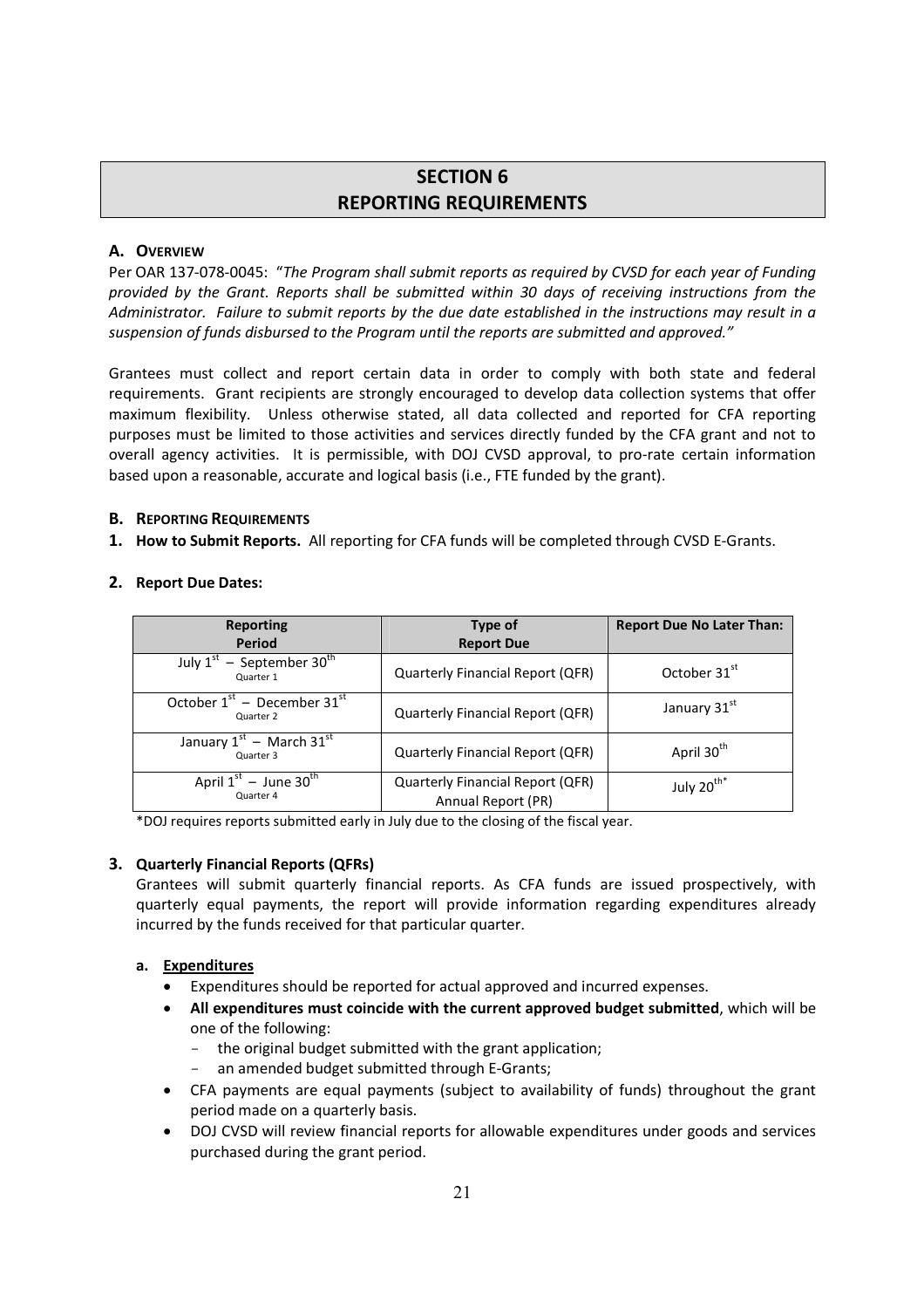- Expenditures reported on the financial report must be on the approved budget or within the guidelines as shown below in b. CVSD E-Grant: Financial Reports.
- Failure of the grantee to operate the program in accordance with the approved budget may result in suspension and/or termination of the grant agreement.
- DOJ CVSD will hold a grantee accountable for any overpayment, audit disallowances, or any other breach of grant agreement that results in a debt owed.

#### **b. CVSD E-Grant: Financial Reports**

The E-Grant QFR will show *page errors* if any of the following is entered:

- Total costs in the Personnel category (Salary + Personnel Expenses) in excess of the budgeted amount for the Personnel category.
- Unbudgeted costs totaling more than \$500 in the Services and Supplies and Other Costs categories.
- Costs in any unbudgeted subcategory.



#### *All requests for budget changes must be made prior to expending any funds.*

It is the responsibility of the grantees to adhere to the approved budget as referenced in the grant agreement, or to request a budget amendment. The main point to remember is that at no time may a budget modification change the scope of the original grant agreement.

#### **c. Attachments**

Copies of check stubs, timesheets, accounts, ledgers, or other supporting documentation should NOT be submitted with the QFRs unless otherwise instructed. The documentation must be separated by each budget category with the amounts clearly identified. These records will be verified during a programmatic and financial site visit.

#### **d. Important Information Regarding Payments**

- The April 1 June 30 Financial Report submitted without the accompanying required Annual Progress Report will not be processed until the report has been submitted and reviewed.
- It is the responsibility of the grantee to respond to all requests for edits or information made by DOJ CVSD grant unit staff in a timely manner. Failure to comply will delay payment.
- Grantees may not obligate funds, order goods, enter into contracts, or request purchase orders prior to the start of the grant period.
- Financial Reports may be submitted in E-Grants by organization members with the role of Authorized Official, Agency Administrator, or Financial Officer. It is the responsibility of the grantee agency to ensure that only those organization members authorized to submit a financial report do so. **DOJ CVSD will assume that all financial reports submitted in E-Grants have been approved by the county's or city's Fiscal Officer as a true and accurate representation of grant expenditures.**
- Grantees must maintain in agency files supporting documentation for each financial report submitted.

#### **e. Unliquidated Obligations (Cash or Accrual Basis)**

Agencies may complete QFRs based on either accrual or cash principles.

1. Cash basis is the method of reporting revenues and expenses when cash is actually received or paid out.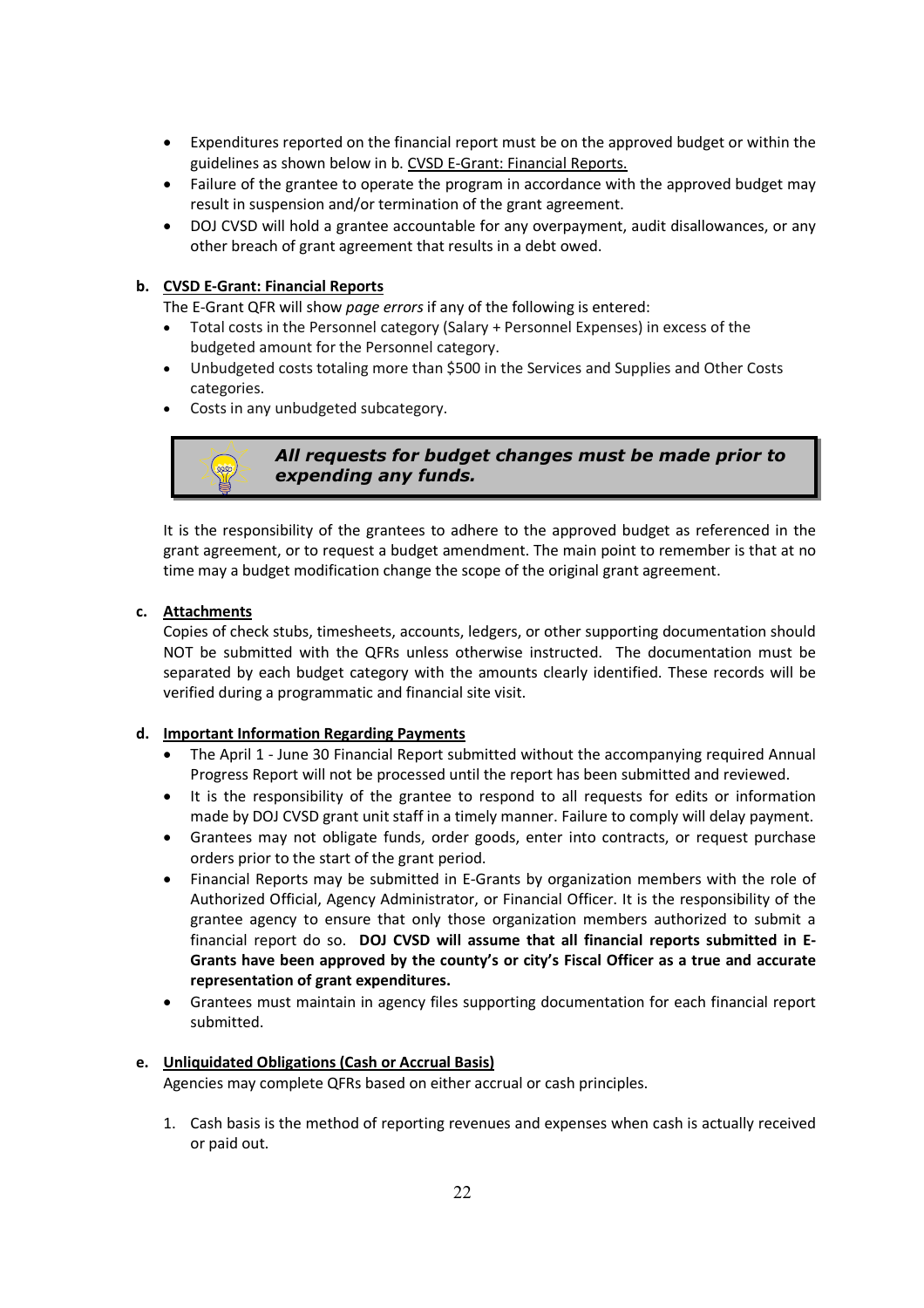2. Accrual basis is the method of recording revenues in the period in which they are earned, regardless of when cash is received, and reporting expenses in the period when the charges are incurred, regardless of when payment is made.

#### **f. Final (Closeout) QFR**

Agencies have 20 days after the end of the last or final reporting period for any CFA grant (no later than July  $20<sup>th</sup>$ ) to report expenses, request reimbursement and reconcile any discrepancies.

On occasion, agencies may incur obligations or encumber funds toward the end of a grant period for which payment cannot be made until after the grant period has ended. In most instances, these types of unliquidated obligations will be due to accrued payroll expenses or, on rare occasions, an approved operating expense item which was ordered by the end of the grant period, but not yet paid. In such cases, agencies may include in the final QFR the actual expenditures paid during the reporting period and any obligations made *prior* to the end of the grant period, but not yet paid.

Agencies cannot use the final QFR to retroactively charge off previously unreported expenses in order to fully expend the CFA grant award.

#### **4. Progress Reports**

#### **a. Annual Report**

The Annual Report will be completed through CVSD E-Grants and will be a component of the Progress Report due by July  $20<sup>th</sup>$ . The Annual Report shall consist of narrative and statistical information for the grant period from July 1 through June 30.

#### (i). **Statistical Report**

Statistical data is one component to the annual report and is divided into two sections: victimization and services provided. It is essential that the proper data be collected and reported; the data will be used to comply with both state and federal requirements.

- **Victimization by Type**. This is an *unduplicated* count of the number of victims served by: 1) CFA funds only; and 2) Program-wide (victims served by all VAP funds). Victims are counted only once per report period unless they were receiving services due to another victimization.
- **Services Provided by Type**. This is a *duplicated* number of the services provided to victims. A service is counted each time (duplicated count) a client is provided such a service during a given report period.

The following are examples of unduplicated/duplicated data:

- The VAP staff provides services to a victim on October 15, 2013, January 25, 2014 and June 8, 2014 related to the same assault crime. This victim will be counted only once on the Statistical Report, unless the person is the victim of another crime.
- The VAP staff provides services to a victim on October 15, 2013, January 25, 2014 and June 8, 2014. While this person is counted once as a victim on the Statistical Report, the services are counted each time a service is provided.

**Pro-Rating Statistics:** All statistical data must be as accurate as possible. Because the agency collects CFA and program-wide statistics, pro-rating the statistics by the FTE of direct service staff funded by a specific grant would accurately represent the number of victims served and services provided by the grant.

The following is an example of one acceptable way to pro-rate statistics: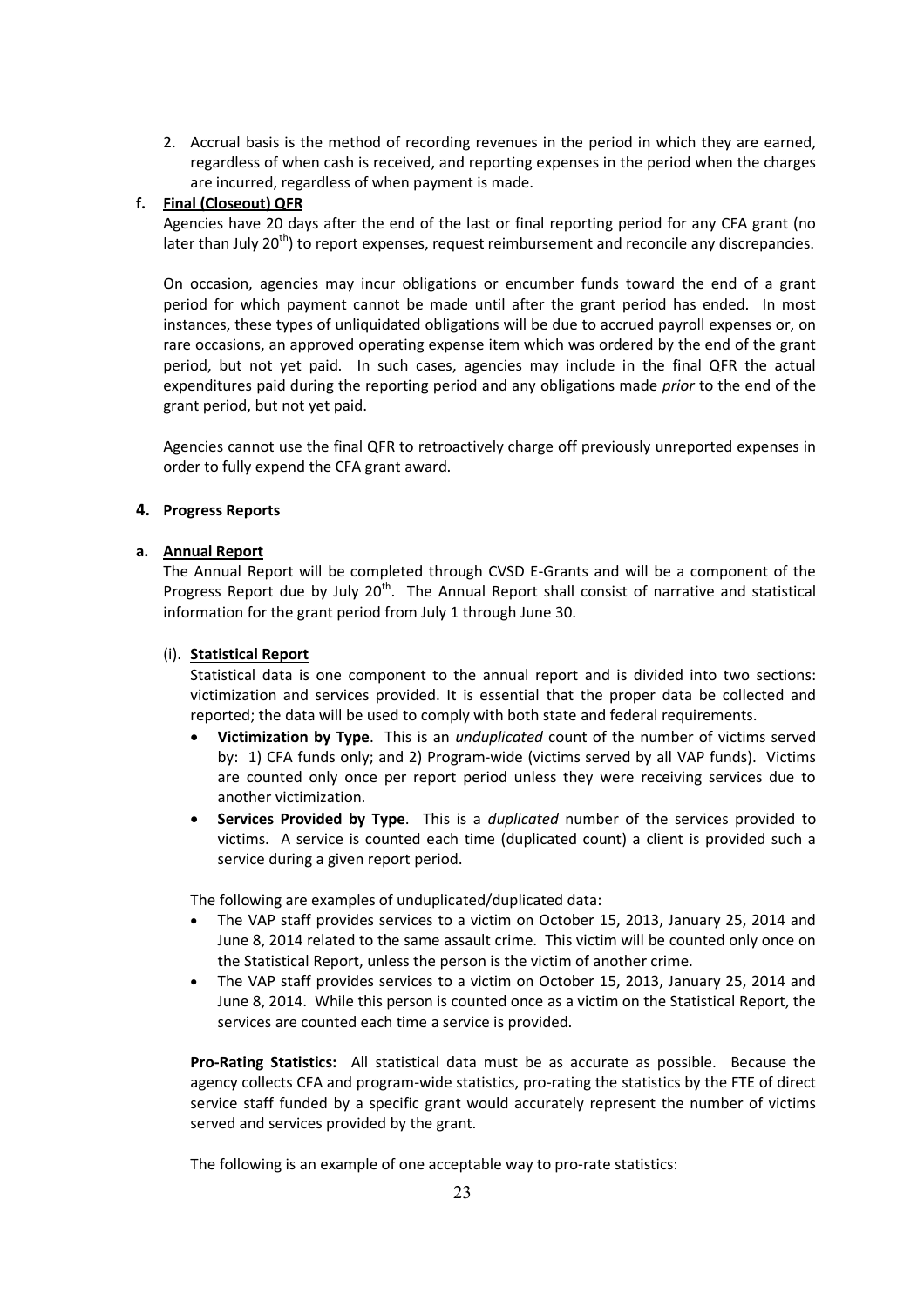One full-time member of the VAP staff is 40% funded by CFA (.4 FTE). The staff member provides services to 600 victims during the reporting period. All 600 victims would be included in the "Entire VAP" data column and 240 victims (600 x .4) would be included in the "CFA Fund Specific" data column.

See **Appendix A** for further information and service definitions on the Statistical Report.

#### (ii). **Narrative Report**

The narrative report component to the Annual Report includes a series of questions regarding the use of CFA funds over the report period. The responses should be as complete and concise as possible.

#### (iii).**Goals, Outputs and Outcome Measures Report**

Reporting progress achieved on the Common and Optional outcome measures is required. CVSD E-Grants will pull from the original application the agency goals, target outputs and projected outcome measures. The agency will respond to the output and outcome measures by inserting the actual numbers and percentages achieved. If any target output or outcome measure is not achieved, the agency is requested to provide a clear and concise explanation.

#### **C. NON COMPLIANCE WITH REPORTING**

All DOJ grant agreements (Section 6 of the CFA grant agreement) provide that grantees who fail to meet any of the reporting requirements included in this section (financial, narrative, statistical, or outcome measures) shall be considered to be in default under the agreement. In such a case, DOJ has the right to end the grant. DOJ may also reduce the award proportionately to the period for which reports were not submitted in a timely manner.

#### **D. OTHER REQUIRED COMMUNICATION**

#### **1. Request for Amendments**

An amendment request is used to request programmatic and/or financial changes associated with a grant award as they occur during the grant cycle. Consider the following when requesting an amendment:

- At no time may a program or budget modification change the scope of the original grant agreement.
- Funds may only be moved and spent within the scope of the approved services.
- Budget revisions do not change the total amount of funding available for the grant.
- If a grantee determines that any modification of the approved budget of a grant period is necessary, a request should be made in E-Grants using the "Amendment Request" form.
- **The grantee must obtain approval from DOJ CVSD for any amendment requests prior to the change being implemented.**
- All amendment requests must be received at least 45 days prior to the end of the award period to be considered during the final quarter of a grant award.
- **Requests submitted after the project end date or those that would require retroactive approval shall be denied, unless by exception of the DOJ CVSD Director.**
- CVSD will review each amendment request and will approve on a case-by-case basis.

#### **a. Budget Amendments**

**A budget amendment** request is **required** for any of the following circumstances: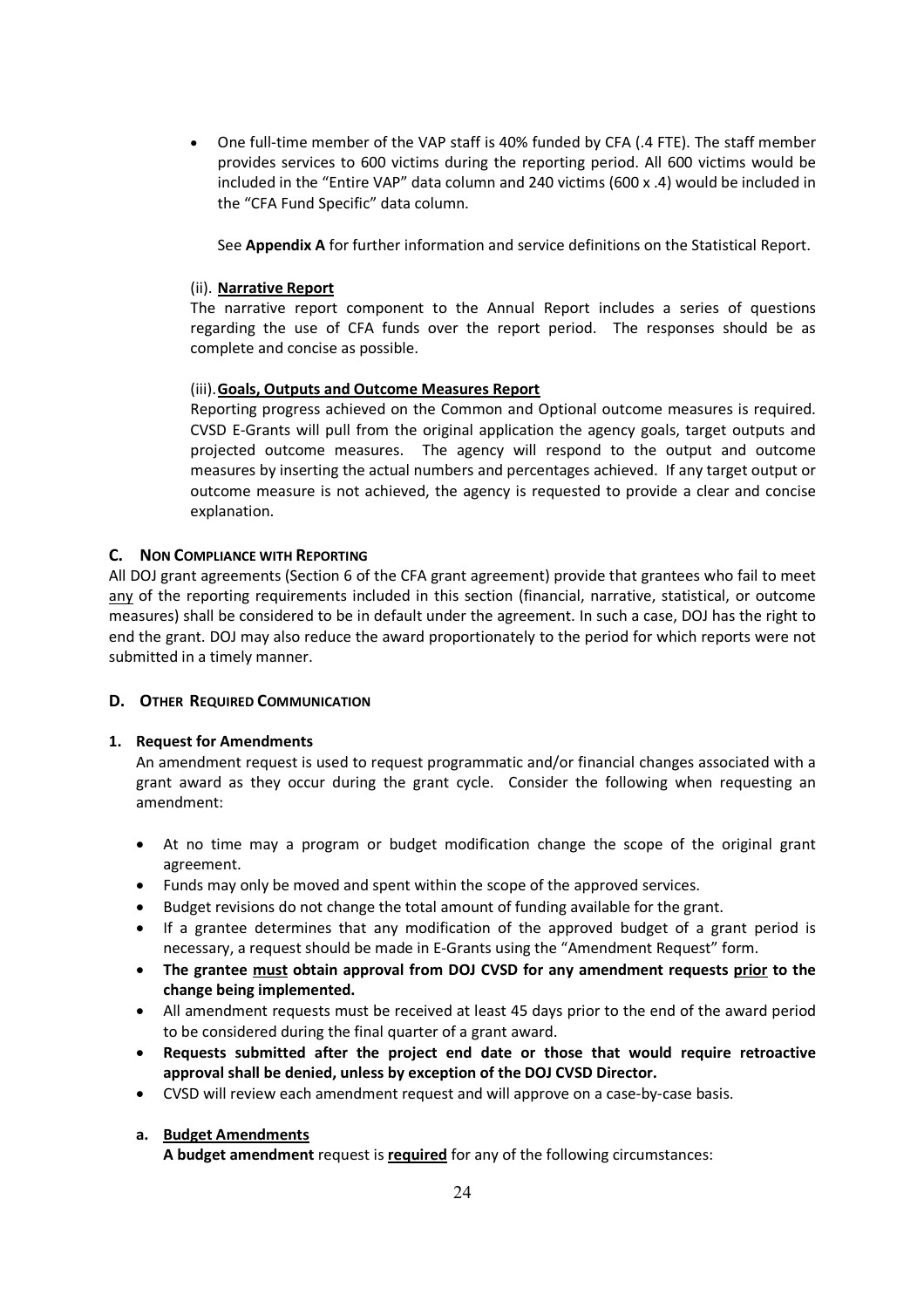- Redirection of funds in or out of the Personnel, Services and Supplies, or Other Services category; or
- Movement of funds among budgeted line items that totals more than \$500 in the Services and Supplies or Other Services categories; or
- Movement of funds to any unbudgeted category; or
- Extension of the project period (*not applicable for non-competitive grants*).

**A budget amendment** request is **not required** for the following circumstances:

- When funds are moved between the Salary and Personnel Expenses line items in the Personnel category.
- When funds **totaling less than \$500.00** are moved among approved budgeted line items in the Services and Supplies or Other Services categories.

#### **Budget Amendment Documentation:**

In order to request a Budget Amendment, the Amendment Request page must be completed in E-Grants. The Amendment Request page includes a Budget Amendment Request Form that can be downloaded, completed, and uploaded back on the Amendment Request form. When the Amendment is complete, change the status of the application to submit it to DOJ CVSD.

If approved, DOJ CVSD staff will make the requested changes to the grantee's budget in the E-Grants system and the grantee will be notified of the approval via a system notification in E-Grants.

For more information about how to request an amendment in E-Grants please consult the CVSD E-Grants Applicant User Guide found at:

http://www.doj.state.or.us/victims/pdf/cvsd\_egrants\_applicant\_user\_guide.pdf.

Once approved, all subsequent QFRs will automatically contain the amended grant budget. **Grantees will not be able to submit QFRs while an amendment request is in process.**

#### **b. Program Amendments**

While not an inclusive list, the following changes will require a program amendment:

- Change to personnel or positions.
- Modifying the approach or scope of any component of the program.
- Making any change in collaborative partnerships.
- Adding, deleting, increasing, or decreasing a target output or outcome measure.

When requesting a *program amendment,* a detailed explanation and justification will be required on the Amendment Request form in E-Grants that includes a complete description of the requested change and the effect the change will have on the project.

Once the grantee has received written approval of a performance or project amendment from DOJ CVSD, all future reports, either financial or progress, must reflect the appropriate revisions.

#### **E. ACHIEVEMENT OFOPERATIONAL STATUS/GRANT COMMENCEMENT**

Each CFA funded grant not achieving operational status within sixty (60) days of the beginning date of the grant period listed in the grant must submit a letter to DOJ CVSD describing: steps taken to initiate the grant; reasons for the delay; and the projected operational date. If the operational status is not achieved within ninety (90) days of the beginning of the grant period, the grant recipient must submit a second letter explaining the additional delay in implementation. DOJ CVSD may, after reviewing the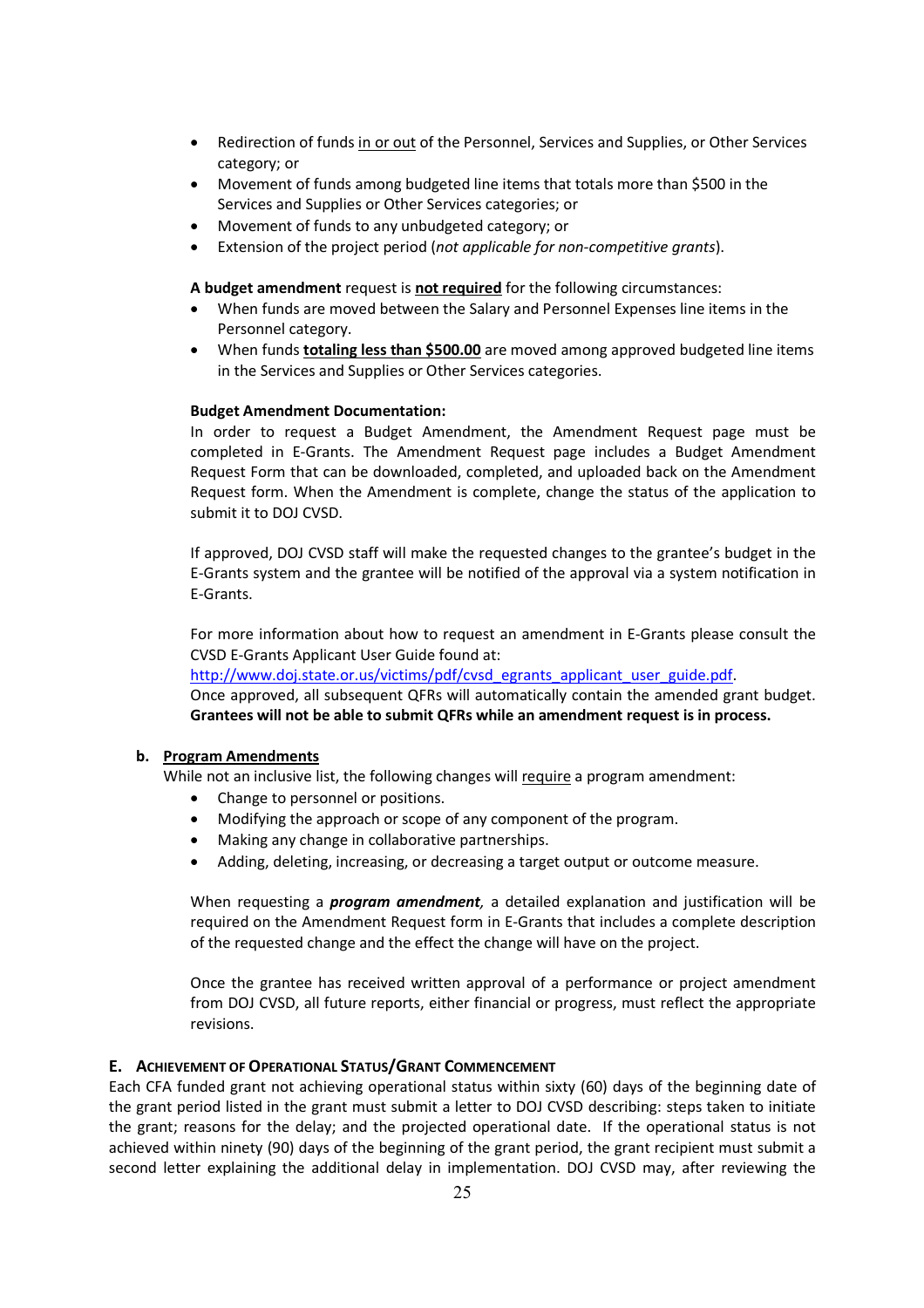circumstances, elect to terminate the grant and redistribute the funds. This is included in your CFA grant agreement Section 5.01.

The grantee must establish and maintain program records that document that grant activities are in compliance with the approved budget narrative. Such records must be readily available for review at the time of a site visit. This is included in your CFA grant agreement Section 5.07.

#### **F. TERMINATION OF A GRANT**

A grantee must immediately notify DOJ CVSD should they need to terminate their grant agreement (i.e., program closure). More information on termination by grantee or grantor (DOJ) can be reviewed on the sample grant agreement on the DOJ CVSD website at:

http://www.doj.state.or.us/victims/pages/cfa.aspx.

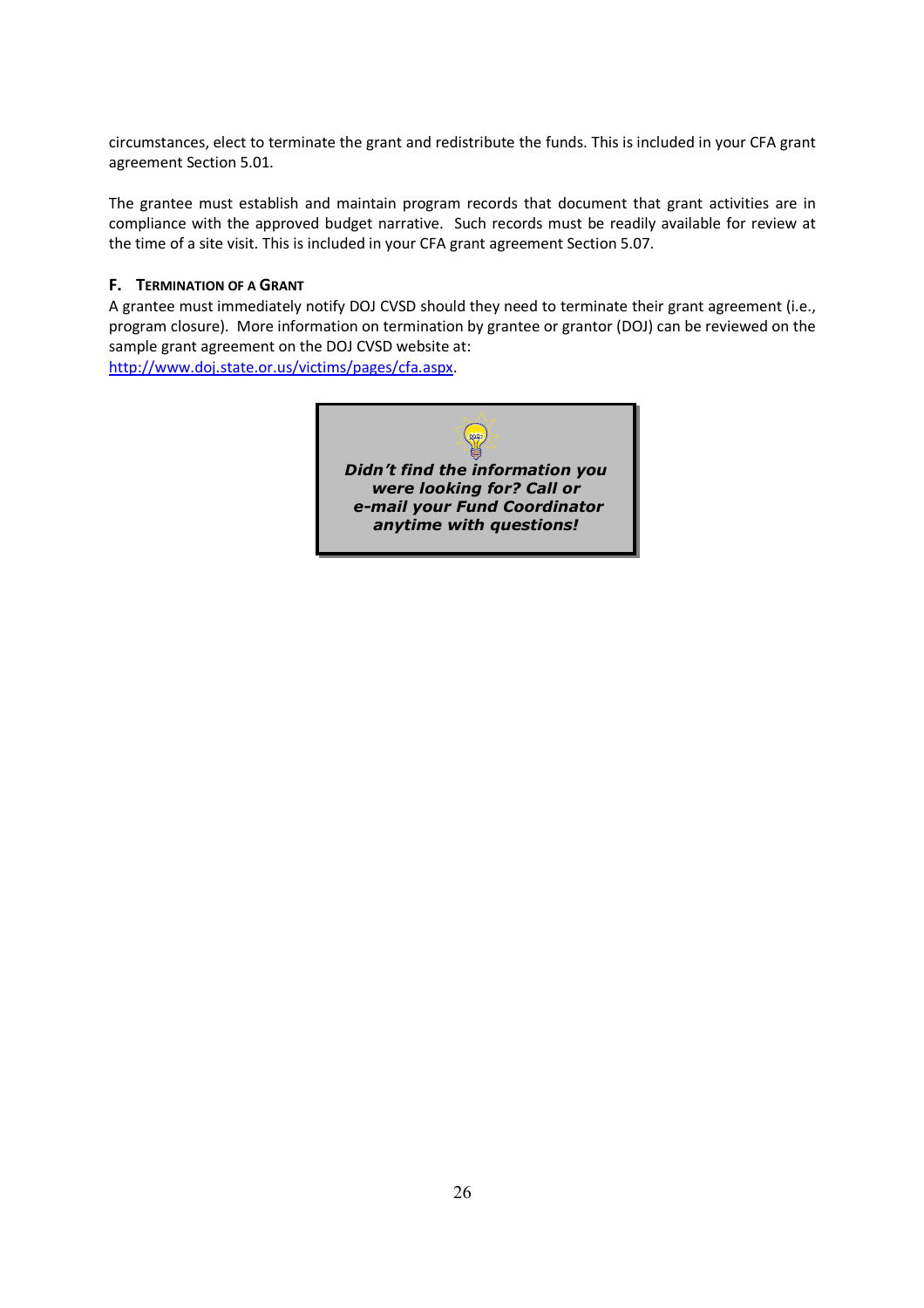# **SECTION 7 FINANCIAL REQUIREMENTS**

#### **A. INTRODUCTION**

According to OAR 137-078-0040: "*In addition to Program application documents, subsidiary record documentations, and source documents, e.g., invoices, time and payroll records, and cost computations are the instruments upon which expenditure of grant Funding and Program compliance will be determined. All ledger account entries must be supported by secondary or intermediate records in the original source documentation. Programs shall follow Generally Accepted Accounting Principles (GAAP) standards. Programs that do not follow GAAP standards and practices may be subject to an additional program reviews which may result in non-renewal of program approval*.*"*

#### **B. STANDARDS FOR FINANCIAL MANAGEMENT SYSTEMS**

All grantees are required to establish and maintain grant accounting systems and financial records to accurately account for awarded funds. Grantees shall expend and account for grant funds in accordance with state laws and procedures for expending and accounting for their own funds.

#### **Accounting Systems**

Each grantee is responsible for establishing and maintaining an adequate system of accounting and internal controls. Each grantee is also responsible for ensuring that an adequate system exists for any subcontractors, when applicable. The grantee is free to use any accounting system that the grant recipient has established if the system meets the following minimum criteria:

- 1. Each grant should be accounted for separately. Each grant award is regarded as coming from a separate fund source and should be accounted for as such. All grant records should reflect the grant number listed on the award documents;
- 2. Entries in the accounting records should refer to manual documentation that supports the entry and which can be readily located;
- 3. Receipts should be classified by source of funding (i.e., the name and number of the grant to which the associated costs have been charged). As a matter of convenience, grantees are encouraged to use the grant award number assigned to the grant by DOJ CVSD, unless currently existing agency coding structures prevents this practice. If costs attributable to the grant program include those from sources other than the federal grant, such as donations, income earned by the grant, or funds from other sources, this should be clearly noted on receipts;
- 4. Expenditures should be classified by the budget categories included in the grant application. All expenditure documents, regardless of type, must include the assigned grant number;
- 5. The accounting system must be such as to provide adequate information for the prompt and accurate submission of QFRs;
- 6. The accounting system should be integrated with an adequate system of internal controls to safeguard the funds and assets covered, check the accuracy and reliability of accounting data, promote operational efficiency and encourage adherence to prescribed management policies. The internal controls should be documented in written procedures and be followed consistently;
- 7. The accounting system should include a system of property records for all equipment. At a minimum this should include information on the acquisition date, serial numbers, equipment value and funding source(s) used to obtain the items. For more details refer to the Equipment section on pages 29-30;
- 8. All required financial records shall be maintained for six (6) years from the date of the end of the grant period or until all questions arising from audits have been resolved; and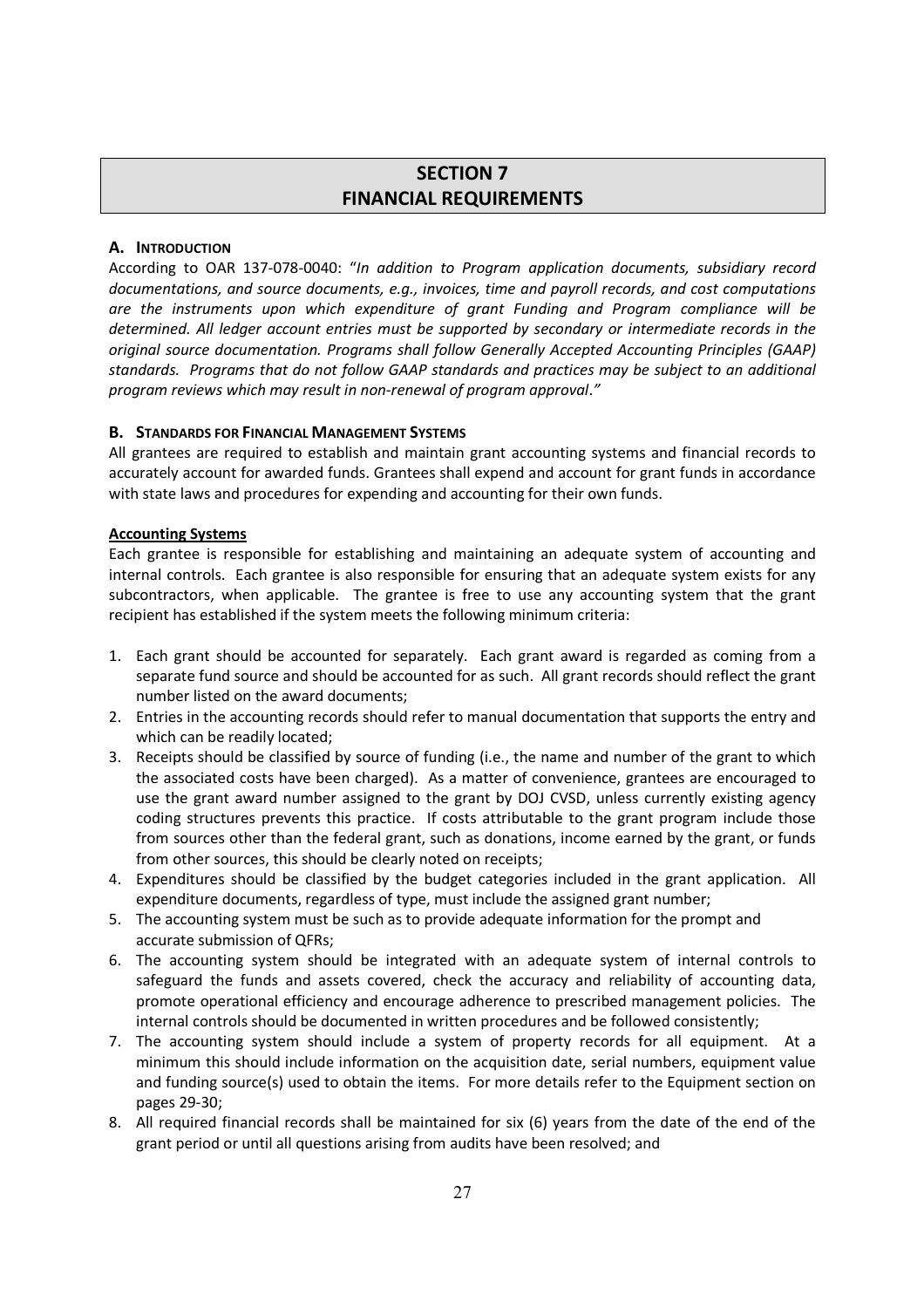- 9. An electronic and/or hard copy file should be kept on each CFA grant. The file should reflect the grant number and contain at least the following items:
	- Grant award documents;
	- Grant amendments or any changes to the grant award;
	- Supporting documentation of any expenditures pertaining to this grant (i.e., original receipts, invoices, etc.);
	- Documentation of employee and volunteer timesheets as pertains to the grant;
	- Signed copies of any contract supported by the grant;
	- Documentation of received CFA payments;
	- Property records of equipment purchased with CFA grant funds, including serial numbers;
	- Other pertinent information (i.e., correspondence with Fund Coordinator, memos from DOJ CVSD, training information, etc.); and
	- It is recommended that the following items are retained with those listed above: program application submitted for CFA funds, CFA Grant Management Handbook, reporting requirements, monthly revenue and expenditure reports, DOJ CVSD reports such as site visits and DOJ CVSD Request for Application (RFA).

# **C. COMMINGLING OF FUNDS**

Agencies shall not require physical segregation of cash deposits or the establishment of any eligibility requirements for funds which are provided to a grantee. However, the accounting system of all grantees must:

- 1. Ensure that CFA funds are not commingled with funds from any other source.
- 2. Funds specifically budgeted and/or received for one grant project may not be used to support another.
- 3. Revenues and expenditures for each grant should be separately identified and tracked within the grantee's accounting system or records.
- 4. Where a grantee's accounting system cannot comply with this requirement, the grantee shall establish a system to provide adequate fund accountability for each grant awarded.



**Funds should not be commingled on a program-by-program or project-by-project basis. Individual accounts or cost centers should be established to control the funds for each grant. Proof of this will be requested as part of a site visit or desk audit.**

#### **D. UNEXPENDED FUNDS (CARRYOVER)**

Any carryover of CFA funds shall not revert to or be transferred to the city or county's general fund or other fund. A "carryover" is defined as any unexpended monies remaining in a Program, at the end of the term of the grant for the Program.

According to OAR's 137-078-0015 (7& 8):

 If a Program does not expend all of its allocated Funds for the period of time described in the Grant, upon request of the Administrator, the Program shall explain to the satisfaction of the Administrator why the Grant monies were not expended and how those monies will be incorporated into the next year's Program. If the Administrator finds that the failure to expend all of the previously allocated funds was due to circumstances beyond the reasonable control of the Program, the Administrator may permit a Program to retain some or all the funds for use in a subsequent Grant.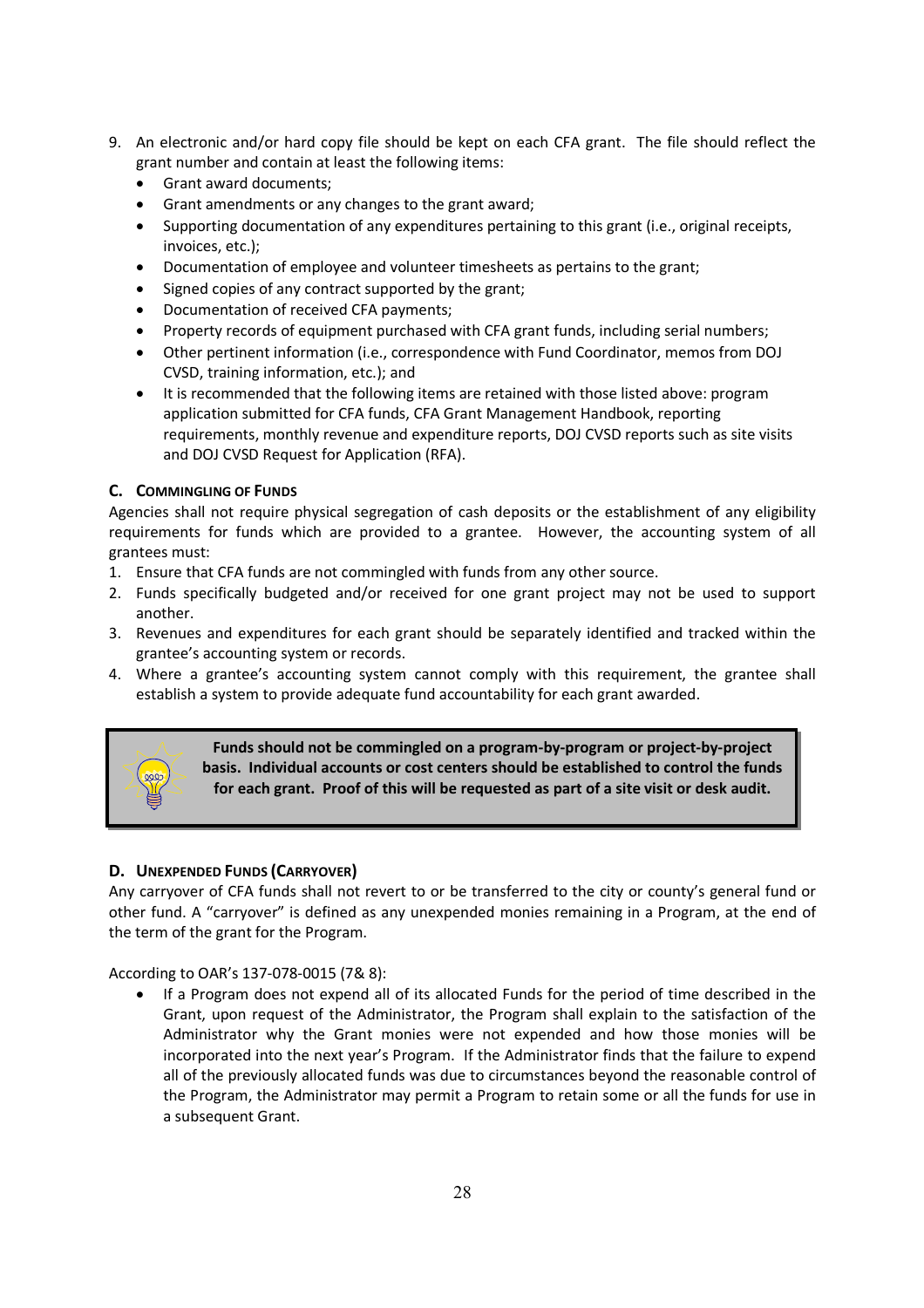Any Program which has unexpended monies pursuant to a fully executed Grant (including an Amended Award of Funding), and which elects to file an objection to a notice of its alleged noncompliance under these rules, shall retain said monies until such time as the filed objection is resolved by the Administrator in favor of the Program. In the event the objection is not resolved in favor of the Program, the Program shall immediately return the monies to DOJ CVSD.

#### **E. NON COMPLIANCE**

In the event DOJ CVSD, after review of a Program, or otherwise, discovers non-compliance by a city or county with the terms of the grant agreement, funds which were allocated to a non-compliant city or county may be reallocated to eligible cities or counties. This will occur by applying the Formula which is applicable to the city or county, to the monies which were originally allocated to the non-compliant Program. A reallocation of Funding shall thereafter be made to Programs which are in compliance with their respective Grants or held in reserve by the Administrator for future Grant allocations. The reallocation of funds derived from the non-compliant Program shall be made in the form of an Amended Award of Funding in the same manner as an initial award of Funding pursuant to a Grant. (OAR 137-078- 0015-5)

In the event Funds have already been disbursed to a Program which is or has been in non-compliance with the terms of the grant agreement, DOJ CVSD may adjust or reduce a Program's allocation in future fiscal years to take into account the Program non-compliance. (OAR 137-078-0015-6)

#### **F. CONDITIONAL APPROVAL**

- **1.** "Conditional Approval" means Grant approval under circumstances in which the application establishes to the satisfaction of DOJ CVSD that it would not be practicable at time of application for the Program to initiate or maintain a Program which provides all of the core services described in Section 3.
- **2.** Applications for Conditional Approval shall set forth a time table for implementation of all core services required under the Act and these rules that cannot be provided at the beginning of the funding period.
- **3.** Conditional Approvals shall include the condition that continued approval is contingent upon complete implementation of additional services within an agreed to timetable, and that temporary approval for subsequent years will be contingent upon the addition of services and approval by DOJ CVSD.

#### **G. REPORTING OF IRREGULARITIES**

Grantees are responsible for promptly notifying DOJ CVSD of any illegal acts or irregularities and of proposed and actual actions, if any. Illegal acts and irregularities include conflicts of interest, falsification of records or reports, and misappropriation of funds or other assets.

#### **H. PROGRAM INCOME**

Any revenue generated (interest) by CFA funds is considered program income and must remain in the fund to be expended by victim assistance program.

#### **I. EQUIPMENT**

Inventory information on equipment purchased with CFA funds must be kept in the grantees' CFA file. A control system shall be in effect to ensure adequate safeguards to prevent loss, damage or theft to nonexpendable personal equipment. Any loss, damage or theft of nonexpendable personal equipment shall be investigated, fully documented and made part of the grant file. DOJ CVSD uses the federal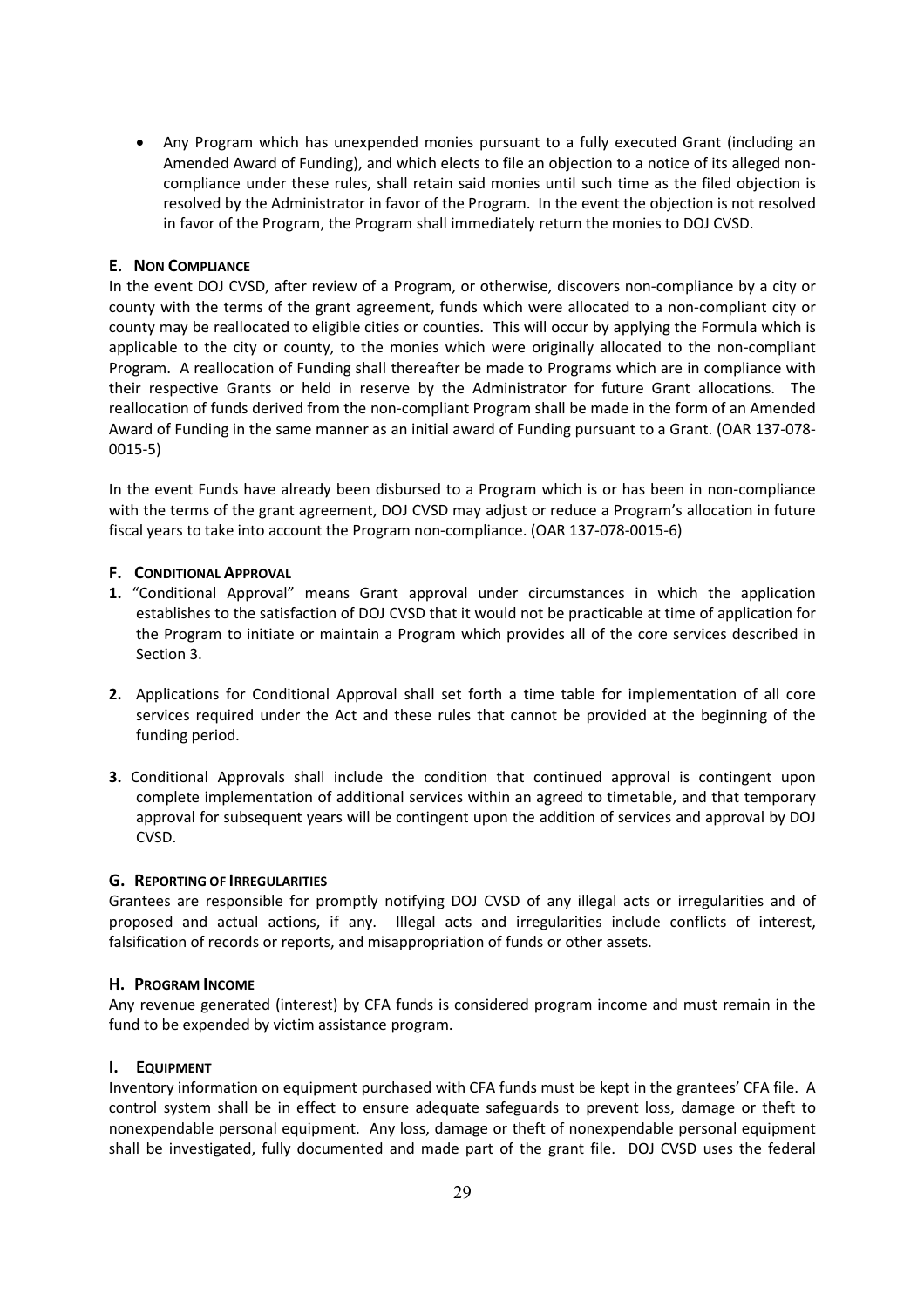definition of equipment: "Tangible nonexpendable personal property having a useful life of more than one year and an acquisition cost of \$5,000 or more per unit."

State policies and procedures on the acquisition and disbursement of the equipment, in the event the grant recipient no longer receives a CFA grant, will be applied. **Retention: (a) Retain records of capitalized assets, equipment, furniture: 3 years after disposal or replacement of asset, destroy.**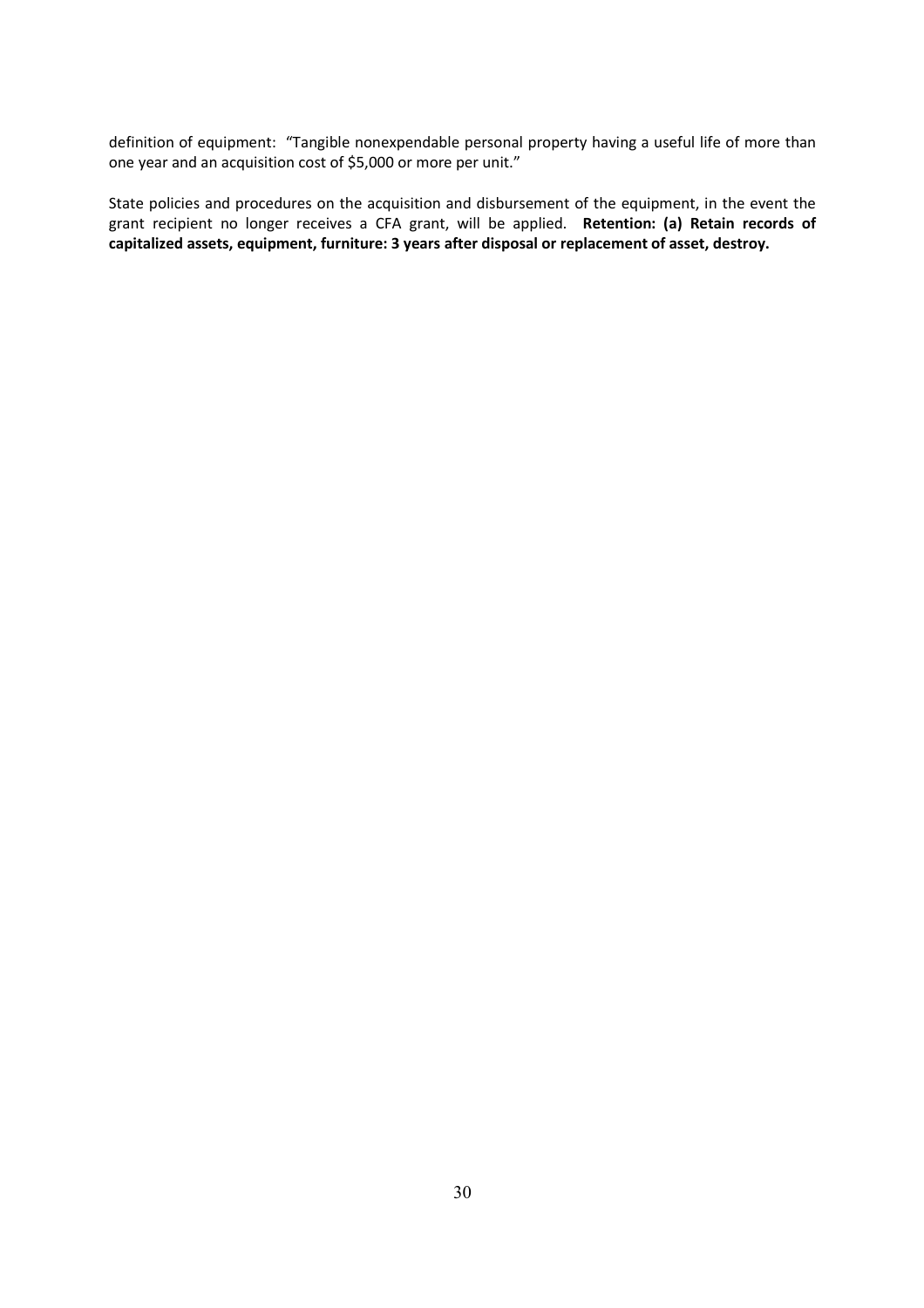# **SECTION 8 GRANTEE MONITORING**

#### **A. OVERVIEW**

DOJ CVSD is responsible for the monitoring of grant recipient awards to ensure compliance with applicable federal and state guidelines. DOJ CVSD will provide program and fiscal monitoring and evaluation of grants between DOJ CVSD and grant recipients. Monitoring is conducted to determine if the grant recipient is adequately providing services outlined in their grant application and in accordance with the DOJ CVSD Grant Agreement, established program policies and procedures and this Handbook. Accomplishing these grant recipient monitoring objectives is achieved through a variety of monitoring techniques, including fund coordinator's review of reports, the telephone interview and on-site visits to the grant recipient agency.

#### **B. SITE VISITS**

A site visit may be prompted by: concerns within the agency, either as reported to the grant monitor by the agency or other parties; routine time for a visit (24 months since last visit), with no apparent concerns; or a request for a site visit by the grantee. Prior to the scheduled, in-person visit to the location of a grantee, a structured telephone interview will be held with the director or project manager. The telephone interview and in-person site visit will include a review of the following:

- Program administration;
- Financial reporting and accounting;
- Systems and controls:
- Program service delivery; and
- Compliance with federal and state regulations/guidelines as appropriate.

Each grantee is responsible for keeping records that fully disclose the amount and disposition of the proceeds of the grant. This includes financial documentation for disbursements, daily time/attendance records specifying time devoted to CFA allowable victim services, client files, the portion of the grant supplied by other sources of revenue, job descriptions, contracts for services, receipts and other records which facilitate an effective site visit or desk review.

Records shall also be kept pertaining to the total cost of the services for which the grant is awarded, and the amount and disposition of the proceeds of the grant. The procedures developed by each grant must provide for the accurate and timely recording of the receipt of funds, expenditures and unexpended balances. Adequate documentation of each transaction shall be maintained to permit the determination, through a site visit or desk review, of the accuracy of the records and whether expenditures charged to grant funds are allowable. All records relating to the CFA grant must be retained and available for inspection for a period of six (6) years following the end of the grant period (the grant end date). Please refer to Appendix E for a copy of the grant monitoring form used by your DOJ CVSD fund coordinator for both the telephone and in-person portions of your program review.

#### **C. FAILURE TO COMPLY WITH THE TERMS AND CONDITIONS OF A CFA GRANT**

If a grantee significantly fails to comply with the terms and conditions of a grant agreement, including assurance application or notice of award, DOJ CVSD may take one or more of the following actions, as appropriate per the circumstance:

Temporarily withhold cash payments pending correction of the deficiency by the grantee;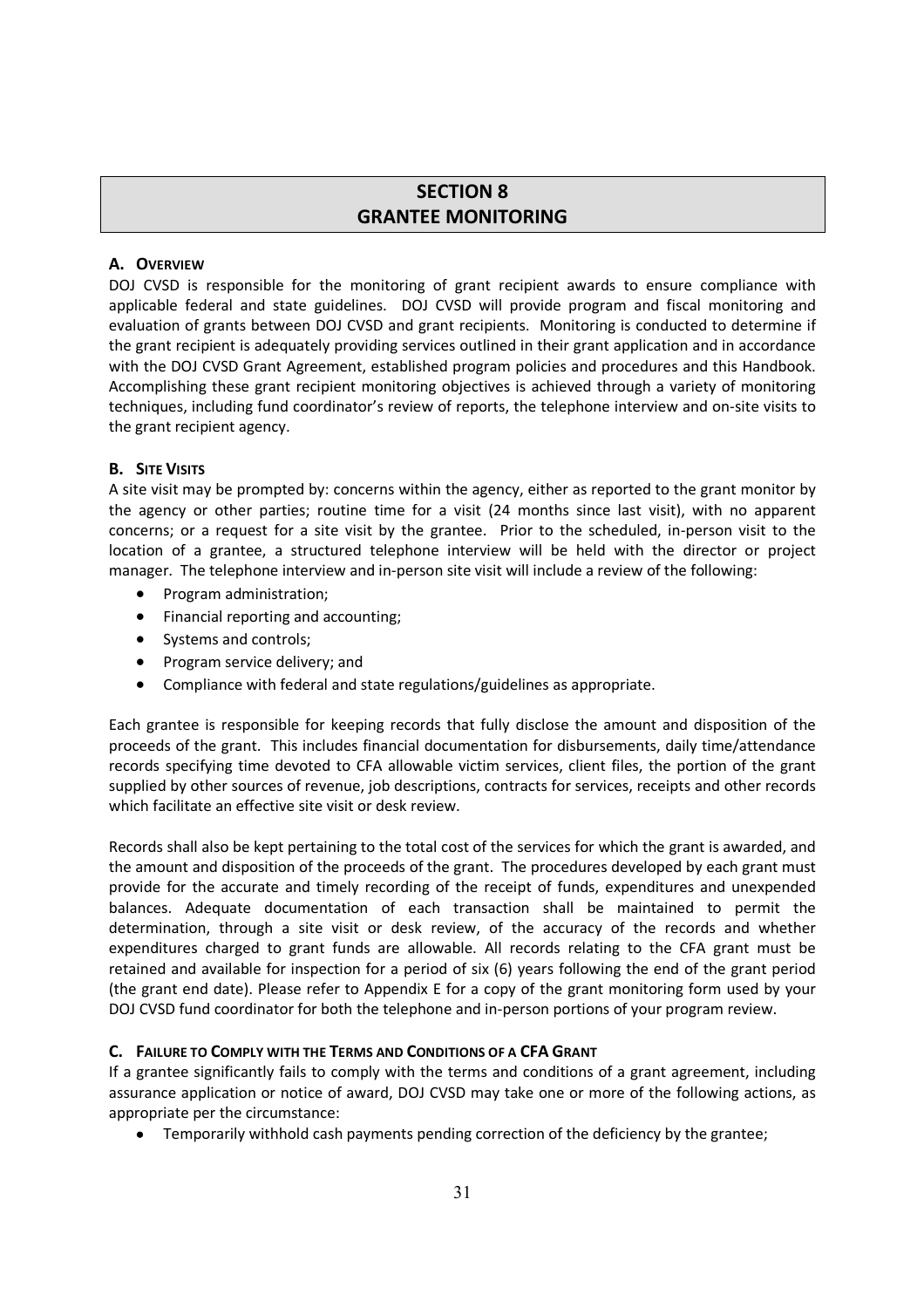- Disallow (that is, deny use of funds) for all or part of the cost of the activity or action not in compliance;
- Completely or partially suspend or terminate the current grant;
- Withhold further grants for the agency or program; and
- Take other remedies that may be legally available.

The Administrator may suspend or terminate any Program for Funding that does not comply with the CFA rules or approved Program or Grant conditions. Prior to any disapproval or suspension or termination of Funding, the Administrator or his or her designee will contact the district or city attorney to assist in development of an approvable program or in correcting any deviation from applicable standards and requirements. In the case of termination of funding, 30-days advance notice will be provided by the Administrator to the district or city attorney. See Non Compliance in Section 7 of this Handbook.

A district or city attorney may request reconsideration of any decision resulting in the suspension or termination of Program Funding. The process is as follows:

The district or city attorney shall first request reconsideration in writing to the Administrator, detailing the reasons for disagreement with DOJ CVSD's decision. The Administrator will reconsider any decision for which request for reconsideration is received, and will notify the district or city attorney within a reasonable period of time in writing of the reconsideration decision. Any district or city attorney who requests review by DOJ CVSD and who disagrees with the reconsideration decision may appeal to the Attorney General or their designee. Requests for review shall be in writing. The decision from the Attorney General or their designee will be in writing and will be final.

If the grantee fails to fulfill its CFA grant obligation in a timely manner, DOJ CVSD shall have the right to immediately terminate or suspend the grant and withhold payments in excess of fair compensation for completed services. Notwithstanding the above, the grantee shall not be relieved of liability to DOJ CVSD for damages sustained by virtue of any breach of the grant agreement by the grantee.

While termination of funding will not be exercised without prior written notice to the grantee, any consideration of future grant requests may be influenced by the gravity and extent of the irregularities causing the termination as determined by DOJ CVSD. Failure by a grantee to comply with the terms of the grant agreement or of the requirement described in this Handbook may be considered grounds for termination of grantee funding.

In the event of a formal allegation or a finding of fraud, waste and/or abuse of CFA funds, DOJ CVSD must be immediately notified. Suspension or termination of funds may be lifted when the grant recipient organization has demonstrated substantial compliance. Termination or suspension action will only be taken as a last resort. The staff of DOJ CVSD is committed to assisting grantees to realize the success of any given grant and will utilize all reasonable means to resolve problems or address potentially critical issues. Whenever possible, and in the best interest of victims, assistance will be provided to grantee agencies to prevent such actions.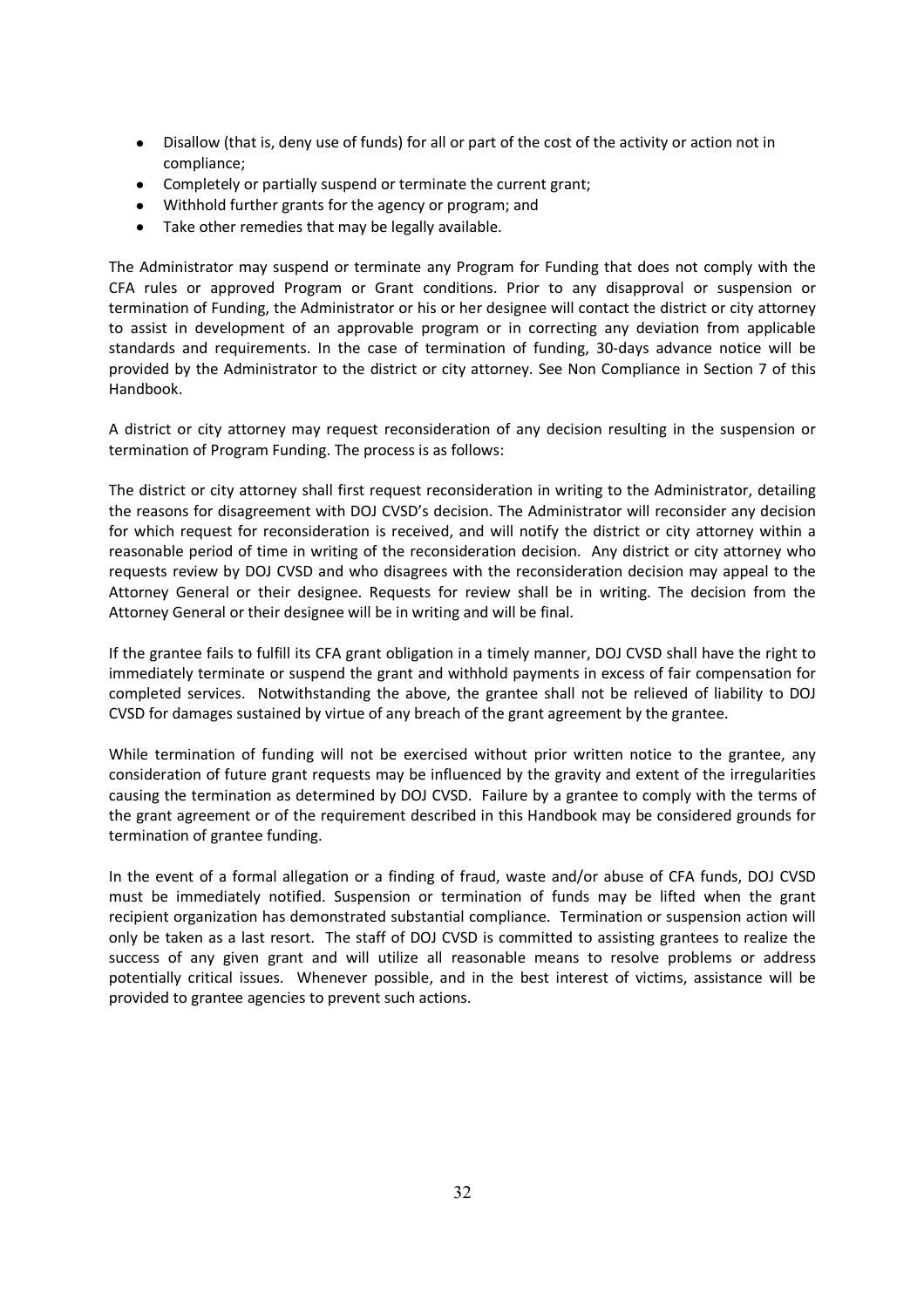# APPENDICES



Grantees using this CFA Handbook are completing applications and reports through CVSD E-Grant system. All forms, excluding the MOU suggested format, can be found in the CVSD E-Grants.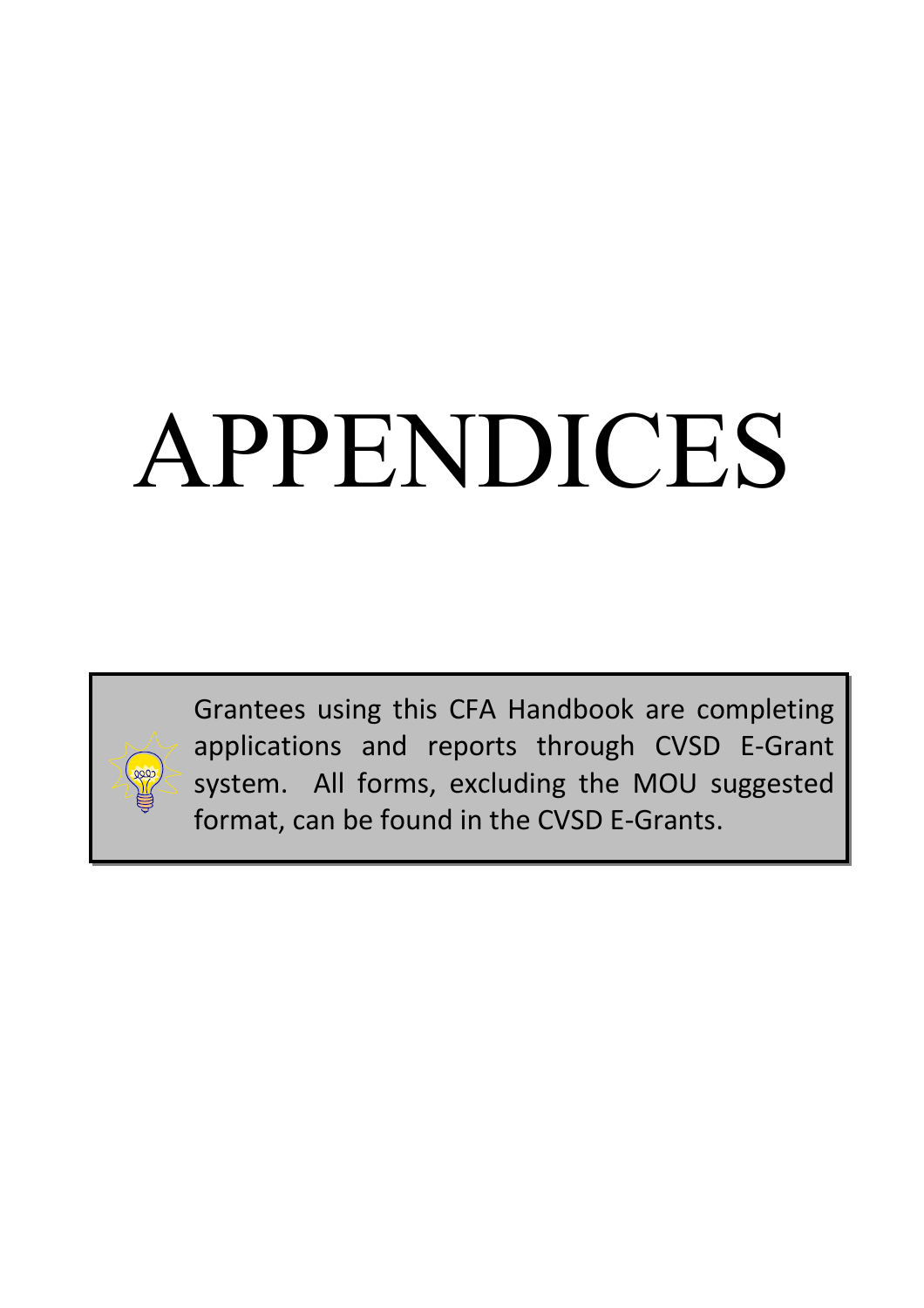#### **ANNUAL REPORT: STATISTICAL REPORT INSTRUCTIONS AND SERVICE DELIVERY DEFINITIONS**

#### **Top Section: Type of Victimization**

This section should include figures that are unduplicated. Please see the examples provided on reporting unduplicated data on page 23-24 of this Handbook.

#### **Bottom Section: Service Delivery**

Report the services provided by this grant. Services are counted each time they are provided. Below is a description of the services.

- 1) **Crisis Counseling**. Refers to in-person crisis intervention, emotional support, and guidance and counseling on an individual basis provided by counselors, mental health professionals or peers. Such counseling may occur: a) at the scene of a crime; b) immediately after a crime; c) at the first, in-person contact between a counselor and victim (this would include meeting a victim in an emergency room, police station, district attorney's office, etc.); d) during inperson contact for the duration of the crisis experience; or e) in the case of survivors of homicide victims of DUI/DWI, counseling may occur months after the victimization.
- 2) **Follow-up Contact**. Refers to individual emotional support, empathetic listening, and guidance for other than crisis reactions after the victimization.
- 3) **Therapy**. Refers to intensive professional psychological/psychiatric treatment for individuals, couples, and family members. This includes the evaluation of mental health needs, as well as the actual delivery of psychotherapy.
- 4) **Group Treatment/Support**. Refers to the coordination and provision of supportive group activities. This category includes self-help, peer, social support, drop-in groups, and community crisis intervention in a group setting.
- 5) **Shelter/Safe House**. Refers to offering short-term and long-term housing and related support services to victims and members of their family following victimization.
- 6) **Information and Referral (in-person)**. Refers to in-person contacts with the victim and identifying services offered and support available by the subgrants project and other community agencies.
- 7) **Criminal Justice Support/Advocacy**. Refers to law enforcement and prosecution investigation support, assistance during investigation, and explanation of procedures, etc. Included in this definition are: court-related support, i.e., court orientation, court escort, case appearance notification, case status and disposition information, victim impact reports, assistance with restitution, witness fees, intimidation or protection services, transportation, child care, property return, etc.; and post-sentencing services following the disposition of a criminal court proceeding, including offender release notification at the probation, parole, and pardon stages of the criminal justice system, etc.
- 8) **Emergency Financial Assistance**. Refers to locating emergency loans and petty cash; assistance in filing for losses covered by public and private insurance programs including worker's compensation, unemployment benefits, welfare, and Medicare; and payment for taxis, food, emergency shelter, and clothing.
- 9) **Emergency Legal Advocacy**. Refers to filing temporary restraining orders, injunctions and other protective orders, elder abuse petitions, and child abuse petitions but does not include criminal prosecution or the employment of private attorneys for non-emergency purposes.
- 10) **Assistance in Filing Compensation Claims**. Includes making victims aware of the availability of crime victim compensation and assisting the victim in completing the required forms and in gathering the needed documentation. It may also include follow-up contact with the victim compensation agency on behalf of the victim.
- 11) **Personal Advocacy**. Refers to assisting victims in securing rights and services from other agencies; intervention with employers, creditors and others on behalf of the victim; and other general information on rights and remedies available to the victim.
- 12) **Information and Referral (telephone)**. Refers to telephone contacts with the victim and identifying services offered and support available by subgrant projects and other community agencies.
- 13) **Crisis Hotline**. Typically refers to the operation of a 24-hour telephone service, 7 days a week, which provides counseling, and information and referral to victims and survivors.
- 14) **Other**. Identify any services not listed that are offered to crime victims by the subgrant program.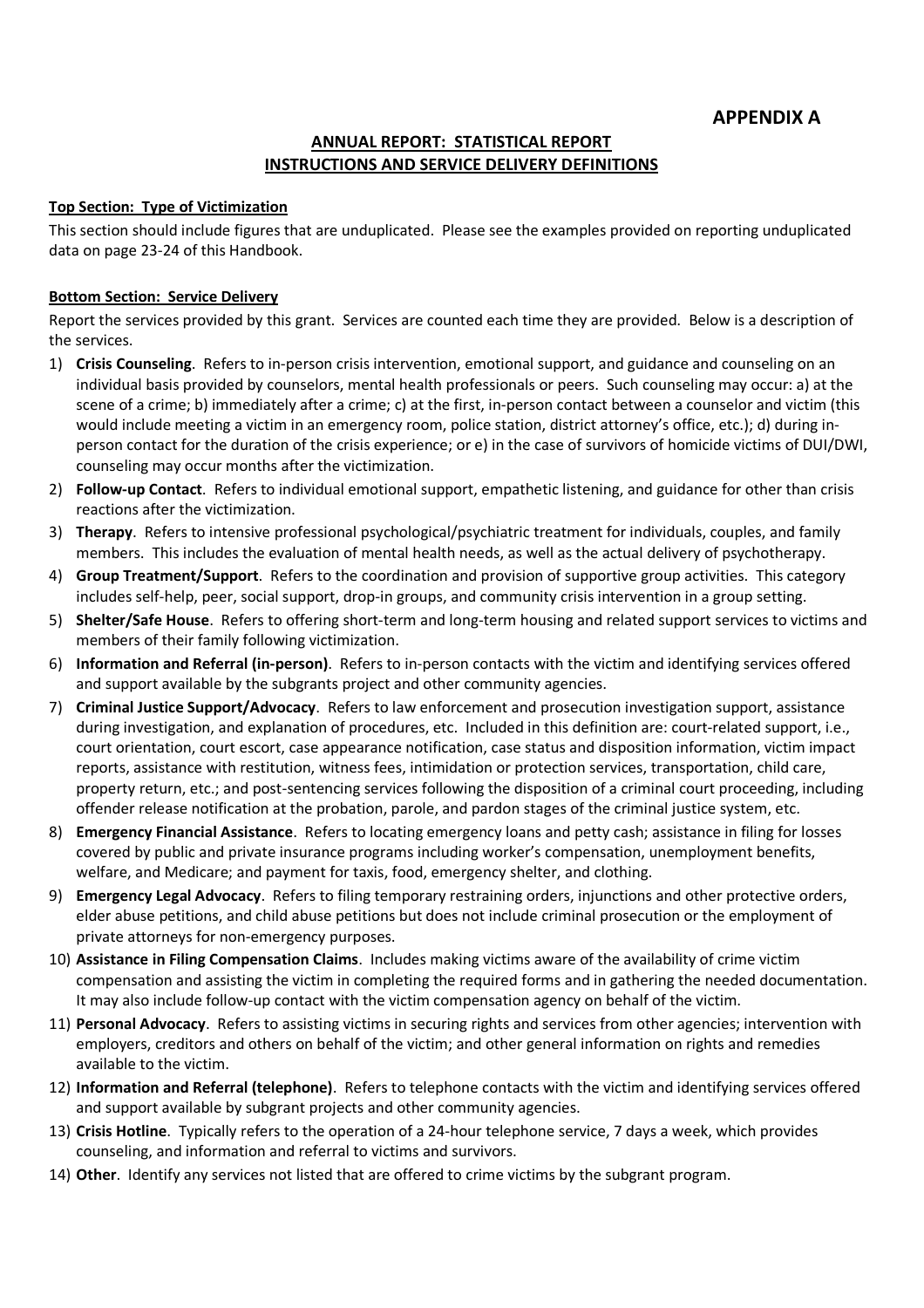# **APPENDIX B**

#### **QUICK REFERENCE CHART CFA ALLOWABLE AND UNALLOWABLE EXPENSES AND SERVICES**

#### **ALLOWABLE EXPENSES AND SERVICES**

All reasonable activities and expenses that support or enhance the direct provision of the Statutorily Mandated Core Services on pages 7-14 (137-078-0030) are allowable as outlined below:

- 1. Salary and personnel expenses (benefits) for staff providing direct service to victims of crime;
- 2. Contractual Services or Professional Services;
- 3. Training and travel for direct victim assistance staff;
- 4. Office equipment and supplies to support the Program;
- 5. Administrative program costs up to but not to exceed 10% of the CFA and Unitary Assessment ("UA") Grant Award to be used for fund and program management;
- 6. Emergency Services and assistance;
- 7. Travel and lodging expenses for a victim to attend legal proceedings directly related to their victimization;
- 8. Operating Costs such as, but not limited to, supplies, printing, copying and postage;
- 9. Other activities and expenses necessary to provide direct victim services as outlined in these Rules and as expressly approved by the CFA Fund Coordinators or Administrator;
- 10. Rent;
- 11. Furniture and Equipment purchases that provides or enhances direct services to crime victims; and
- 12. Outreach activities and coordination of community collaborations.

#### **UNALLOWABLE EXPENSES AND SERVICES**

The expenses and activities listed below are unallowable uses for CFA funds:

- 1. Indirect program costs;
- 2. Activities or costs that support prosecution or law enforcement functions;
- 3. Crime prevention activities;
- 4. Purchase of vehicles or buildings;
- 5. Retirement of any debt, or reimbursement of any person or entity for expenditures made or expenses incurred;
- 6. Perpetrator/Offender rehabilitation and counseling;
- 7. Witness activities (for those who are not crime victims);
- 8. Entertainment, honoraria, gifts, gift certificates, and recreational or sport activities;
- 9. Fundraising activities;
- 10. Conference costs for individual crime victims;
- 11. Investment of CFA grant funds;
- 12. Liability insurance for buildings, property;
- 13. Mortgage payments;
- 14. Training for individuals not providing direct service; and

Any other costs at the discretion of the Administrator.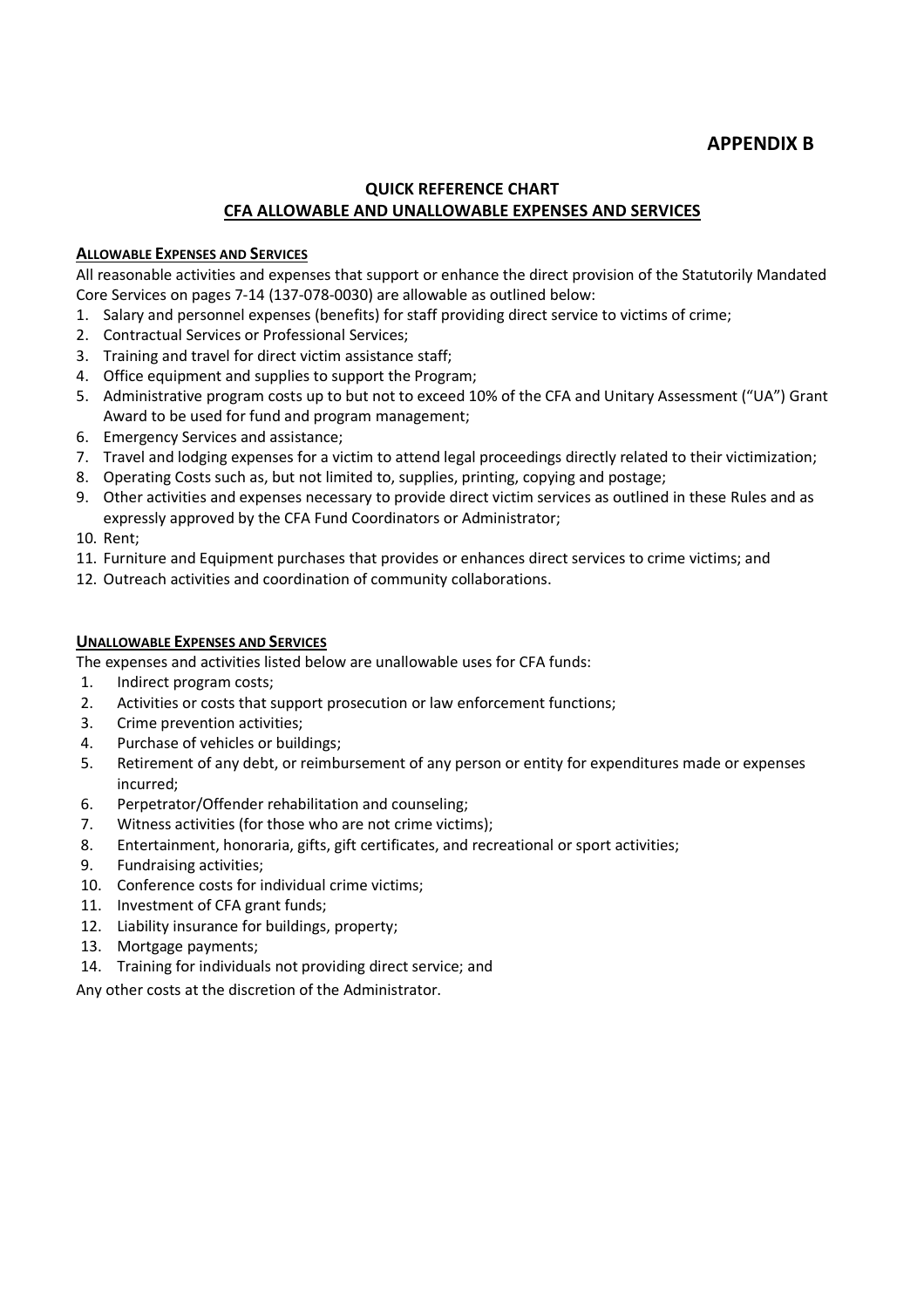# **Minimally Recommended Elements for an Independent Contractor Agreement**

CVSD recommends that the following categories be included in any Subcontractor Agreements included in an E-grants application. In addition, any grant award policies and requirements that are applicable to the contractor and, as appropriate, the cost principles to be used in determining allowable costs should be included in the Agreement. Sample templates of *Personal/Trade Services* and *Goods* Agreements, approved by DOJ, are available at the following website as a reference to provide guidance to the development of Agreement language: http://procurement.oregon.gov/DAS/SSD/SPO/purchasinglinks.shtml.

# PARTIES

Indicate the official names and addresses of the parties to the Agreement, usually this is the Grantee who is awarding/funding the subcontract (generally referred to as the Agency) and the recipient of the subcontracted funds (generally referred to as the Contractor).

# TERM

Indicate the start date (generally, the date indicated in the Agreement or the date the Agreement is executed by both parties, whichever is later) and the end date of the Agreement (generally, the date indicated in the Agreement, unless the Agreement is suspended or terminated, pursuant to a Termination Clause prior to the termination date).

# SCOPE OF WORK AND DELIVERABLES

Defines the services for which the awarding Agency is engaging the Contractor, the results to be delivered by the Contractor, and the schedule for the delivery of services and results.

# **COMPENSATION**

Defines the maximum compensation for the Scope of Work and Deliverables, defines the payment method and schedule of payment(s). Compensation can be time and materials at a specific rate, it may be a fixed fee payable in installments, or some other negotiated payment system. This section should define the invoicing and reporting schedule and requirements for the Contractor. This section should also define the when the Agency will make payment to the Contractor following the submission of invoices and/or reports.

# INDEPENDENT CONTRACTOR RELATIONSHIP

This section should state that the Agreement does not create an employer/employee relationship between the Agency and the Contractor; it should state that the Contractor is not entitled to any Agency benefits; and it should state that the Agency is not liable for taxes, Workers Compensation, Unemployment Insurance, FICA, Social Security, withholding tax, etc. for or on behalf of the Contractor. You can refer to Oregon's Independent Contractor Laws at the following website: http://www.oregon.gov/IC/12 definition.shtml.

#### REPREMENTATIONS AND WARRANTIES

State that the Contractor has the authority to enter in the Agreement; that the Contractor will perform services in a timely, professional and workmanlike manner; that the Contractor shall maintain any required license(s).

# INDEMNIFICATION

State that the Contractor shall defend, hold harmless and indemnify the Agency against all claims resulting from Contractor acts or omissions.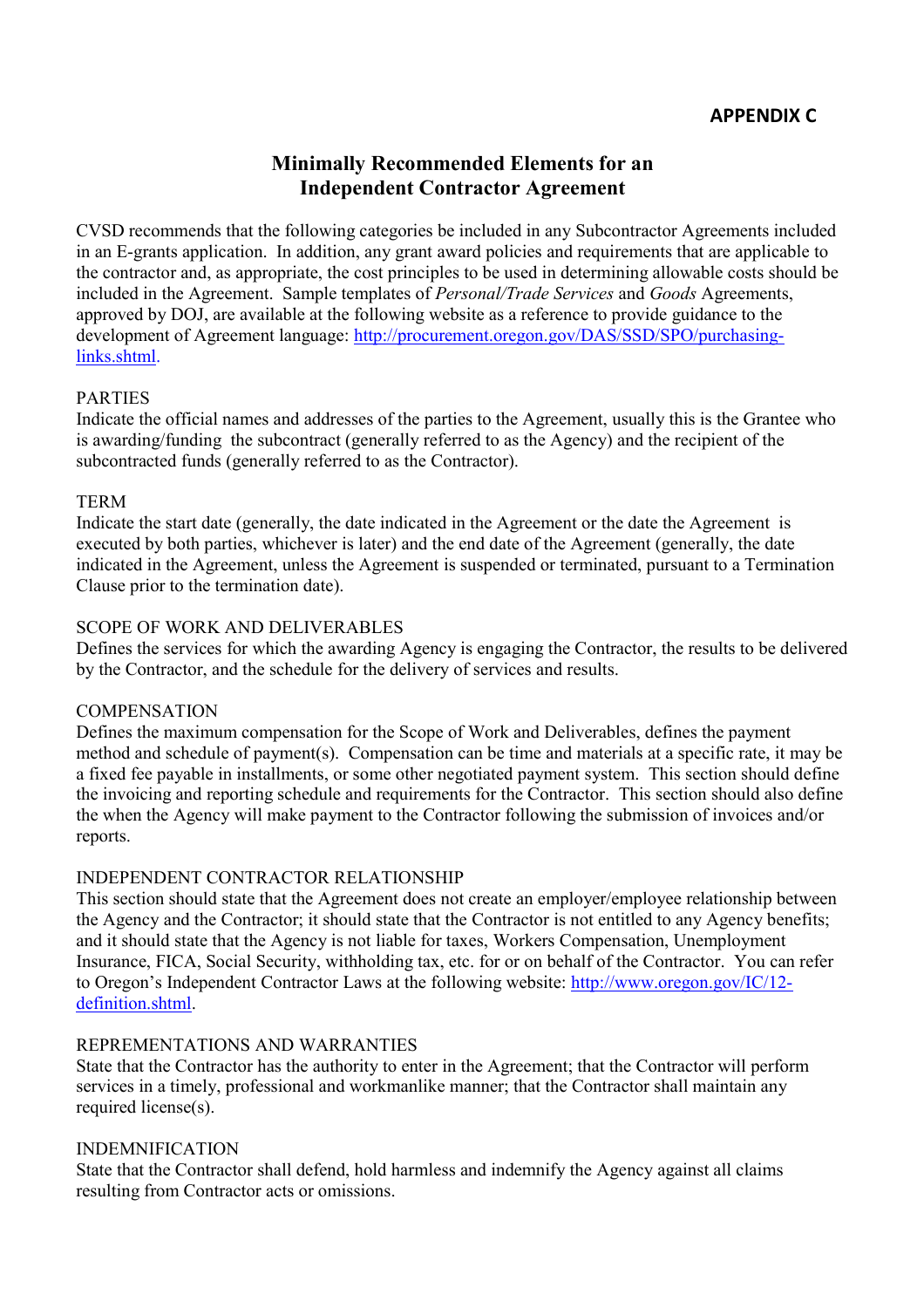#### CONFIDENTIALITY

Include and hold the Contractor responsible for adhering to your Agency confidentiality policy.

# TERMINATION, DAMAGES AND REMEDIES

State that the Agreement can be terminated by mutual consent with a specific number of days' written notice and that the Agency can terminate at its own discretion for specified reasons, or no reason, either immediately or within a specific number of days' written notice. Specify, should the Agreement be terminated, what materials, if any, should be provided from Contractor to Agency and how termination payment will be handled.

#### **INSURANCE**

Specify what insurances the Contractor must carry and the levels of coverage for some or all of the following types of insurance: Workers Compensation, Commercial General Liability, Professional Liability, Auto Liability. Consider requiring the Contractor to provide Certificate(s) of Insurance and including the Agency as an Additional Insured.

#### AMENDMENTS

State that the Agreement is the entire Agreement and that the Agreement cannot be amended, changed, or supplemented in any way except by written Amendment signed by both parties.

# SIGNATURES OF AUTHORIZED REPRESENTATIVES

State the signer is authorized to act on behalf of Contractor; that Contractor is, to the best of the signer's knowledge, not in violation of any Oregon Tax Laws; and that Contractor is bound by and will comply with all requirements, terms and conditions contained in the Agreement.

| By:    |  |  |
|--------|--|--|
| Title: |  |  |
| Date:  |  |  |
|        |  |  |

| By:    |  |
|--------|--|
| Title: |  |
| Date:  |  |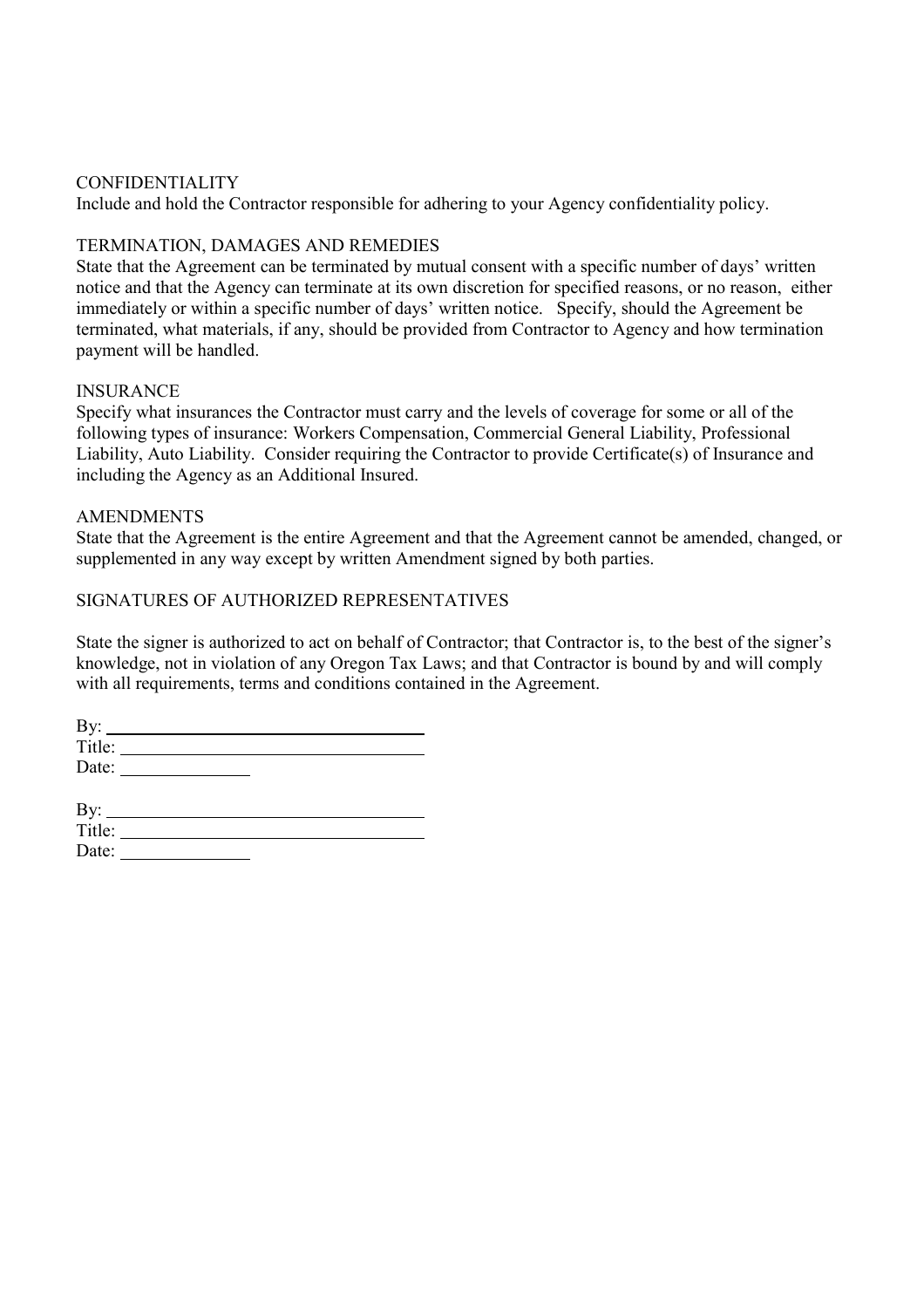# **MEMORANDUM OF UNDERSTANDING**

# **SAMPLE FORMAT AND CONTENT**

#### **All** *italicized* **sentences are considered instructions and should be deleted prior to the submission of the final MOU.**

This Memorandum of Understanding (MOU) is entered into by and between: *Provide the agency name and a brief description of each agency i.e. non-profit Domestic Violence non-shelter provider.* **\_\_\_\_\_\_\_\_\_\_\_\_\_\_\_\_\_\_\_\_\_\_\_\_\_\_\_\_\_\_\_\_\_\_\_\_\_\_\_\_\_\_\_\_\_\_\_\_\_\_\_\_\_\_\_\_\_\_\_\_\_\_\_\_\_\_\_\_\_\_\_\_\_\_\_\_\_\_\_\_\_\_\_\_\_\_\_\_\_\_\_\_**

**A. Purpose.** *State the purpose of the MOU. Include statements that explain how the sub-contracting and/or the collaborative relationship enhances or benefits the Applicant's program;*

**\_\_\_\_\_\_\_\_\_\_\_\_\_\_\_\_\_\_\_\_\_\_\_\_\_\_\_\_\_\_\_\_\_\_\_\_\_\_\_\_\_\_\_\_\_\_\_\_\_\_\_\_\_\_\_\_\_\_\_\_\_\_\_\_\_\_\_\_\_\_\_\_\_\_\_\_\_\_\_\_\_\_\_\_\_\_\_\_\_\_\_\_**

**B. Roles and Responsibilities***. Clearly describe and delineate the agreed upon roles and responsibilities each organization or agency will be providing to ensure project success. The roles and responsibilities should align with project goals, objectives and target outputs. This may be contribution of staff time, in-kind contributions of space or materials, delivery of program services, provision of training or staff expertise, etc.*

| . .<br>_<br><b>Responsibility/Activity</b> | <b>Responsible Staff</b> |
|--------------------------------------------|--------------------------|
|                                            |                          |
|                                            |                          |
|                                            |                          |
|                                            |                          |

#### Agency B agrees to:

| $\tilde{}$<br>$-1$<br>$\overline{\phantom{0}}$<br><b>Responsibility/Activity</b> | <b>Responsible Staff</b> |  |  |
|----------------------------------------------------------------------------------|--------------------------|--|--|
|                                                                                  |                          |  |  |
|                                                                                  |                          |  |  |
|                                                                                  |                          |  |  |
|                                                                                  |                          |  |  |

- **C. Reporting Requirements.** *Describe who will be responsible for collecting, collating and submitting data as per the project target outputs and outcomes.*
- **D. Timeframe.** *Clearly state the time period that this MOU will be in effect.* This MOU will commence on \_\_\_\_\_\_\_\_\_\_\_\_\_\_\_\_\_\_\_\_\_\_\_\_\_\_\_\_ and will dissolve at the end of the CFA grant funding period on \_\_\_\_\_\_\_\_\_\_\_\_\_\_\_\_\_\_\_\_\_\_\_\_\_\_\_\_\_\_\_\_\_\_\_.

#### **E**. **Confidentiality.**

In order to ensure the safety of clients, all parties to the memorandum of understanding agree to adhere to the confidentiality expectations as outlined in the CFA Grant Agreement.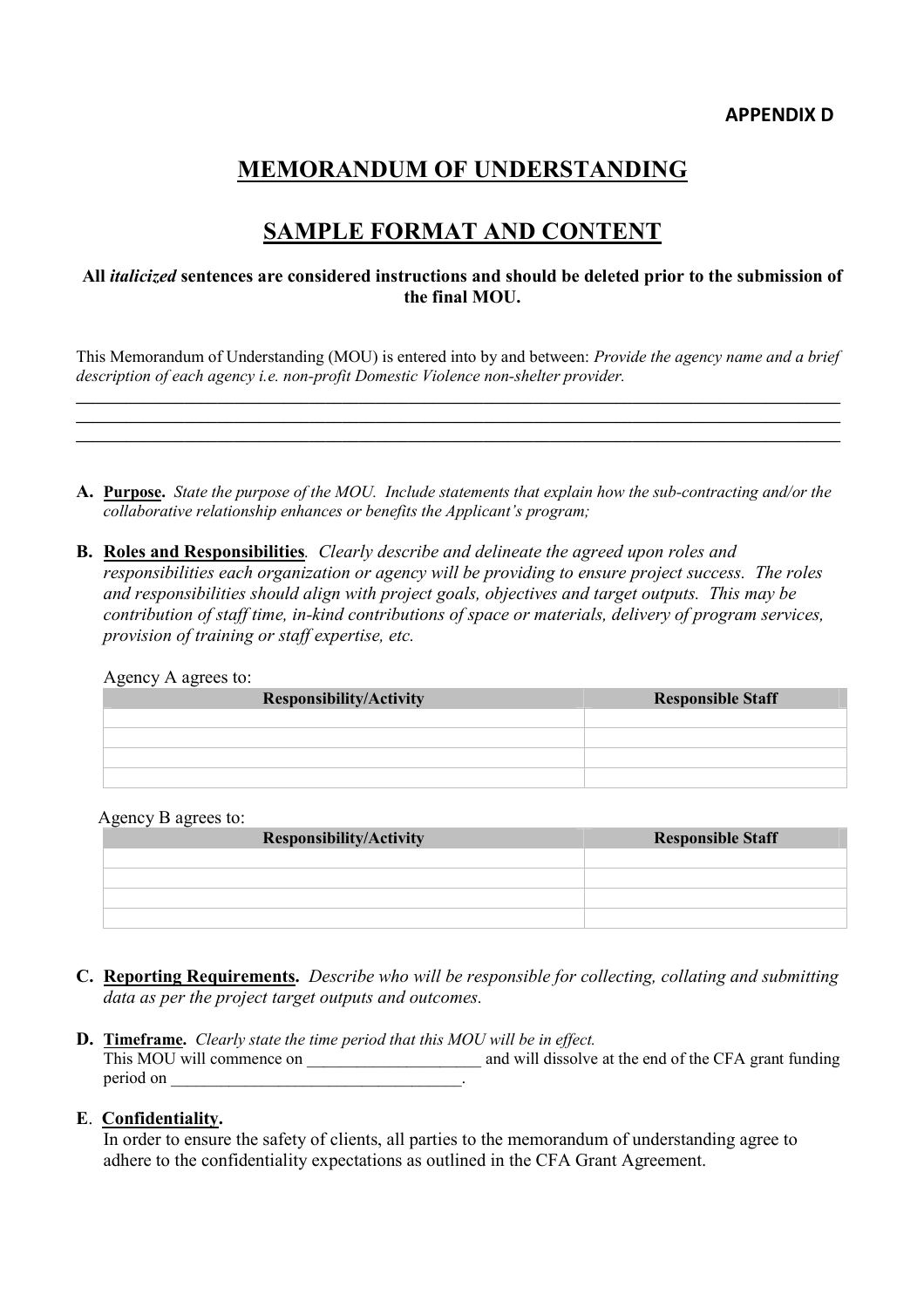The designated lead agency accepts full responsibility for the performance of the collaborative organizations/agencies.

This Memorandum of Understanding is the complete agreement between and and may be amended only by written agreement signed by each of the parties involved.

*The MOU must be signed by all partners. Signatories must be officially authorized to sign on behalf of the agency and include title and agency name.*

|                                  |           | <b>AGENCY A</b> |                        |
|----------------------------------|-----------|-----------------|------------------------|
| Authorized Official:<br>Address: | Signature |                 | Printed Name and Title |
| Telephone(s):                    |           |                 |                        |
|                                  |           |                 |                        |
|                                  |           | <b>AGENCY B</b> |                        |
| Authorized Official:             | Signature |                 | Printed Name and Title |
| Address:                         |           |                 |                        |
| $\text{Telephone}(s):$           |           |                 |                        |
|                                  |           |                 |                        |
|                                  |           |                 |                        |

# *This form is included for your reference and is not intended for use*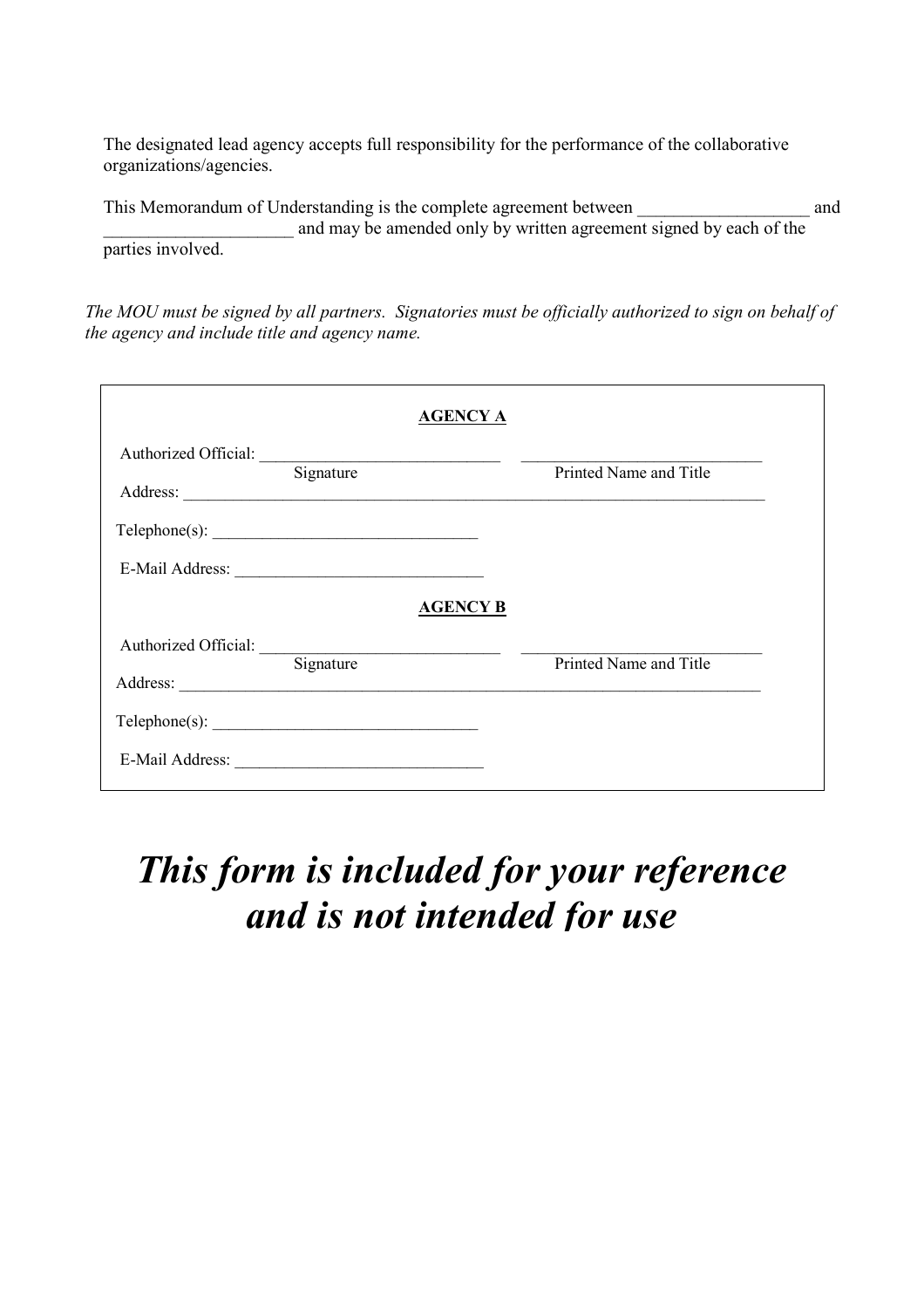**APPENDIX E**



# **OREGON DEPARTMENT OF JUSTICE Crime Victims' Services Division Phone Review & Site Visit Monitoring Instrument**

| <b>Agency/Program Name:</b>                                                                                            |  |
|------------------------------------------------------------------------------------------------------------------------|--|
| <b>Telephone Review Date:</b>                                                                                          |  |
| <b>In Person Visit Date:</b>                                                                                           |  |
| <b>Grant Monitor(s):</b>                                                                                               |  |
| <b>Office Hours:</b> (open to the<br>public/open for appointments)                                                     |  |
| Physical Address: (if not on<br>current application, please indicate<br>here)                                          |  |
| <b>Program Contact:</b>                                                                                                |  |
| <b>Fiscal Contact:</b>                                                                                                 |  |
| <b>Site Visit Schedule: (Please</b><br>contact the appropriate Fiscal<br>Officer so we may meet during this<br>visit.) |  |

# **VOCA Grant:**

| <b>Grant Number</b> | <b>Grant Type</b> | Grant<br>Amount | <b>Match Amount</b> | <b>Time Period</b> |
|---------------------|-------------------|-----------------|---------------------|--------------------|
|                     |                   |                 |                     |                    |

| <b>Position Funded</b> | FTE. | <b>Name of Staff</b> | <b>Changes in Job</b> |  |
|------------------------|------|----------------------|-----------------------|--|
|                        |      |                      |                       |  |

# **VAWA Grant:**

| <b>Grant Number</b> | <b>Grant Type</b> | Grant<br>Amount | <b>Match Amount</b> | <b>Time Period</b> |
|---------------------|-------------------|-----------------|---------------------|--------------------|
|                     |                   |                 |                     |                    |

| <b>Position Funded</b> | FTE | <b>Name of Staff</b> | <b>Changes in Job</b> |
|------------------------|-----|----------------------|-----------------------|
|                        |     |                      |                       |

# **ODSVS Grant:**

| <b>Grant Number</b> | <b>Grant Type</b> | Grant<br>Amount | <b>Match Amount</b> | <b>Time Period</b> |
|---------------------|-------------------|-----------------|---------------------|--------------------|
|                     |                   |                 |                     |                    |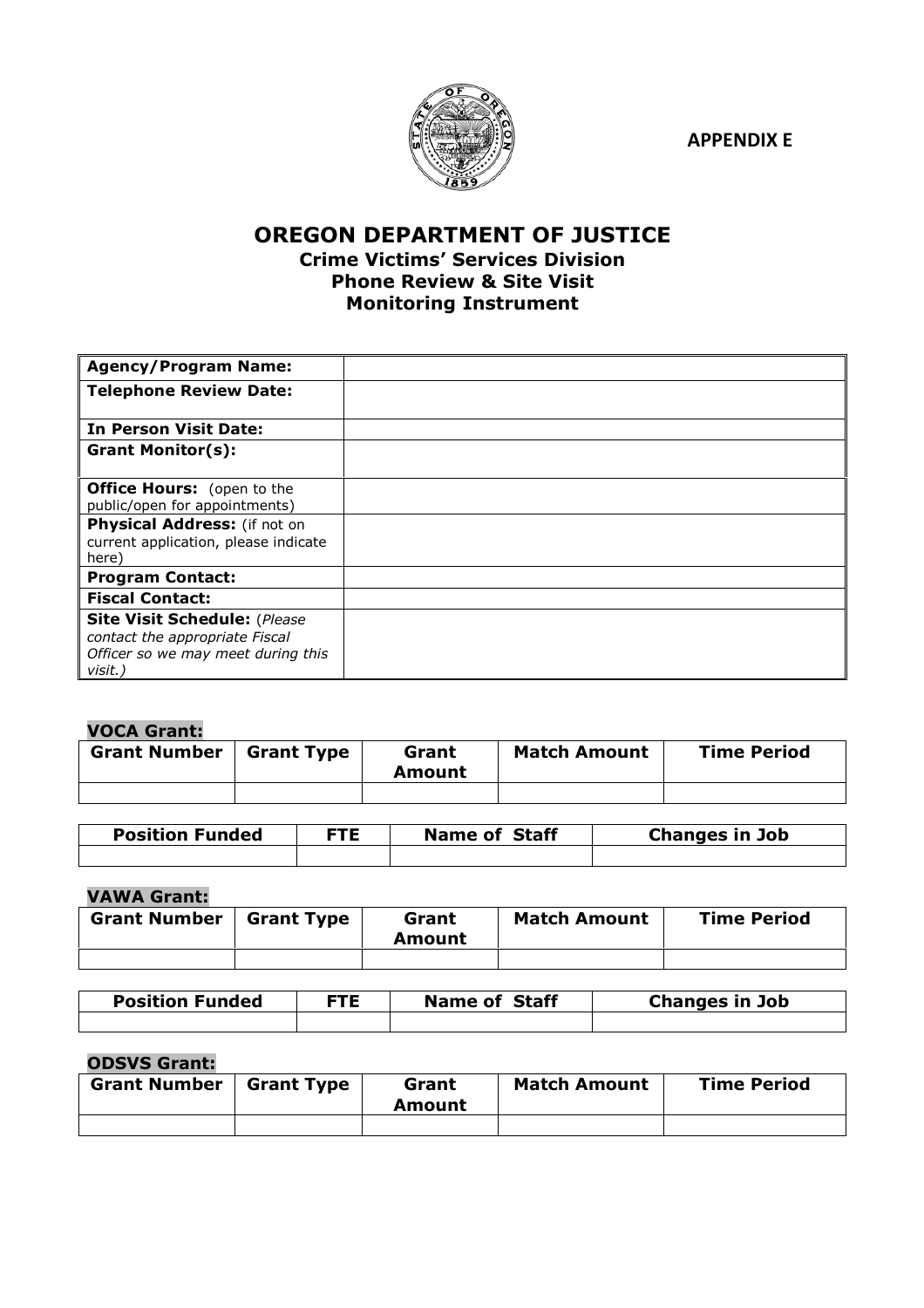| <b>Position Funded</b>                   |  | <b>FTE</b> | <b>Name of Staff</b>   |                     | <b>Changes in Job</b> |                    |  |
|------------------------------------------|--|------------|------------------------|---------------------|-----------------------|--------------------|--|
|                                          |  |            |                        |                     |                       |                    |  |
| <b>Other (Insert) Grant:</b>             |  |            |                        |                     |                       |                    |  |
| <b>Grant Number</b><br><b>Grant Type</b> |  |            | Grant<br><b>Amount</b> | <b>Match Amount</b> |                       | <b>Time Period</b> |  |
|                                          |  |            |                        |                     |                       |                    |  |

| <b>Position Funded</b> | FTE. | <b>Name of Staff</b> | <b>Changes in Job</b> |
|------------------------|------|----------------------|-----------------------|
|                        |      |                      |                       |

#### **Comments:**

# **A. HUMAN RESOURCES & COMMUNITY PARTNERSHIPS**

| 1. Board of Directors (Non Profits Only): |        |          |               |
|-------------------------------------------|--------|----------|---------------|
| <b>Attribute</b>                          | Yes No | Comments | <b>Action</b> |
| <b>Represent Community</b>                |        |          |               |
| 2. Appropriate Size                       |        |          |               |
| 3. All Positions Filled                   |        |          |               |
| 4. Conflict of Interest Policy            |        |          |               |
| 5. Active in Program                      |        |          |               |
| 6. Productive Relationship with           |        |          |               |
| Director/Coordinator                      |        |          |               |
| <b>Regularly Scheduled Meetings</b><br>7. |        |          |               |
| 8. Meeting Minutes (provide minutes       |        |          |               |
| from 2 meetings)                          |        |          |               |
| 9. Quorum at All Meetings                 |        |          |               |
| 10. Approve Budget                        |        |          |               |
| 11. Authorize Expenditures                |        |          |               |
| 12. Notify CVSD if there is a Change      |        |          |               |
| in Exe. Director.                         |        |          |               |
| 13. Training                              |        |          |               |

# **2. Personnel**

| <b>Attribute</b>                                                                                                                                                               | <b>Yesl Nol</b> | Comments | <b>Action</b> |
|--------------------------------------------------------------------------------------------------------------------------------------------------------------------------------|-----------------|----------|---------------|
| 1. Culturally Representative                                                                                                                                                   |                 |          |               |
| 2. Orientation Training                                                                                                                                                        |                 |          |               |
| 3. Ongoing Staff Development                                                                                                                                                   |                 |          |               |
| 4. Grant-funded staff have read and<br>understand grant materials<br>• Informed on goals/object/PM?<br>• Tracking for reporting?<br>• Understand fund specific<br>requirements |                 |          |               |
| 5. Staff Change<br>• Are all grant funded positions<br>currently filled<br>• Have there been gaps in any grant<br>funded positions during grant period.                        |                 |          |               |
| 6. High Turnover Rate                                                                                                                                                          |                 |          |               |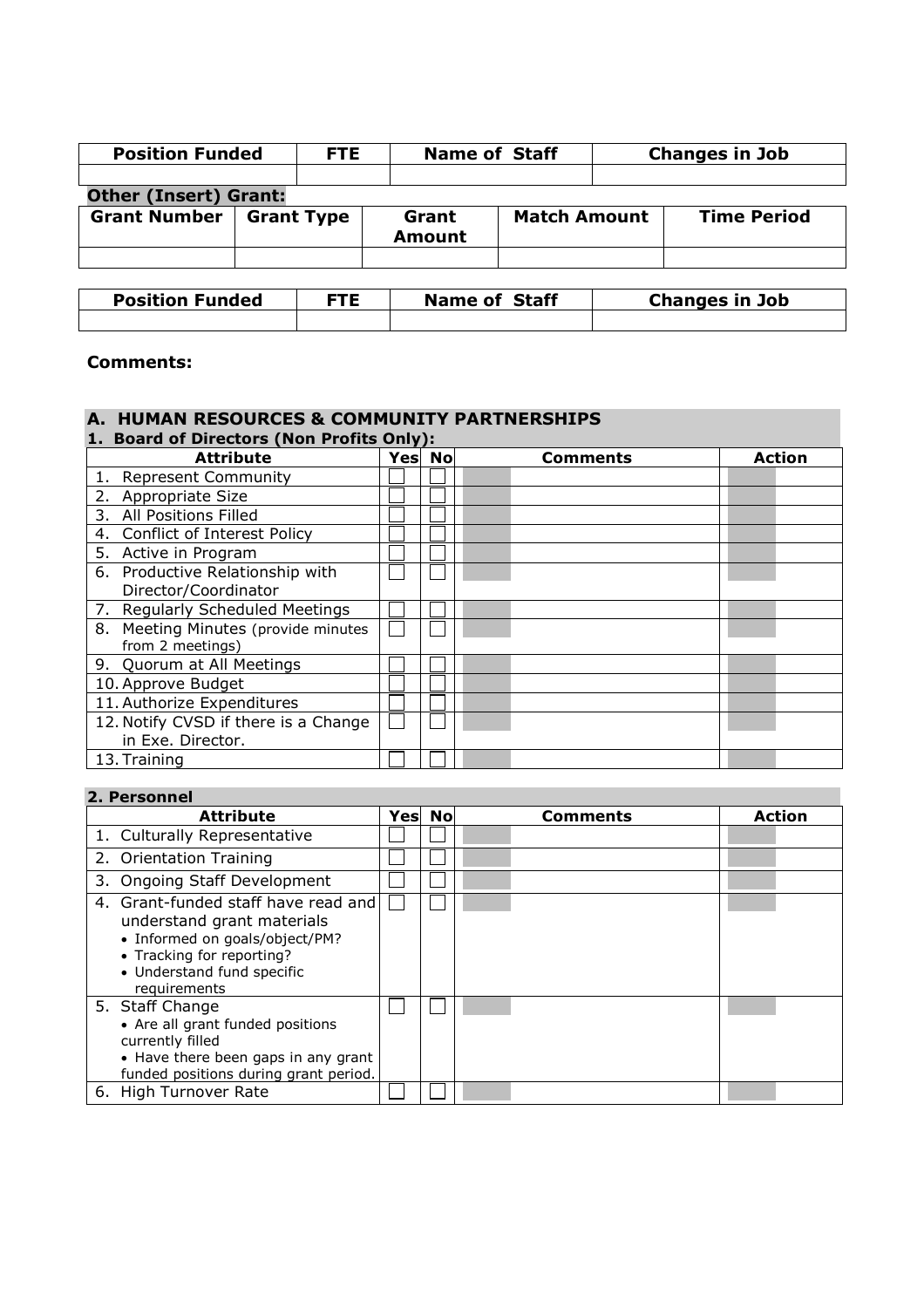| 3. Volunteers:                                                                                                                                                                                |     |           |                 |               |  |  |  |  |  |  |
|-----------------------------------------------------------------------------------------------------------------------------------------------------------------------------------------------|-----|-----------|-----------------|---------------|--|--|--|--|--|--|
| <b>Attribute</b>                                                                                                                                                                              | Yes | <b>No</b> | <b>Comments</b> | <b>Action</b> |  |  |  |  |  |  |
| 1. Recruitment                                                                                                                                                                                |     |           |                 |               |  |  |  |  |  |  |
| 2. Basic Training/Orientation                                                                                                                                                                 |     |           |                 |               |  |  |  |  |  |  |
| 3. On-Going Training                                                                                                                                                                          |     |           |                 |               |  |  |  |  |  |  |
| 4. Supervision<br>• If VAWA funds support a Vol.<br>Coordinator, volunteer statistics<br>must be reported on Muskie.                                                                          |     |           |                 |               |  |  |  |  |  |  |
| 5. Culturally Representative                                                                                                                                                                  |     |           |                 |               |  |  |  |  |  |  |
| 6. Workload Reasonable                                                                                                                                                                        |     |           |                 |               |  |  |  |  |  |  |
| 7. High Turnover Rate                                                                                                                                                                         |     |           |                 |               |  |  |  |  |  |  |
| 8. Interns                                                                                                                                                                                    |     |           |                 |               |  |  |  |  |  |  |
| 4. Community Partnerships:                                                                                                                                                                    |     |           |                 |               |  |  |  |  |  |  |
| <b>Attribute</b>                                                                                                                                                                              | Yes | <b>No</b> | <b>Comments</b> | <b>Action</b> |  |  |  |  |  |  |
| 1. Law Enforcement                                                                                                                                                                            |     |           |                 |               |  |  |  |  |  |  |
| 2. Social Service Agencies                                                                                                                                                                    |     |           |                 |               |  |  |  |  |  |  |
| 3. Multi-Disciplinary Team                                                                                                                                                                    |     |           |                 |               |  |  |  |  |  |  |
| 4. Elder Abuse Task Force                                                                                                                                                                     |     |           |                 |               |  |  |  |  |  |  |
| 5. Family Violence/DV Council or<br>DART/DVERT                                                                                                                                                |     |           |                 |               |  |  |  |  |  |  |
| 6. Sexual Assault Task Force/SART                                                                                                                                                             |     |           |                 |               |  |  |  |  |  |  |
| 7. Underserved, Marginalized, and/or<br><b>Oppressed Communities/Groups</b><br>Outreach                                                                                                       |     |           |                 |               |  |  |  |  |  |  |
| 8. Tribal Nations<br>• formal agreements vs informal<br>collaborations<br>• funds given to Tribal nations vice<br>versa<br>• clear understanding of the<br>relationship and responsibilities. |     |           |                 |               |  |  |  |  |  |  |
| 9. District Attorney based VAP                                                                                                                                                                |     |           |                 |               |  |  |  |  |  |  |
| 10. CVRW & DV/SA/CAA Month<br>Participation                                                                                                                                                   |     |           |                 |               |  |  |  |  |  |  |

#### **B. AGENCY INFRASTRUCTURE**

# **1. Recent documents reviewed by CVSD Staff: Document Date Comment Action** Organizational Chart Staff Roster Annual Budget Annual Revenue Summary \*990

#### **2. Planning, Policy & Procedures (View All):** First three are really best practice. Having a separate policy and volunteer manual for VAP is also a best practice.

|    | <b>Attribute</b>         | Yes No | Comments | <b>Action</b> |
|----|--------------------------|--------|----------|---------------|
|    | <b>Mission Statement</b> |        |          |               |
| z. | Strategic Plan           |        |          |               |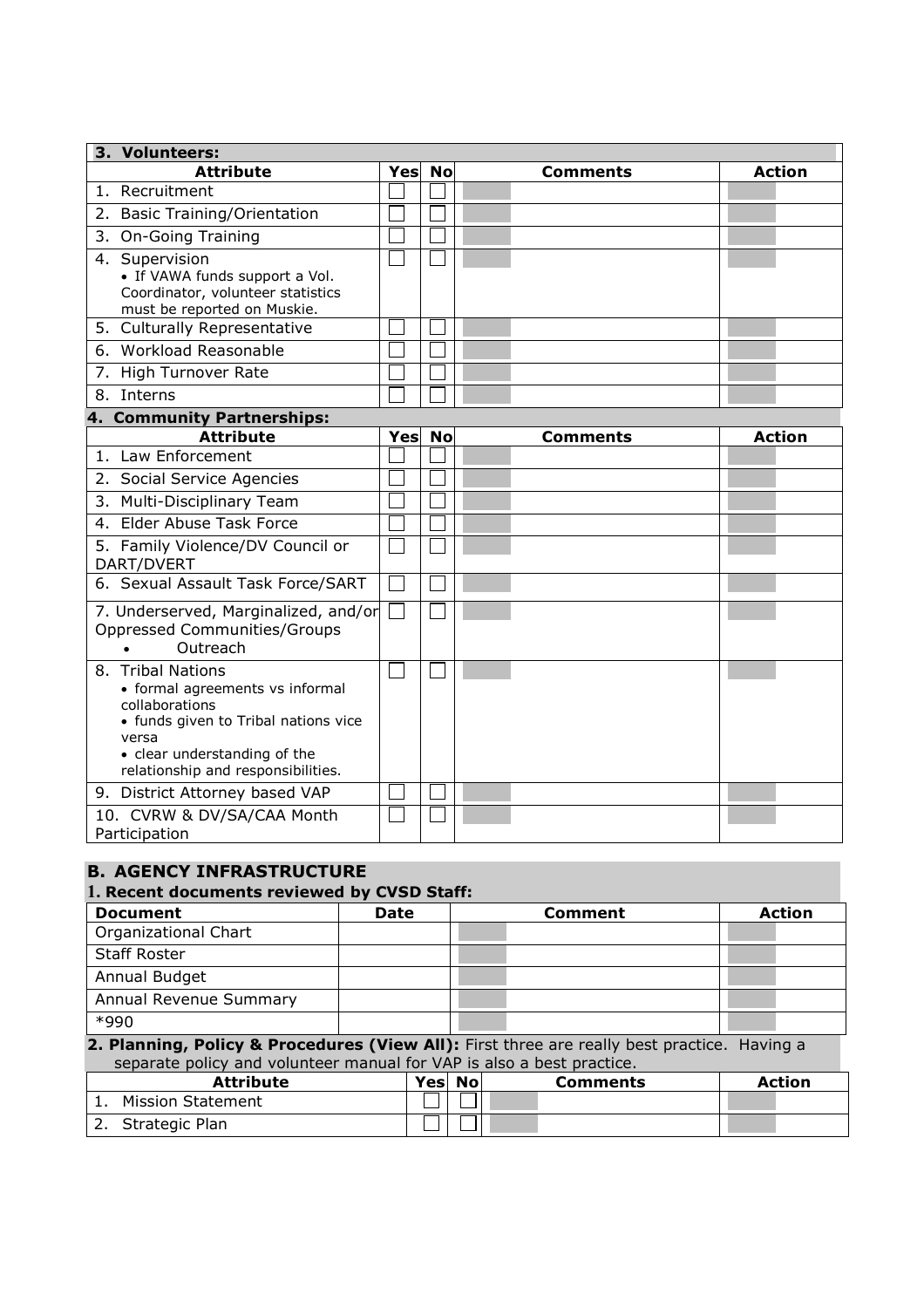|    | 3. Cultural Competency Plan/Training    |  |  |
|----|-----------------------------------------|--|--|
|    |                                         |  |  |
| 4. | Agency Policy & Procedure Manual        |  |  |
|    | 5. Volunteers Policy & Procedure        |  |  |
|    | Manual                                  |  |  |
|    | 6. Grievance Policy (Staff & Clients)   |  |  |
|    | 7. Confidentiality/Release of           |  |  |
|    | Information Policies                    |  |  |
|    | 8. CVCP Procedures/Policies             |  |  |
|    | 9. Criminal History Verification Policy |  |  |
|    | (Grant agreement requires a policy      |  |  |
|    | be in place)                            |  |  |
|    | a. What is the process for staff versus |  |  |
|    | volunteers                              |  |  |
|    | 10. *Policies of Equal Opportunity      |  |  |
|    | Employer posted at all worksites        |  |  |
|    | (i.e. Non-Discrimination, Drug-Free     |  |  |
|    | Workplace)                              |  |  |
|    |                                         |  |  |
|    | 11. Agency Brochure                     |  |  |

#### **4. Contracts & Memorandum of Understanding (MOU)**

This only refers to subcontracts and MOU's using CVSD grant funds.

 Meet or at minimum have a phone conversation with MOU partners (coordinated project activities w/out grant funds)

 Subgrantee must assure that subcontractor is held to same federal requirements as subgrantee (consultant fees, per diem rates, etc.). The subgrantee is responsible for monitoring the subcontractor and determining that all fiscal and programmatic responsibilities are fulfilled.

| A. Memorandum of Understanding (MOU) |                                          |                                                                    |             |      |           | <b>Not Applicable</b> |                       |               |
|--------------------------------------|------------------------------------------|--------------------------------------------------------------------|-------------|------|-----------|-----------------------|-----------------------|---------------|
|                                      | <b>ODSVS</b>                             | <b>VAWA</b>                                                        | <b>VOCA</b> |      |           | <b>CAMI</b>           |                       |               |
|                                      |                                          | <b>Attribute</b>                                                   |             | Yes  | No        |                       | Comments              | <b>Action</b> |
| 1.                                   | Signed MOU(s) on file                    |                                                                    |             |      |           |                       |                       |               |
|                                      | 2. Does the grantee verify, through      |                                                                    |             |      |           |                       |                       |               |
|                                      |                                          | monitoring or other means, that MOU                                |             |      |           |                       |                       |               |
|                                      |                                          | deliverables are being provided as                                 |             |      |           |                       |                       |               |
|                                      | stated in the MOU?                       |                                                                    |             |      |           |                       |                       |               |
|                                      | <b>B. Sub-Contracts</b>                  |                                                                    |             |      |           |                       | <b>Not Applicable</b> |               |
|                                      |                                          |                                                                    |             |      |           |                       |                       |               |
|                                      | <b>ODSVS</b>                             | <b>VAWA</b>                                                        | <b>VOCA</b> |      |           | <b>CAMI</b>           |                       |               |
|                                      |                                          | <b>Attribute</b>                                                   |             | Yesl | <b>No</b> |                       | Comments              | <b>Action</b> |
|                                      | 1. Signed Subcontract(s) on file         |                                                                    |             |      |           |                       |                       |               |
|                                      | 2. Subcontractor can describe program    |                                                                    |             |      |           |                       |                       |               |
|                                      | goals/objectives                         |                                                                    |             |      |           |                       |                       |               |
|                                      | 3. Subcontractor can describe grantee    |                                                                    |             |      |           |                       |                       |               |
|                                      | and subcontractor roles and              |                                                                    |             |      |           |                       |                       |               |
|                                      | responsibilities.                        |                                                                    |             |      |           |                       |                       |               |
|                                      | 4. Are the subcontractors performing the |                                                                    |             |      |           |                       |                       |               |
|                                      | subcontract?                             | work described in the MOU and the                                  |             |      |           |                       |                       |               |
|                                      |                                          |                                                                    |             |      |           |                       |                       |               |
| 5.                                   | Does the grantee verify, through         |                                                                    |             |      |           |                       |                       |               |
|                                      |                                          | monitoring or other means, that<br>contract deliverables are being |             |      |           |                       |                       |               |
|                                      |                                          | provided as stated in the subcontract?                             |             |      |           |                       |                       |               |
|                                      |                                          |                                                                    |             |      |           |                       |                       |               |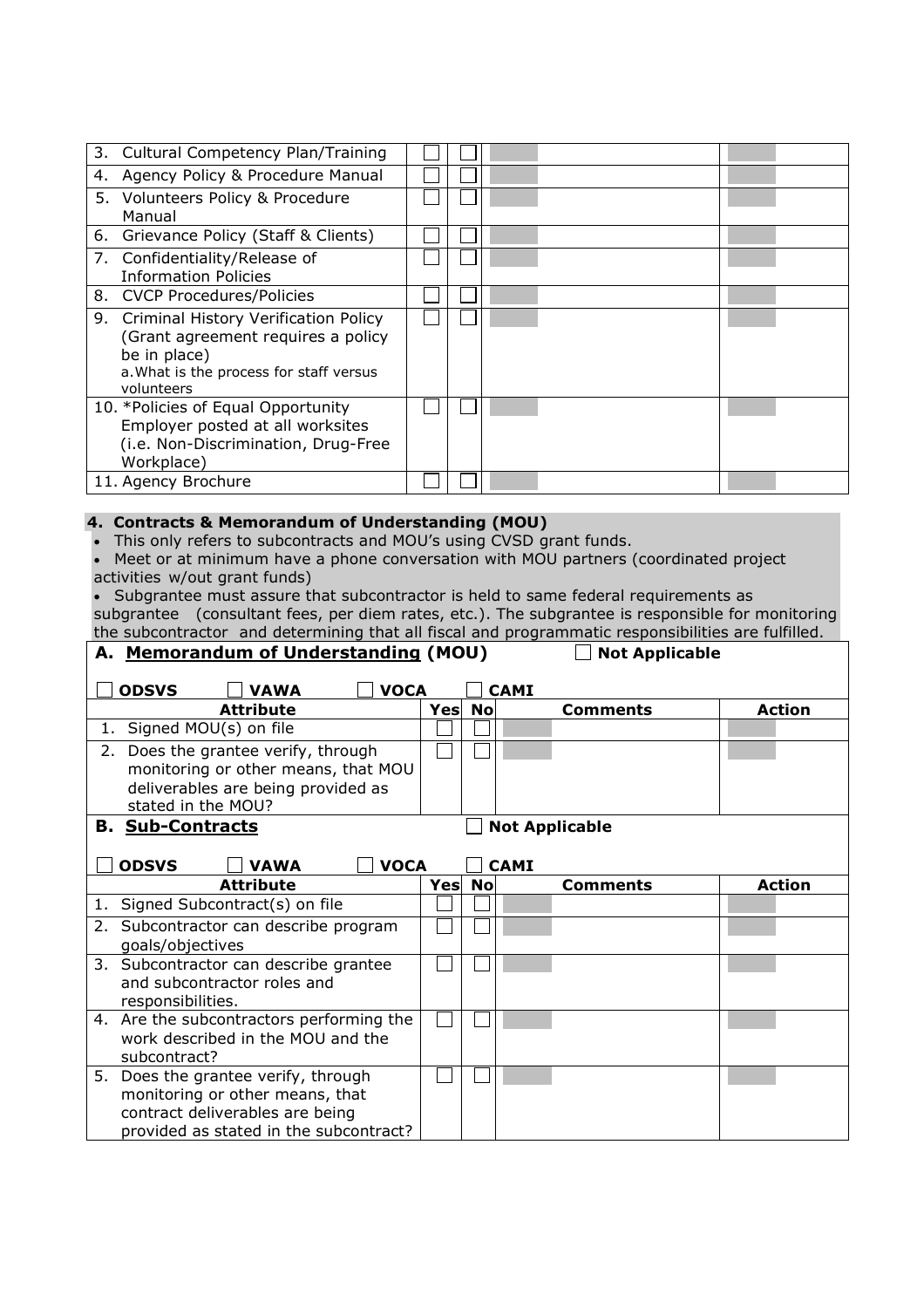| 6. Does the grantee have an established<br>procurement procedure?<br>a. Federal guidelines apply for VAWA/<br>VOCA grants. If no other procedures are<br>established, federal guidelines apply. |  |  |
|-------------------------------------------------------------------------------------------------------------------------------------------------------------------------------------------------|--|--|
| 7. Grantee ensures that subcontract<br>payments are not made unless receipt<br>of goods or services is verified.<br>• Expenditures align with subcontract<br>agreement and budget.              |  |  |
| 8. Grantee has documentation (invoice)<br>supporting subcontractor request for<br>payment.                                                                                                      |  |  |

**5. Civil Rights Compliance:** Includes Equal Employment Opportunity Plan (EEOP), federal nondiscrimination requirements, Limited English Proficiency (LEP) requirements, and Faith Based Organization (FBO) requirements. Each grantee is required to maintain statutorily required civil rights statistics on victims served by race, national origin, sex, age and disability (race/ethnicity, sex, and age should be maintained by victim; disability need only be maintained in aggregate). These civil rights statistics must be kept on file with other VAWA/VOCA grant documentation and must correspond with each grant period. This requirement is waived when providing a service, such as telephone counseling, where soliciting the information may be inappropriate or offensive to the crime victim.

| <b>Regulation</b>                            | $\mathsf{Yes}\vert$ | <b>No</b> | <b>Comments/Explanation</b> | <b>Action</b> |
|----------------------------------------------|---------------------|-----------|-----------------------------|---------------|
| 1.a. Has the agency appropriately            |                     |           |                             |               |
| completed the EEOP section of the OCR,       |                     |           |                             |               |
| Certification of Compliance with             |                     |           |                             |               |
| Regulations (Grant Agreement Exhibit)?       |                     |           |                             |               |
| 1.b. If applicable, verify that the grantee  |                     |           |                             |               |
| submitted an EEOP certification form or      |                     |           |                             |               |
| an EEOP to Office for Civil Rights, Office   |                     |           |                             |               |
| of Justice Programs, US DOJ, Washington      |                     | N/A       |                             |               |
| D.C. 20531 (Grant Agreement Exhibit).        |                     |           |                             |               |
| 1.c. Any pending lawsuits?                   |                     |           |                             |               |
| 2.a. Does the agency notify program          |                     |           |                             |               |
| participants and beneficiaries that it       |                     |           |                             |               |
| does not discriminate on the basis of        |                     |           |                             |               |
| race, color, national origin, religion, sex, |                     |           |                             |               |
| disability, and age in the delivery of       |                     |           |                             |               |
| services? Provide examples of such           |                     |           |                             |               |
| notification (e.g. posters, inclusion in     |                     |           |                             |               |
| brochures or other program materials,        |                     |           |                             |               |
| etc.) during site visit.                     |                     |           |                             |               |
| 2.b. Does the agency notify employees        |                     |           |                             |               |
| that it does not discriminate on the         |                     |           |                             |               |
| basis of race, color, national origin,       |                     |           |                             |               |
| religion, sex, and disability in             |                     |           |                             |               |
| employment practices? Provide                |                     |           |                             |               |
| examples of such notification (e.g.          |                     |           |                             |               |
| posters, dissemination of relevant           |                     |           |                             |               |
| policies, inclusion in recruitment           |                     |           |                             |               |
| materials, etc.) during site visit.          |                     |           |                             |               |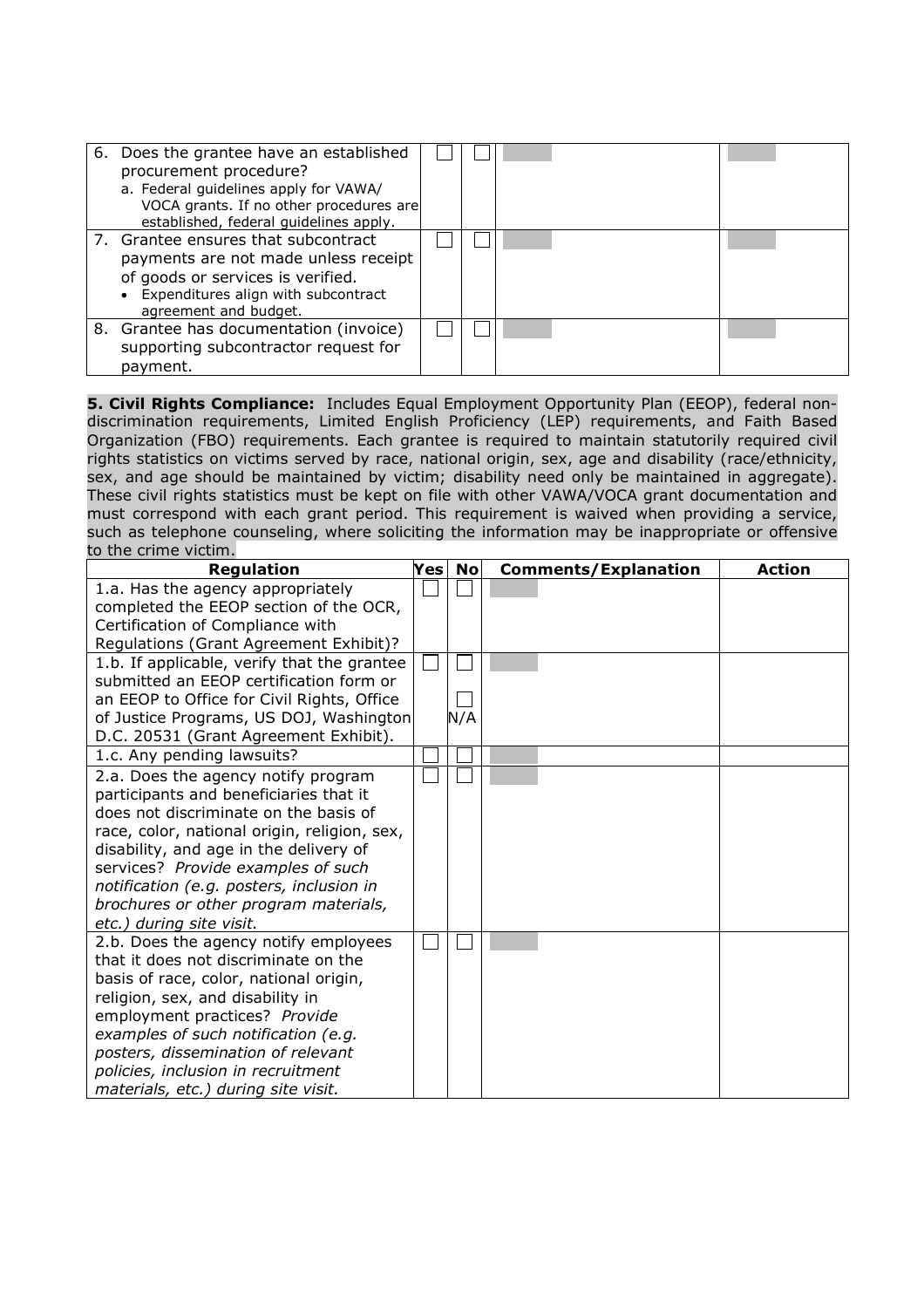| 2.c. Does the agency have written          |     |  |
|--------------------------------------------|-----|--|
| policies or procedures in place for        |     |  |
| notifying program beneficiaries how to     |     |  |
|                                            |     |  |
| file complaints alleging discrimination by |     |  |
| the agency with the CVSD and/or the        |     |  |
| OCR? Provide policy during site visit.     |     |  |
|                                            |     |  |
| 3.a. If the agency has 50 or more          |     |  |
| employees and receives DOJ funding of      |     |  |
| \$25,000 or more, has the agency           |     |  |
|                                            |     |  |
| adopted grievance procedures that          | N/A |  |
| incorporate due process standards and      |     |  |
| provide for the prompt and equitable       |     |  |
|                                            |     |  |
| resolution of complaints alleging a        |     |  |
| violation of the DOJ regulations which     |     |  |
| prohibit discrimination on the basis of a  |     |  |
| disability in employment practices and     |     |  |
|                                            |     |  |
| the delivery of services? Provide policy.  |     |  |
| 3.b. If the agency has 50 or more          |     |  |
| employees and receives DOJ funding of      |     |  |
|                                            |     |  |
| \$25,000 or more, has the agency           |     |  |
| designated a person to coordinate          | N/A |  |
| compliance with the prohibitions against   |     |  |
|                                            |     |  |
| disability discrimination?                 |     |  |
| 3.c. If the agency has 50 or more          |     |  |
| employees and receives DOJ funding of      |     |  |
| \$25,000 or more, has the agency           |     |  |
|                                            |     |  |
| notified participants, beneficiaries,      | N/A |  |
| employees, applicants, and others that     |     |  |
| the agency does not discriminate on the    |     |  |
|                                            |     |  |
| basis of disability.                       |     |  |
| 4.a. Has the agency complied with the      |     |  |
| requirement to submit to the OCR any       |     |  |
| findings of discrimination against the     |     |  |
|                                            |     |  |
| agency issued by a federal or state        |     |  |
| court or federal or state administrative   |     |  |
| agency on the grounds of race, color,      |     |  |
|                                            |     |  |
| religion, national origin, or sex?         |     |  |
| 4.b. During the last 3 years, has a        |     |  |
| Federal or State Court or a Federal or     |     |  |
| State Administrative agency issued a       |     |  |
|                                            |     |  |
| finding of discrimination against the      |     |  |
| sub-grantee after a due process hearing    |     |  |
| on the grounds of race, color, national    |     |  |
| origin, age, sex, religion or disability?  |     |  |
|                                            |     |  |
| 5.a. Has the agency taken steps to         |     |  |
| provide meaningful access to its           |     |  |
| programs and activities to persons who     |     |  |
|                                            |     |  |
| have limited English proficiency (LEP)?    |     |  |
| 5.b. Has the agency developed a written    |     |  |
| policy on providing language access        |     |  |
| services to LEP persons?                   |     |  |
|                                            |     |  |
| 6.a. Does the agency conduct any           |     |  |
| training for its employees on the          |     |  |
| requirements under federal civil rights    |     |  |
| laws?                                      |     |  |
|                                            |     |  |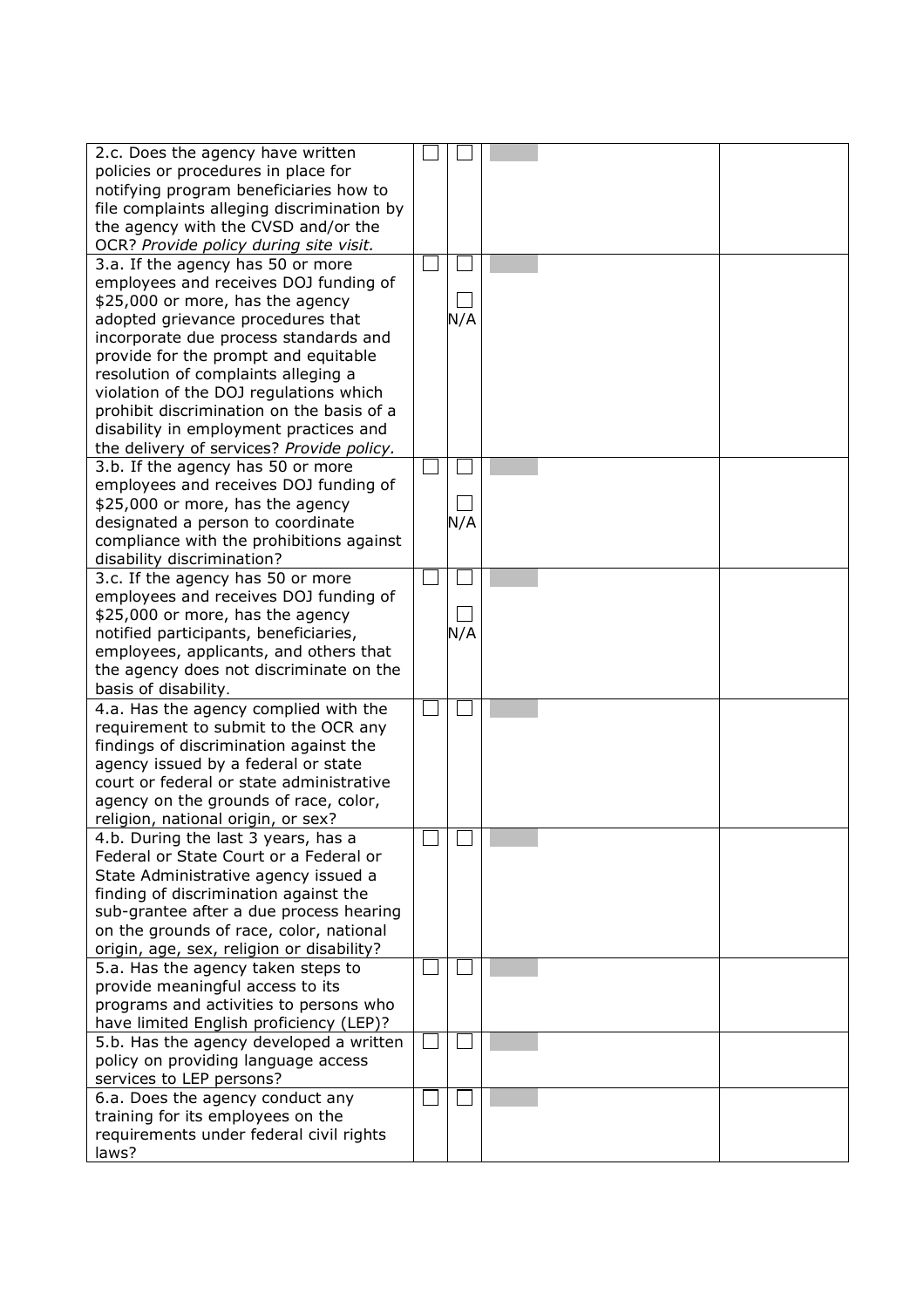| 6.b. Does the grantee need any civil<br>rights training or technical assistance<br>regarding its duties to comply with the<br>applicable civil rights laws?<br>7.a. If the agency conducts religious                                                                                                                                                                         |     |  |
|------------------------------------------------------------------------------------------------------------------------------------------------------------------------------------------------------------------------------------------------------------------------------------------------------------------------------------------------------------------------------|-----|--|
| activities as part of its programs or<br>services, does the agency provide<br>services to everyone regardless of<br>religion or religious belief?                                                                                                                                                                                                                            | N/A |  |
| 7.b. If the agency conducts religious<br>activities as part of its programs or<br>services, does the agency ensure that it<br>does not use federal funds to conduct<br>inherently religious activities, such as<br>prayer, religious instruction, or<br>proselytization, and that such activities<br>are kept separate in time or place from<br>federally-funded activities? | N/A |  |
| 7.c. If the agency conducts religious<br>activities as part of its programs or<br>services, does the agency ensure that<br>participation in religious activities is<br>voluntary for beneficiaries of federally-<br>funded programs.                                                                                                                                         | N/A |  |
| 8. Does the agency maintain statutorily<br>required civil rights statistics on victims<br>served by race/ethnicity, sex, gender,<br>and age (data collection tracking<br>reviewed in Statistical Reporting<br>section)?                                                                                                                                                      |     |  |

|    | 6. Fiscal Management (General & Grant-Specific): |  |  |               |          |  |               |  |  |  |  |
|----|--------------------------------------------------|--|--|---------------|----------|--|---------------|--|--|--|--|
|    | <b>Attribute</b>                                 |  |  | <b>Yes</b> No | Comments |  | <b>Action</b> |  |  |  |  |
|    | 1. Liability Insurance Coverage                  |  |  |               |          |  |               |  |  |  |  |
|    | 2. Formal Accounting System                      |  |  |               |          |  |               |  |  |  |  |
| 3. | Understanding of Allowable                       |  |  |               |          |  |               |  |  |  |  |
|    | Expenses for each grant fund.                    |  |  |               |          |  |               |  |  |  |  |
| 4. | Expenditures & obligations coincide              |  |  |               |          |  |               |  |  |  |  |
|    | with grant & budget                              |  |  |               |          |  |               |  |  |  |  |
|    | 5. Program/Budget Amendment                      |  |  |               |          |  |               |  |  |  |  |
|    | (redirect) & Justification Process               |  |  |               |          |  |               |  |  |  |  |
|    | b. CVSD Amendment Policy                         |  |  |               |          |  |               |  |  |  |  |
|    | c. Amendments in E-Grants                        |  |  |               |          |  |               |  |  |  |  |
|    | 6. Records Separate from other                   |  |  |               |          |  |               |  |  |  |  |
|    | funding sources                                  |  |  |               |          |  |               |  |  |  |  |
|    | 7. Records Safe/Secure                           |  |  |               |          |  |               |  |  |  |  |
| 8. | Separation of Duties/checks and                  |  |  |               |          |  |               |  |  |  |  |
|    | <b>Balances in Place</b>                         |  |  |               |          |  |               |  |  |  |  |
|    | • Are responsibilities for supervision &         |  |  |               |          |  |               |  |  |  |  |
|    | time keeping, personnel, payroll                 |  |  |               |          |  |               |  |  |  |  |
|    | processing, disbursements, and general           |  |  |               |          |  |               |  |  |  |  |
|    | ledger functions assigned to provide             |  |  |               |          |  |               |  |  |  |  |
|    | division of duties.                              |  |  |               |          |  |               |  |  |  |  |
| 9. | 2 Signature Checks Policy                        |  |  |               |          |  |               |  |  |  |  |
|    | 10. Retention of Records                         |  |  |               |          |  |               |  |  |  |  |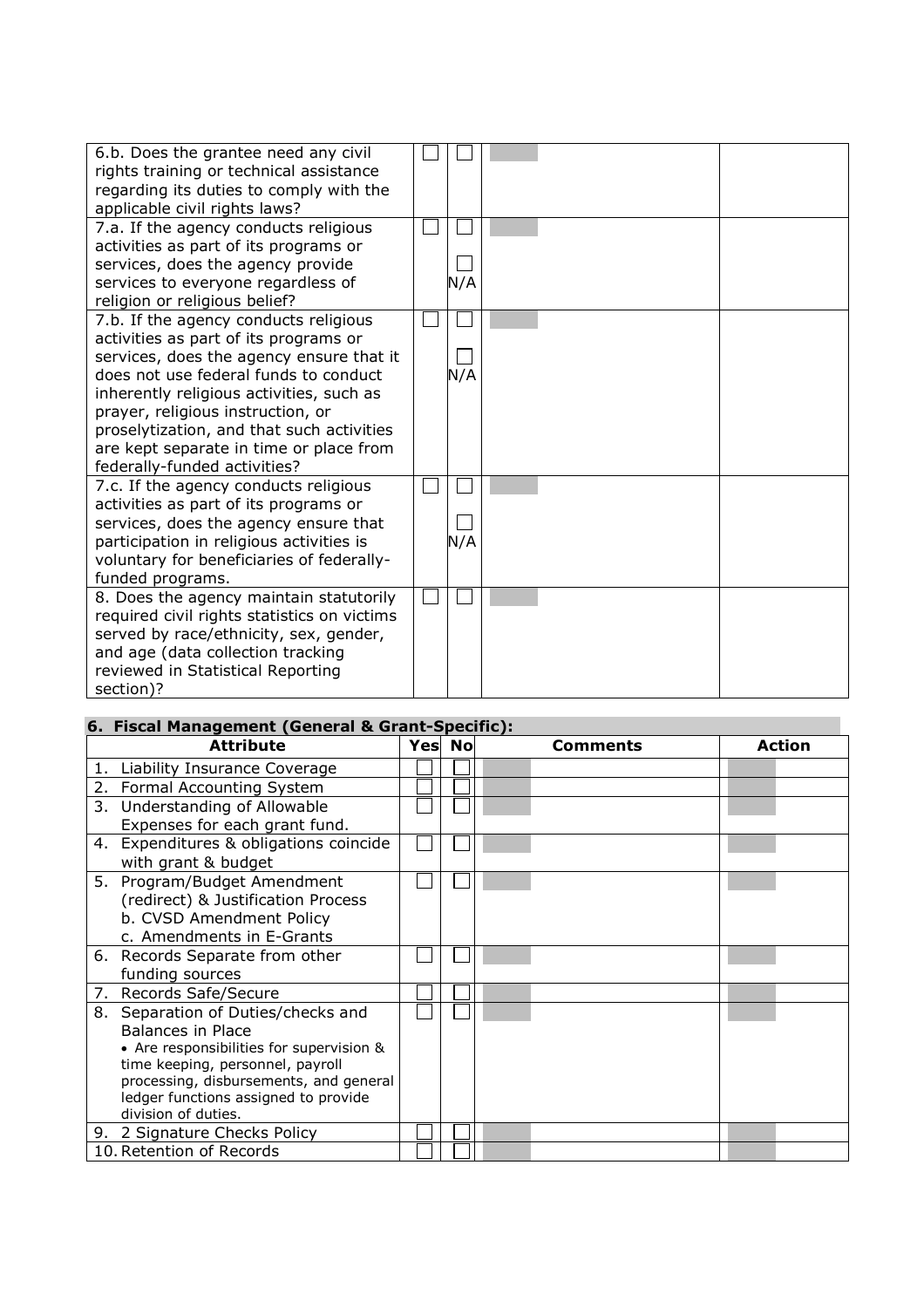| 11. *Audit Required?<br>(Expended \$500k or more in<br>Federal Funds in the Past Year?)            |  |  |
|----------------------------------------------------------------------------------------------------|--|--|
| 12. Copy of Audit Report sent to CVSD<br>(provide website/electronic copy if<br>possible)          |  |  |
| 13. *Supplanting<br>Supplementing existing funds and not<br>replacing. This pertinent to VAWA/VOCA |  |  |

**7. Equipment:** Equipment means tangible non-expendable personal property including exempt property charged directly to the award having a useful life of more than one year and an acquisition cost of \$5,000 or more per unit (2 CFR Part 215).

| <b>Attribute</b>                                                                                                                                     | Yesl | <b>No</b> | Comments.                                                        | <b>Action</b> |
|------------------------------------------------------------------------------------------------------------------------------------------------------|------|-----------|------------------------------------------------------------------|---------------|
| 1. Has the Agency purchased or has<br>plans to purchase equipment under<br>this grant.                                                               |      |           | $\Box$ ODSVS $\Box$ VAWA<br><b>NA</b><br>$\Box$ VOCA $\Box$ CAMI |               |
| 2. Equipment purchases are<br>supported with appropriate<br>documentation (receipts)?<br>• Receipts match the ledger<br>• View actual equipment item |      |           |                                                                  |               |
| 3. Inventory Kept<br>a. USDOJ Financial guide details this.                                                                                          |      |           |                                                                  |               |
| 4. Equipment used for Victim<br>Services only                                                                                                        |      |           |                                                                  |               |
| 5. Disposition of Equipment<br>• Federal requirement: 3 yrs for<br>records for equipment once the item<br>has been replaced/transferred, etc.        |      |           |                                                                  |               |

# **C. COMPLIANCE**

**1. Grant Files** (View any hard copy Grant Files).

How has using E-grants changed the way grant information is being organized?

| <b>Attribute</b>                       | Yes No | <b>Comments</b> | <b>Action</b> |
|----------------------------------------|--------|-----------------|---------------|
| 1. Separated Grants on File            |        |                 |               |
| 2. Cover Sheet                         |        |                 |               |
| 3. Grant Agreement & Amendments        |        |                 |               |
| 4. Current Budget & Narrative          |        |                 |               |
| 5. Current Project Description         |        |                 |               |
| 6. Current Goals & Objectives          |        |                 |               |
| 7. Copies of Contracts (as applicable) |        |                 |               |
| 8. Copies of MOUs (as applicable)      |        |                 |               |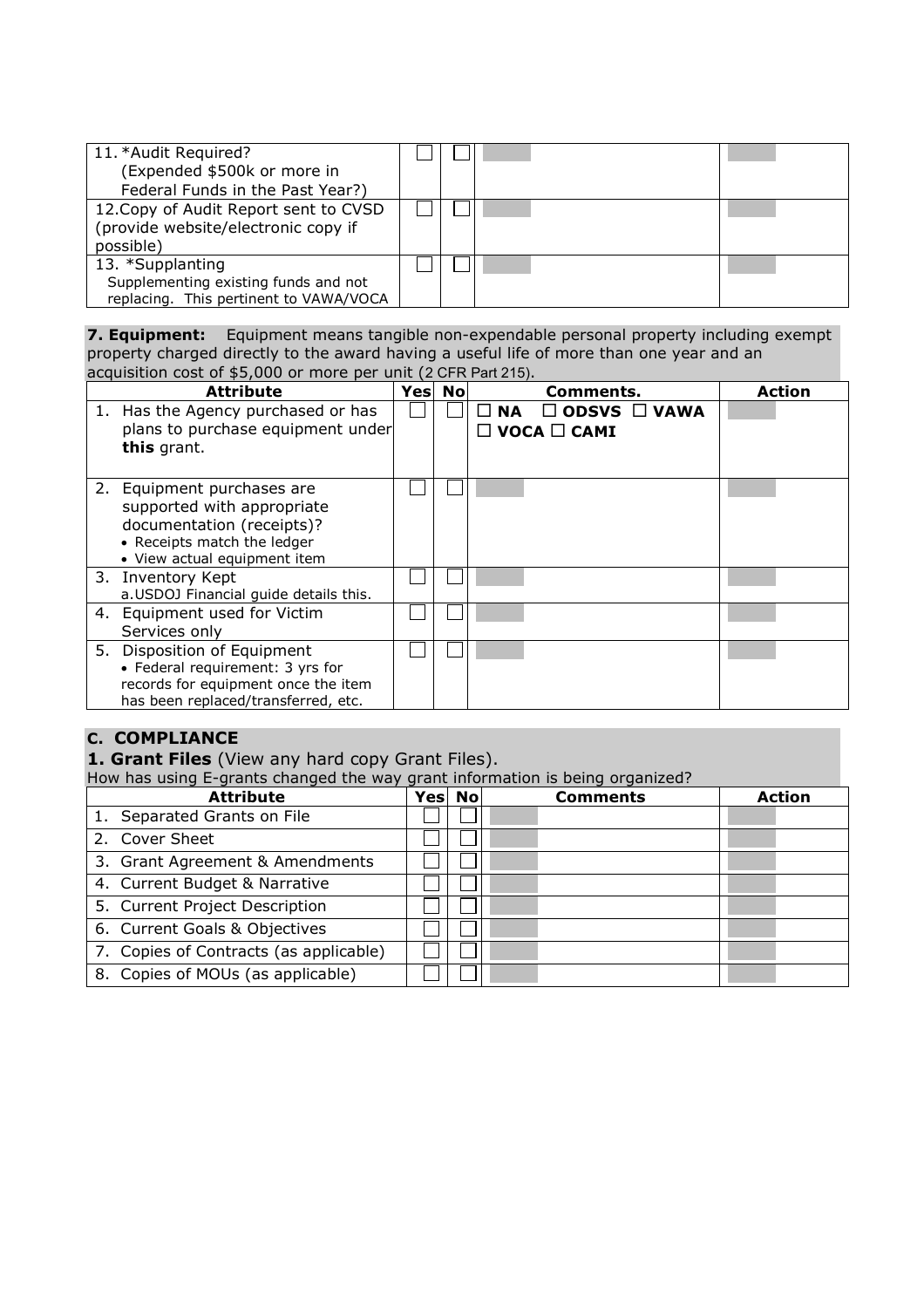| 2. Financial Reporting (View All): This section will be completed during the site visit.   |     |           |                 |               |  |  |
|--------------------------------------------------------------------------------------------|-----|-----------|-----------------|---------------|--|--|
| <b>Attribute</b>                                                                           | Yes | <b>No</b> | <b>Comments</b> | <b>Action</b> |  |  |
| 1. Expenditures Documented                                                                 |     |           |                 |               |  |  |
| a. Do expenditures require an approval by a                                                |     |           |                 |               |  |  |
| supervisor to ensure costs are authorized,                                                 |     |           |                 |               |  |  |
| allowable and consistent w/the grant                                                       |     |           |                 |               |  |  |
| agreement?<br>b.All costs are allowable                                                    |     |           |                 |               |  |  |
| c. All costs are expended in accordance with                                               |     |           |                 |               |  |  |
| the approved budget.                                                                       |     |           |                 |               |  |  |
| d.Grantee is not obligating grant funds                                                    |     |           |                 |               |  |  |
| before the beginning, or after the end of the                                              |     |           |                 |               |  |  |
| grant period.                                                                              |     |           |                 |               |  |  |
| e. Spending is on track.                                                                   |     |           |                 |               |  |  |
| 2. Receipts Labeled and Filed                                                              |     |           |                 |               |  |  |
| • Receipts align with ledger and are filed<br>with QFR                                     |     |           |                 |               |  |  |
| 3. Mileage recorded (Grant-funded)                                                         |     |           |                 |               |  |  |
| 4. Travel Guidelines followed                                                              |     |           |                 |               |  |  |
| a. Reimbursement for travel does not include                                               |     |           |                 |               |  |  |
| meals provided by conference/training.                                                     |     |           |                 |               |  |  |
| b.Proof of attendance available                                                            |     |           |                 |               |  |  |
| 5. Timesheets/Salary Records                                                               |     |           |                 |               |  |  |
| a. Positions partially funded by the grant                                                 |     |           |                 |               |  |  |
| clearly and accurately reflect the allocations<br>and align with the approved budget.      |     |           |                 |               |  |  |
| b. Are records maintained showing hours                                                    |     |           |                 |               |  |  |
| worked for each program and approved.                                                      |     |           |                 |               |  |  |
| c. Are completed payroll charges reviewed                                                  |     |           |                 |               |  |  |
| before disbursements are made.                                                             |     |           |                 |               |  |  |
| d.Are confidential payroll records and                                                     |     |           |                 |               |  |  |
| reports adequately safeguarded.                                                            |     |           |                 |               |  |  |
| 6. Documentation of Volunteer Hours used<br>as match                                       |     |           |                 |               |  |  |
| a. View the tracking system used to report                                                 |     |           |                 |               |  |  |
| volunteers hours for the previous quarter.                                                 |     |           |                 |               |  |  |
| b. Volunteer time used for in-kind match is                                                |     |           |                 |               |  |  |
| appropriately documented and not used for                                                  |     |           |                 |               |  |  |
| other match.                                                                               |     |           |                 |               |  |  |
| 7. Volunteer Benefit Rate Reasonable                                                       |     |           |                 |               |  |  |
| a. The rate does not exceed the \$\$ per hour                                              |     |           |                 |               |  |  |
| rate for staff with the same responsibilities.<br>8. Source & amount of match verified for |     |           |                 |               |  |  |
| each period                                                                                |     |           |                 |               |  |  |
| a. View the tracking system for match                                                      |     |           |                 |               |  |  |
| including volunteers                                                                       |     |           |                 |               |  |  |
| 9. Sufficient documentation of                                                             |     |           |                 |               |  |  |
| determining match (in-kind, cash)                                                          |     |           |                 |               |  |  |
| 10. Match is not included as contribution                                                  |     |           |                 |               |  |  |
| for other federal funds                                                                    |     |           |                 |               |  |  |
| 11. Financial reports reconciled with                                                      |     |           |                 |               |  |  |
| project budget & prior grant reports                                                       |     |           |                 |               |  |  |
| (Non E-Grant question)                                                                     |     |           |                 |               |  |  |
| a.Revenue/Expenditure reports align                                                        |     |           |                 |               |  |  |
| w/project budget and the financial report<br>12. Concerns with past reports                |     |           |                 |               |  |  |
|                                                                                            |     |           |                 |               |  |  |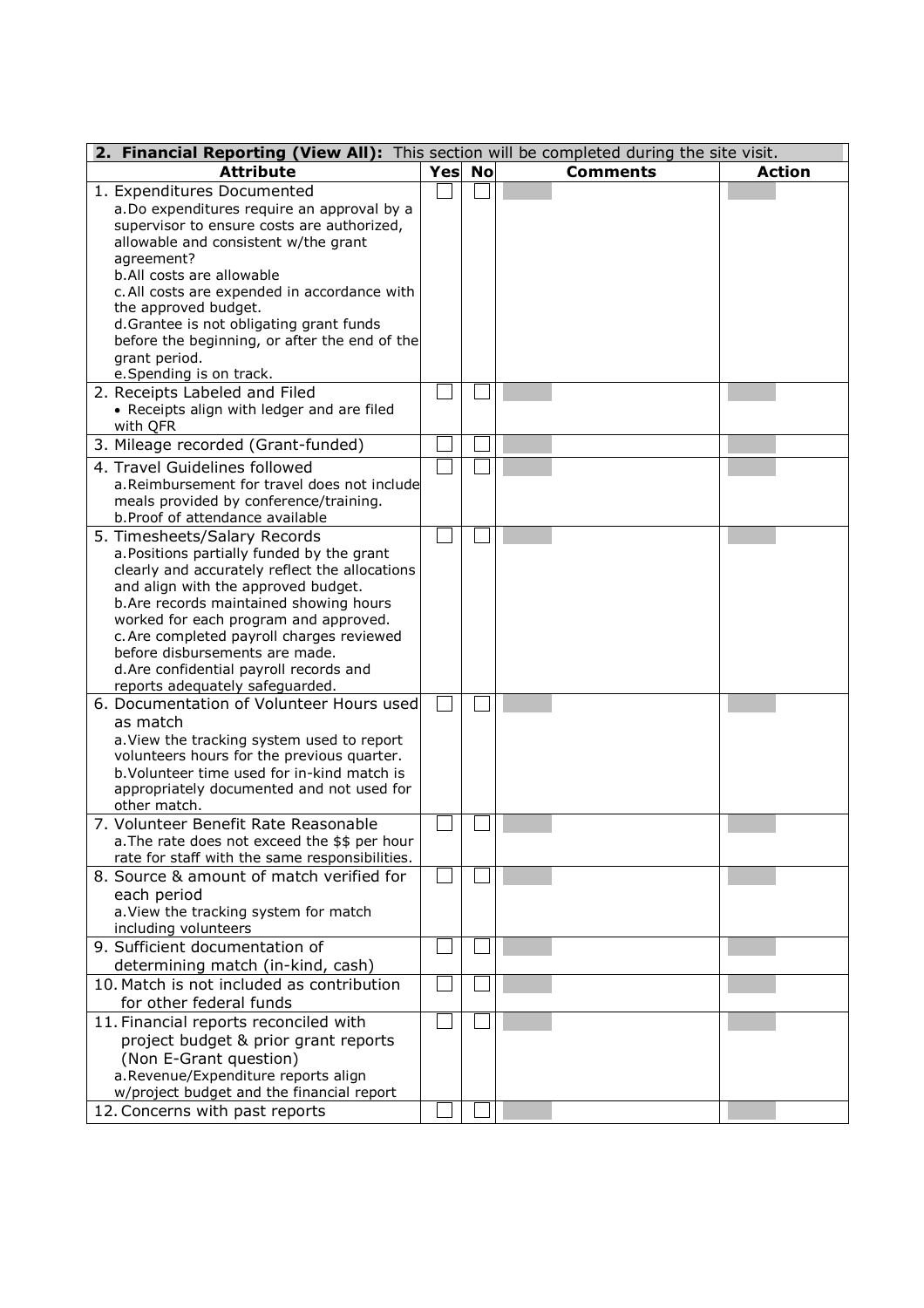| 3. Statistical Reporting: (View All)                                     |     |           |                 |               |  |  |
|--------------------------------------------------------------------------|-----|-----------|-----------------|---------------|--|--|
| <b>Attribute</b>                                                         | Yes | <b>No</b> | <b>Comments</b> | <b>Action</b> |  |  |
| 1. Understand "non-duplicated<br>victims"                                |     |           |                 |               |  |  |
| 2. Understand service definitions                                        |     |           |                 |               |  |  |
| 3. Understand volunteer hour<br>reporting                                |     |           |                 |               |  |  |
| 4. Statistical record-keeping                                            |     |           |                 |               |  |  |
| 5. Documentation kept with each<br>report                                |     |           |                 |               |  |  |
| 6. * Civil Rights data collection<br>• View tracking of this information |     |           |                 |               |  |  |
| 7. Concerns with past reports                                            |     |           |                 |               |  |  |

# **4. Narrative Reporting:**

| <b>Attribute</b>                 | Yes | No | <b>Comments</b> | <b>Action</b> |
|----------------------------------|-----|----|-----------------|---------------|
| 1. Understand Outputs & Outcomes |     |    |                 |               |
| 2. Concerns with past reports    |     |    |                 |               |

# **5. Common Outcome Reporting:**

| <b>Attribute</b>                     | Yes | No | <b>Comments</b> | <b>Action</b> |
|--------------------------------------|-----|----|-----------------|---------------|
| 1. Correct outcomes being tracked    |     |    |                 |               |
| 2. Correct 5-point scale being used  |     |    |                 |               |
| 3. Procedure for distribution/return |     |    |                 |               |
| 4. Procedure for feedback            |     |    |                 |               |
| 5. Concern with past reports         |     |    |                 |               |

#### **D. Materials to Bring to Visit:** Identify type of materials and quantity.

| <b>VINES</b>                                   | . . |  |
|------------------------------------------------|-----|--|
| <b>CVCP</b>                                    |     |  |
| <b>Crime Victim Rights</b><br><b>Materials</b> |     |  |
| <b>ACP</b>                                     |     |  |

# **Site Visit Notes (for CVSD use only)**

**Staff met with:**

**Program Strengths:**

**Program weaknesses, problems, areas of concern or areas of non-compliance:**

**Corrective action needed or taken to address above issues:**

**Follow-up needed:**

**See site visit summary:** DM #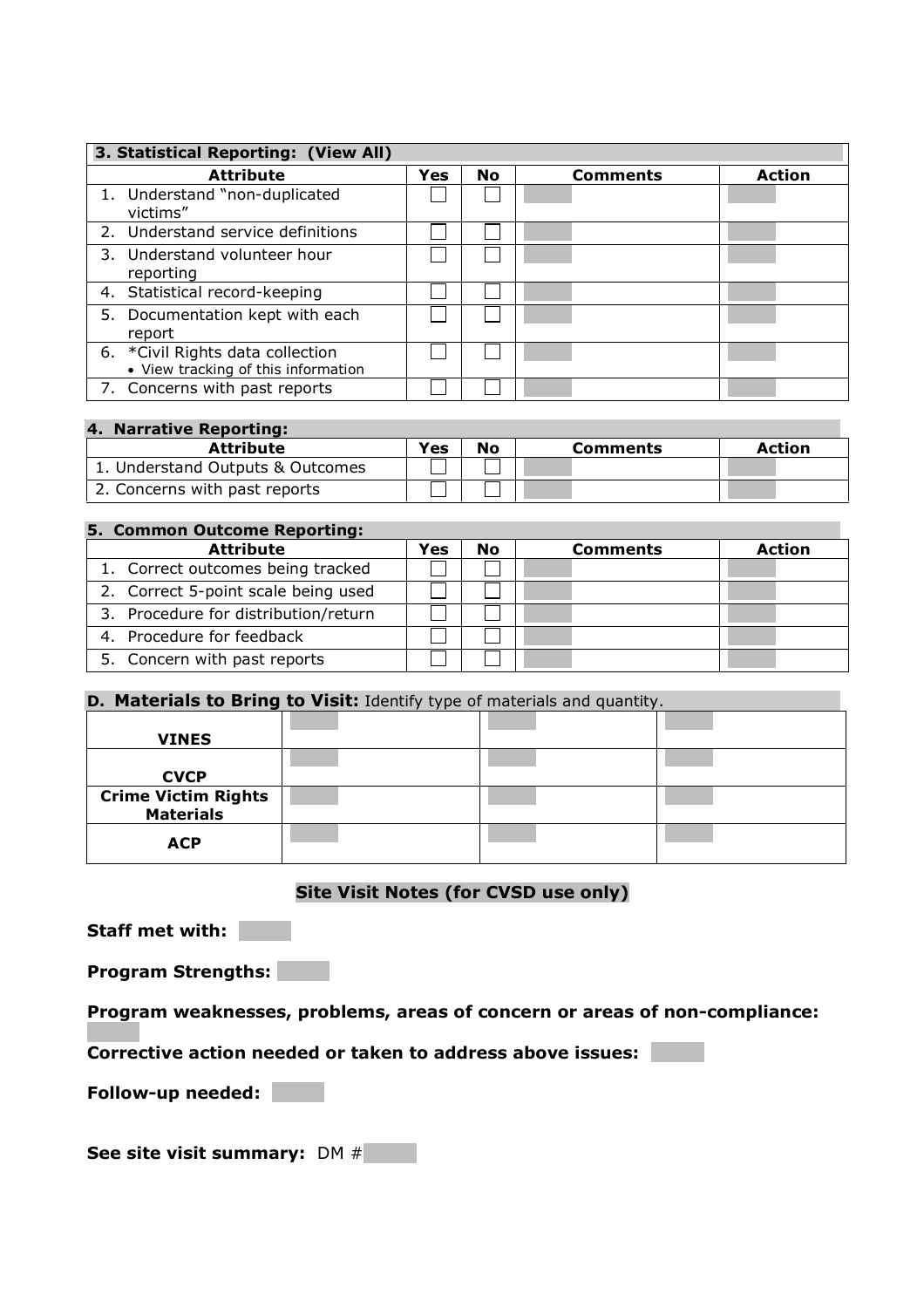# **CAMI Addendum:**

#### **A. MDT STRUCTURE: MDT MEMBERSHIP Attribute Ves No Comments Action** 1. All mandated members on П  $\Box$ team?  $\bullet$  DA LEA • DHS Mental Health • Health Department • School Juvenile Department  $\Box$  $\Box$ 2. Conflict resolution or grievance policy 3. Productive Relationship  $\Box$  $\Box$ with Chair/Coordinator 4. County has Child Abuse  $\Box$  $\Box$ DMP? 5. Approve Budget &  $\Box$  $\Box$ Intervention Plan 6. Authorize Expenditures 7. Notify CVSD: Change in Chair or Coordinator positions 8. Training request procedure  $\Box$  $\Box$ or guidelines followed **9. Is CAIC prioritized in**  $\Box$  $\Box$ **MDT budget? To what extent?**

# **B. MDT STRUCTURE: MDT Meetings and Procedures**

|    | <b>Attribute</b>                                                                                                                              | Yes | <b>No</b> | Comments | <b>Action</b> |
|----|-----------------------------------------------------------------------------------------------------------------------------------------------|-----|-----------|----------|---------------|
| 1. | <b>Regularly Scheduled Meetings</b>                                                                                                           |     |           |          |               |
| 2. | Maintain Mtg Attendance Records?                                                                                                              |     |           |          |               |
| 3. | <b>Intervention Plan</b>                                                                                                                      |     |           |          |               |
| 4. | Cultural Competency Plan/Training                                                                                                             |     |           |          |               |
|    | 5. MDT Protocols Are In Place?<br>Investigation<br>Karly's Law<br>DEC.<br><b>Fatality Review</b><br>Compliance                                |     |           |          |               |
|    | 6. Are Protocols up to date and in line<br>with current statute? (eg Karly's<br>Law)                                                          |     |           |          |               |
|    | 7. Assessment/Intervention Referral<br>Procedures in Place? (ie 1st<br>responders and MDT members<br>know what to do when new cases<br>arise) |     |           |          |               |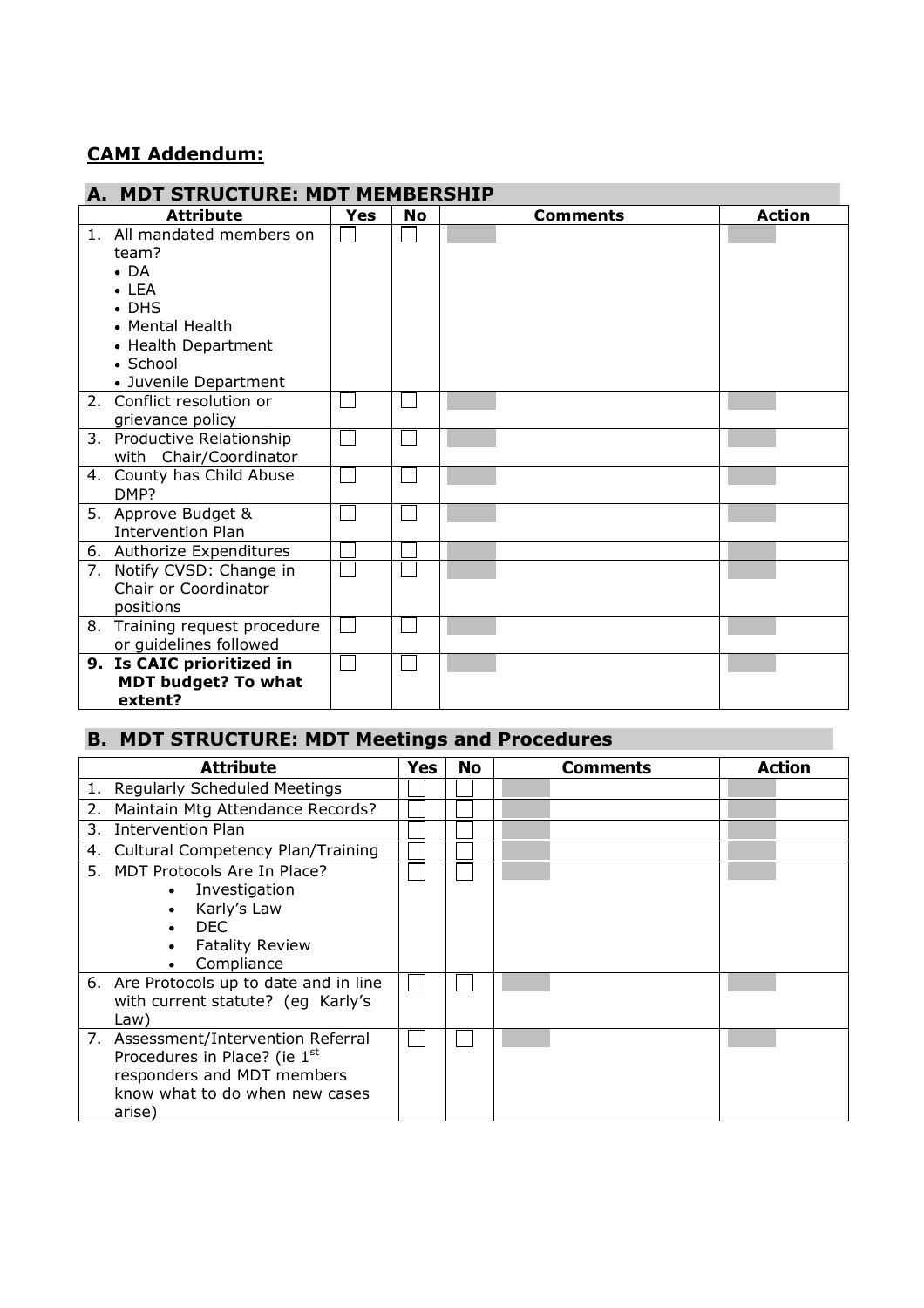| 8. Role Definition<br>• Do MDT members know their role<br>on MDT and Fatality Team, and<br>function of the process? |  |  |
|---------------------------------------------------------------------------------------------------------------------|--|--|
| 9. New MDT member orientation                                                                                       |  |  |
| 10. Confidentiality Process in Place?                                                                               |  |  |
| 11. Release of Information Policies /<br>Information Sharing Policies in<br>Place?                                  |  |  |

# **DA/CA VAP Addendum:**

| A. Reporting/Policy:                   |     |           |                 |               |
|----------------------------------------|-----|-----------|-----------------|---------------|
| <b>Attribute</b>                       | Yes | <b>No</b> | <b>Comments</b> | <b>Action</b> |
| 1. Review VRRF form                    |     |           |                 |               |
| • Ensure the form is the most          |     |           |                 |               |
| recent version.                        |     |           |                 |               |
| 2. Policy/Procedures for CFA statutory |     |           |                 |               |
| requirements (137-078-0030:            |     |           |                 |               |
| Program Content-Core Services)         |     |           |                 |               |
| 3. Concern with past reports           |     |           |                 |               |

| <b>B. Post-Conviction Program Reporting:</b> |     |    |                 |               |  |  |
|----------------------------------------------|-----|----|-----------------|---------------|--|--|
| <b>Attribute</b>                             | Yes | No | <b>Comments</b> | <b>Action</b> |  |  |
| Provide PCP forms to all victims at          |     |    |                 |               |  |  |
| time of judgment                             |     |    |                 |               |  |  |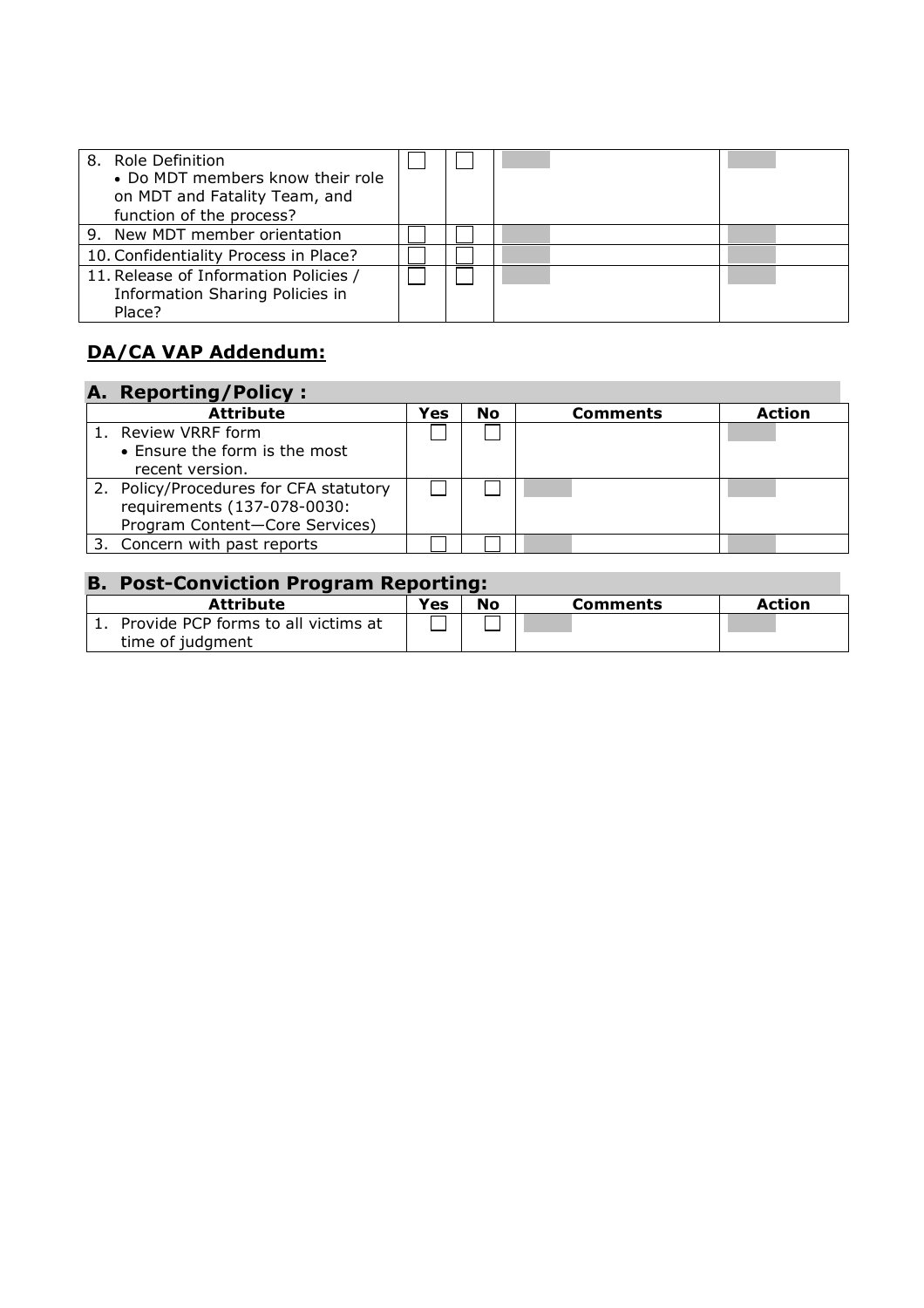# **APPENDIX F**

#### **GLOSSARY OF TERMS**

| <b>Accounting Principles:</b><br>Accrual           | Accrual basis is the method of recording revenues in the period in which they are earned,<br>regardless of when cash is received, and reporting expenses in the period when the<br>charges are incurred, regardless of when payment is made.                                                                                                                                                                                                                                                                                                                                                                                                                                                                |
|----------------------------------------------------|-------------------------------------------------------------------------------------------------------------------------------------------------------------------------------------------------------------------------------------------------------------------------------------------------------------------------------------------------------------------------------------------------------------------------------------------------------------------------------------------------------------------------------------------------------------------------------------------------------------------------------------------------------------------------------------------------------------|
| <b>Accounting Principles:</b><br>Cash              | Cash basis is the method of reporting revenues and expenses when cash is actually<br>received or paid out.                                                                                                                                                                                                                                                                                                                                                                                                                                                                                                                                                                                                  |
| Assistance in Filing<br><b>Compensation Claims</b> | Includes making victims aware of the availability of crime victim compensation and<br>assisting the victim in completing the required forms and in gathering the needed<br>documentation. It may also include follow-up contact with the victim compensation<br>agency on behalf of the victim.                                                                                                                                                                                                                                                                                                                                                                                                             |
| Authorized Official                                | An "Authorized Official" is defined as the person(s) within the agency who is legally<br>responsible for obligating the organization to receive funding, to incur indebtedness and<br>to comply with the requirements of the grant.                                                                                                                                                                                                                                                                                                                                                                                                                                                                         |
| Commingling of Funds                               | Literally means "mixing together" and when used in a legal context is a breach of trust in<br>which a fiscal agent mixes funds making it difficult to determine which funds belong to a<br>particular grant or fund. Accounting system of all grantees must ensure that funds are<br>not commingled with funds from any other source. Funds specifically budgeted and/or<br>received for one grant project may not be used to support another.                                                                                                                                                                                                                                                              |
| <b>Conditional Award</b>                           | All grant awards are made conditional upon the timely completion of grant award<br>documents. Funds are not considered obligated and will not be transferred until all<br>required grant award documents have been signed by an applicant and by the<br>Department designee. In addition, an award may be made conditional if the grantee is<br>not current in reporting for any previous grant award; has not initiated or maintained a<br>Program which provides all of the required core services; has not fully demonstrated the<br>ability to successfully manage any previous Fund awards.                                                                                                            |
| <b>Criminal Justice</b><br>Support/Advocacy        | Refers to law enforcement and prosecution investigation support, assistance during<br>investigation, and explanation of procedures, etc. Included in this definition are: court-<br>related support, i.e., court orientation, court escort, case appearance notification, case<br>status and disposition information, victim impact reports, assistance with restitution,<br>witness fees, intimidation or protection services, transportation, child care, property<br>return, etc.; and post-sentencing services following the disposition of a criminal court<br>proceeding, including offender release notification at the probation, parole, and pardon<br>stages of the criminal justice system, etc. |
| Crime Victim                                       | For the purposes of this program, a crime victim is "a person who has suffered physical,<br>sexual, financial or emotional harm as a result of the commission of a crime."                                                                                                                                                                                                                                                                                                                                                                                                                                                                                                                                  |
| <b>Crisis Counseling</b>                           | Refers to in-person crisis intervention, emotional support, and guidance and counseling<br>on an individual basis provided by counselors, mental health professionals or peers. Such<br>counseling may occur: a) at the scene of a crime; b) immediately after a crime; c) at the<br>first, in-person contact between a counselor and victim (this would include meeting a<br>victim in an emergency room, police station, district attorney's office, etc.); d) during in-<br>person contact for the duration of the crisis experience; or e) in the case of survivors of<br>homicide victims of DUI/DWI, counseling may occur months after the victimization.                                             |
| Crisis Hotline                                     | Typically refers to the operation of a 24-hour telephone service, 7 days a week, which<br>provides counseling, and information and referral to victims and survivors.                                                                                                                                                                                                                                                                                                                                                                                                                                                                                                                                       |
| <b>Direct Costs</b>                                | Costs associated with direct service activities that extend and enhance services to victims<br>of crime.                                                                                                                                                                                                                                                                                                                                                                                                                                                                                                                                                                                                    |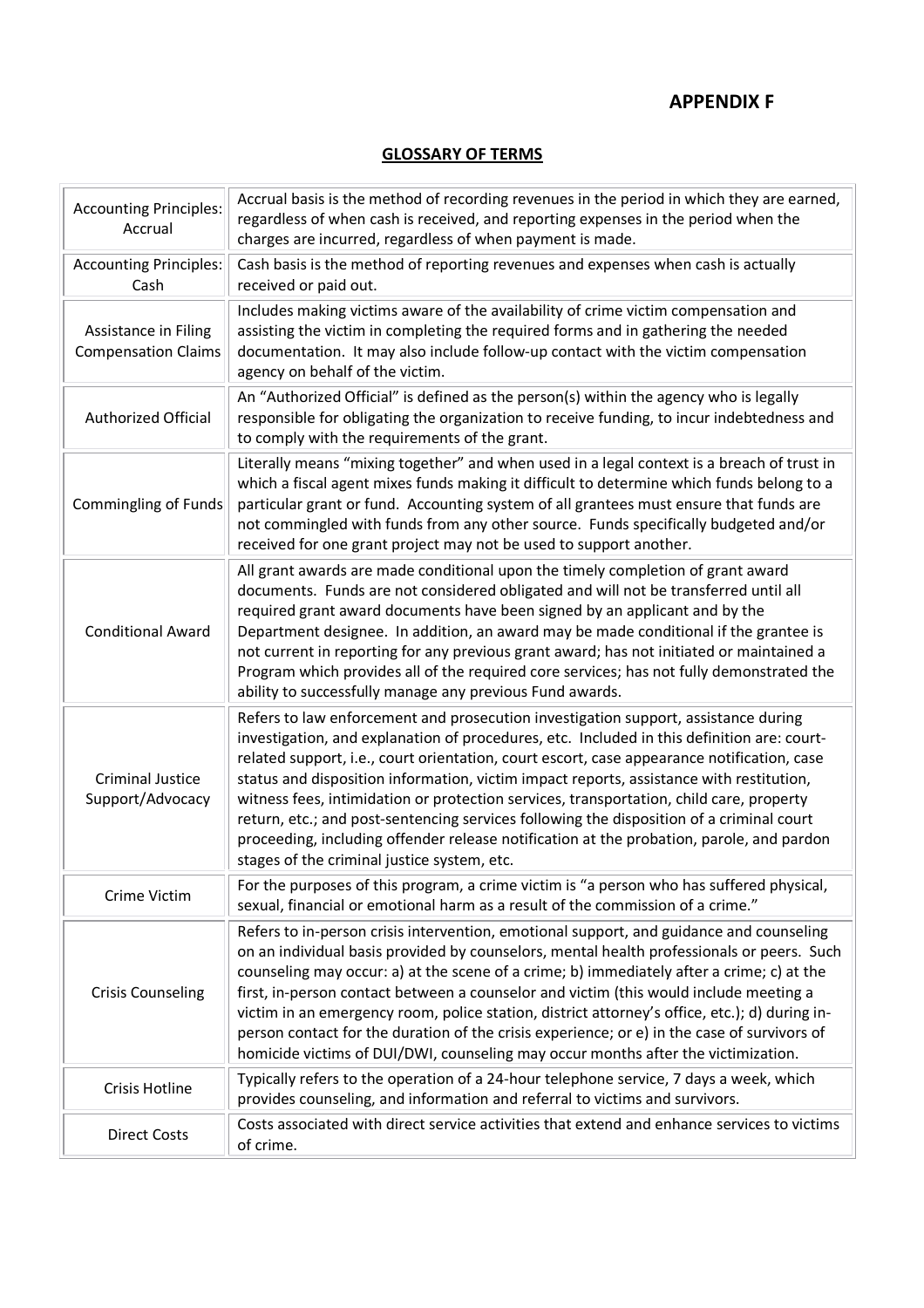| <b>Duplicated Services</b>                              | Refers to the method of counting services to victims for statistical purposes. A service is<br>counted each time a client is provided such a service during a given report period.<br>Services to clients will spread across report periods.                                                                                                                                                                                                                                                                                                                                                     |  |
|---------------------------------------------------------|--------------------------------------------------------------------------------------------------------------------------------------------------------------------------------------------------------------------------------------------------------------------------------------------------------------------------------------------------------------------------------------------------------------------------------------------------------------------------------------------------------------------------------------------------------------------------------------------------|--|
| <b>Emergency Financial</b><br>Assistance                | Refers to locating emergency loans and petty cash; assistance in filing for losses covered<br>by public and private insurance programs including worker's compensation,<br>unemployment benefits, welfare, and Medicare; and payment for taxis, food, emergency<br>shelter, and clothing.                                                                                                                                                                                                                                                                                                        |  |
| <b>Emergency Legal</b><br>Advocacy                      | Refers to filing temporary restraining orders, injunctions and other protective orders,<br>elder abuse petitions, and child abuse petitions but does not include criminal prosecution<br>or the employment of private attorneys for non-emergency purposes.                                                                                                                                                                                                                                                                                                                                      |  |
| Equipment                                               | Tangible nonexpendable personal property having a useful life of more than one year and<br>an acquisition cost of \$5,000.000 or more per unit.                                                                                                                                                                                                                                                                                                                                                                                                                                                  |  |
| Follow-up Contact                                       | Refers to individual emotional support, empathetic listening, and guidance for other than<br>crisis reactions after the victimization.                                                                                                                                                                                                                                                                                                                                                                                                                                                           |  |
| <b>Grant Agreement</b>                                  | The legal document between a grantor and a grantee/subgrantee that describes in detail<br>the obligations under the terms of the grant. A grant agreement must be approved and<br>signed by an authorized signatory before a program can receive funds.                                                                                                                                                                                                                                                                                                                                          |  |
| <b>Grant Monitoring:</b><br><b>Desk Review</b>          | Review of documentation submitted by a grantee/subgrantee, typically financial and<br>programmatic/statistical documentation over a pre-determined period of time. These<br>documents will be reviewed for accuracy and compliance with terms and conditions of<br>the grant and followed by a conference call using a desk audit review form. This type of<br>monitoring may be used as an alternative to an in-person site visit.                                                                                                                                                              |  |
| <b>Grant Monitoring:</b><br>Phone Review                | A phone review or conference call is a component to both the desk audit and the in-<br>person site visit. A phone review provides the grantee/subgrantee the opportunity to: 1.<br>Prepare for the in-person site visit and 2. To discuss issues as they relate to program<br>activities or documentation in a desk audit.                                                                                                                                                                                                                                                                       |  |
| <b>Grant Monitoring:</b><br>Site Visit                  | A site visit refers to the monitoring of a grantee/subgrantee by a fund coordinator at the<br>place of business. A site visit is preceded by a phone review to prepare the agency for<br>the in-person visit. Typically financial and programmatic/statistical documentation will<br>be reviewed over the phone and viewed at the site visit. Site visits afford a fund<br>coordinator the opportunity to look closely at the grantee's operation, meet with<br>management and staff and to establish a positive working relationship between the<br>monitoring agency and the service provider. |  |
| <b>Grant Monitoring:</b><br><b>Technical Assistance</b> | Technical assistance is provided to a grantee/subgrantee at their request. The Fund<br>Coordinator will meet with the grant project director and any grant funded staff. The<br>purpose of this visit is to help ensure the grantee/subgrantee understands the grant<br>requirements and to offer assistance and respond to questions.                                                                                                                                                                                                                                                           |  |
| Group<br>Treatment/Support.                             | Refers to the coordination and provision of supportive group activities. This category<br>includes self-help, peer, social support, drop-in groups, and community crisis intervention<br>in a group setting.                                                                                                                                                                                                                                                                                                                                                                                     |  |
| <b>Indirect Costs</b>                                   | Indirect costs are costs of an organization that are not readily assignable to the particular<br>grant, but are necessary to the operation of the organization and the performance of the<br>grant (i.e., information services, payroll costs, depreciation and administrative salaries).<br>The costs of property liability insurance on buildings, capital improvements, security<br>guards and body guards, property losses and expenses, real estate purchases, mortgage<br>payment and construction may not be supported with CFA funds.                                                    |  |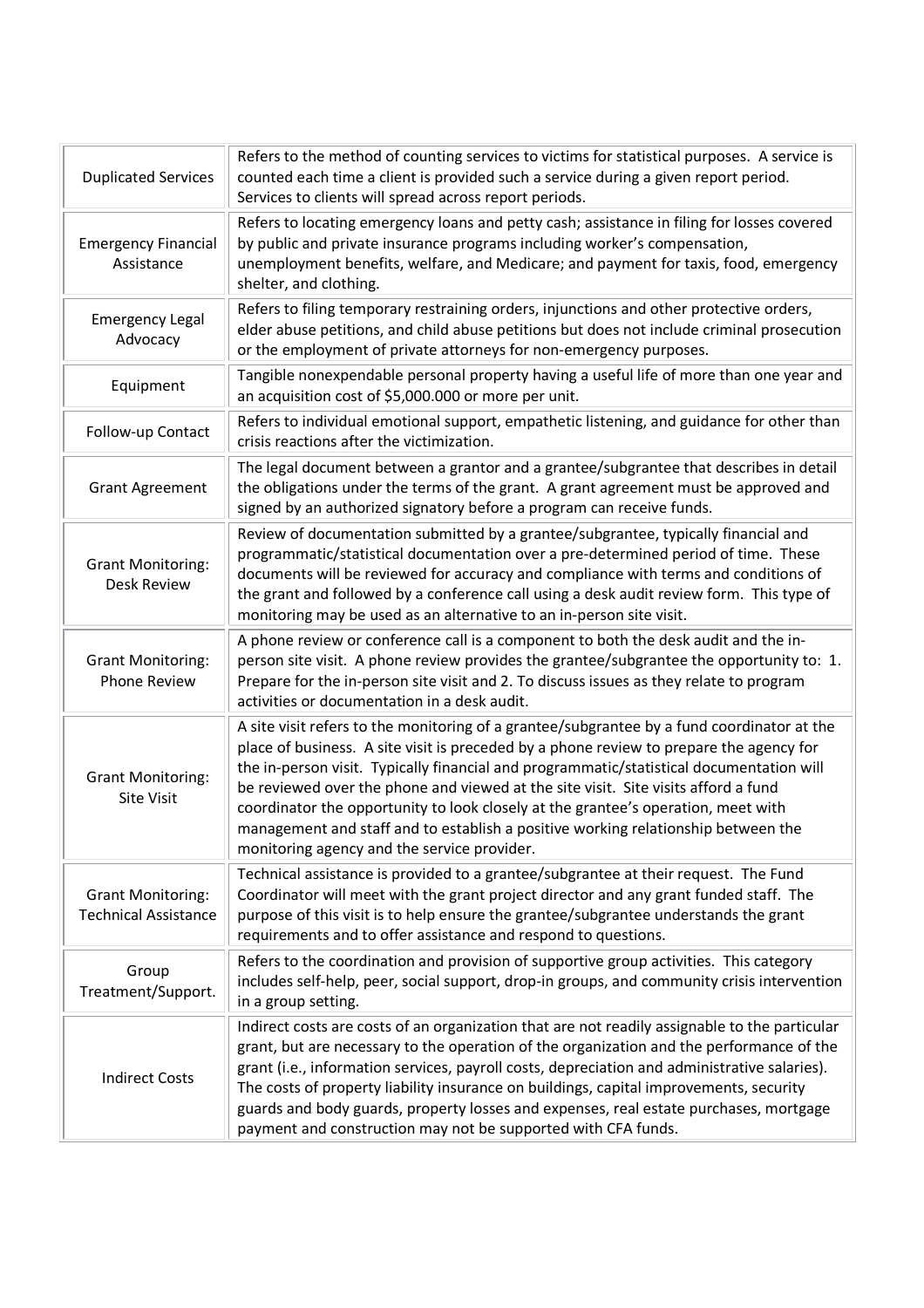| Information and<br>Referral (in-person)  | Refers to in-person contacts with the victim and identifying services offered and support<br>available by the subgrants project and other community agencies                                                                                                                                                                                                                                                                                                                                                                                                                                                                                                                        |  |  |
|------------------------------------------|-------------------------------------------------------------------------------------------------------------------------------------------------------------------------------------------------------------------------------------------------------------------------------------------------------------------------------------------------------------------------------------------------------------------------------------------------------------------------------------------------------------------------------------------------------------------------------------------------------------------------------------------------------------------------------------|--|--|
| Information and<br>Referral (telephone). | Refers to telephone contacts with the victim and identifying services offered and support<br>available by subgrant projects and other community agencies.                                                                                                                                                                                                                                                                                                                                                                                                                                                                                                                           |  |  |
| <b>MOU</b>                               | Memorandum of Understanding. An MOU is required of an agency when they have<br>applied for funds with partnering organizations. The MOU provides documentation that<br>demonstrates the organizations have consulted and coordinated the responsibilities of<br>their grant activities.                                                                                                                                                                                                                                                                                                                                                                                             |  |  |
| <b>Outcome Measures</b>                  | Measurable changes in participants' lives as a result of the staff activities.                                                                                                                                                                                                                                                                                                                                                                                                                                                                                                                                                                                                      |  |  |
| Performance<br><b>Measures</b>           | Markers that indicate whether the program has met its objectives. Performance<br>measures consist of target outputs and short term outcome measures.                                                                                                                                                                                                                                                                                                                                                                                                                                                                                                                                |  |  |
| Personal Advocacy.                       | Refers to assisting victims in securing rights and services from other agencies;<br>intervention with employers, creditors and others on behalf of the victim; and other<br>general information on rights and remedies available to the victim.                                                                                                                                                                                                                                                                                                                                                                                                                                     |  |  |
| Personal Identifying<br>Information      | Individually identifying information for or about an individual victim of crime including (1)<br>a first and last name; (2) a home or other physical address; (3) contact information<br>(including a postal, e-mail or Internet protocol address, or telephone or facsimile<br>number); (4) a social security number; and (5) any other information, including date of<br>birth, racial or ethnic background, or religious affiliation, that, in combination with any<br>other non-personally identifying information would serve to identify any individual.                                                                                                                      |  |  |
| <b>RFA</b>                               | <b>Request for Application</b>                                                                                                                                                                                                                                                                                                                                                                                                                                                                                                                                                                                                                                                      |  |  |
| Shelter/Safe House                       | Refers to offering short-term and long-term housing and related support services to<br>victims and members of their family following victimization                                                                                                                                                                                                                                                                                                                                                                                                                                                                                                                                  |  |  |
| Supplanting                              | Grant funds must be used to supplement existing funding for program activities and NOT<br>replace those already funded. CFA funds are intended to expand or enhance direct<br>victim services and should not replace County funding, for example. Therefore, grant<br>funds may not be used to supplant, replace or divert other sources of support within<br>government agencies unless it can be demonstrated that such other support is, or will be,<br>eliminated or reduced for reasons other than the grant funds. This supplantation clause<br>applies only to state and local public (government) agencies. Nonprofit agencies are not<br>bound by non-supplantation rules. |  |  |
| <b>Target Outputs</b>                    | These are proposed results of staff activities. Target outputs should show the: number of<br>clients served, types of client served, length of time that it will take to serve the clients<br>and number and type of services delivered.                                                                                                                                                                                                                                                                                                                                                                                                                                            |  |  |
| Therapy                                  | Refers to intensive professional psychological/psychiatric treatment for individuals,<br>couples, and family members. This includes the evaluation of mental health needs, as<br>well as the actual delivery of psychotherapy                                                                                                                                                                                                                                                                                                                                                                                                                                                       |  |  |
| <b>Tribal Government</b>                 | The governing body of an Indian tribe; or a tribe, band, pueblo, nation, or other<br>organized group or community of Indians, including any Alaska Native village or regional<br>village corporation that is recognized as eligible for the special programs and services<br>provided by the United States to Indians because of their status as Indians.                                                                                                                                                                                                                                                                                                                           |  |  |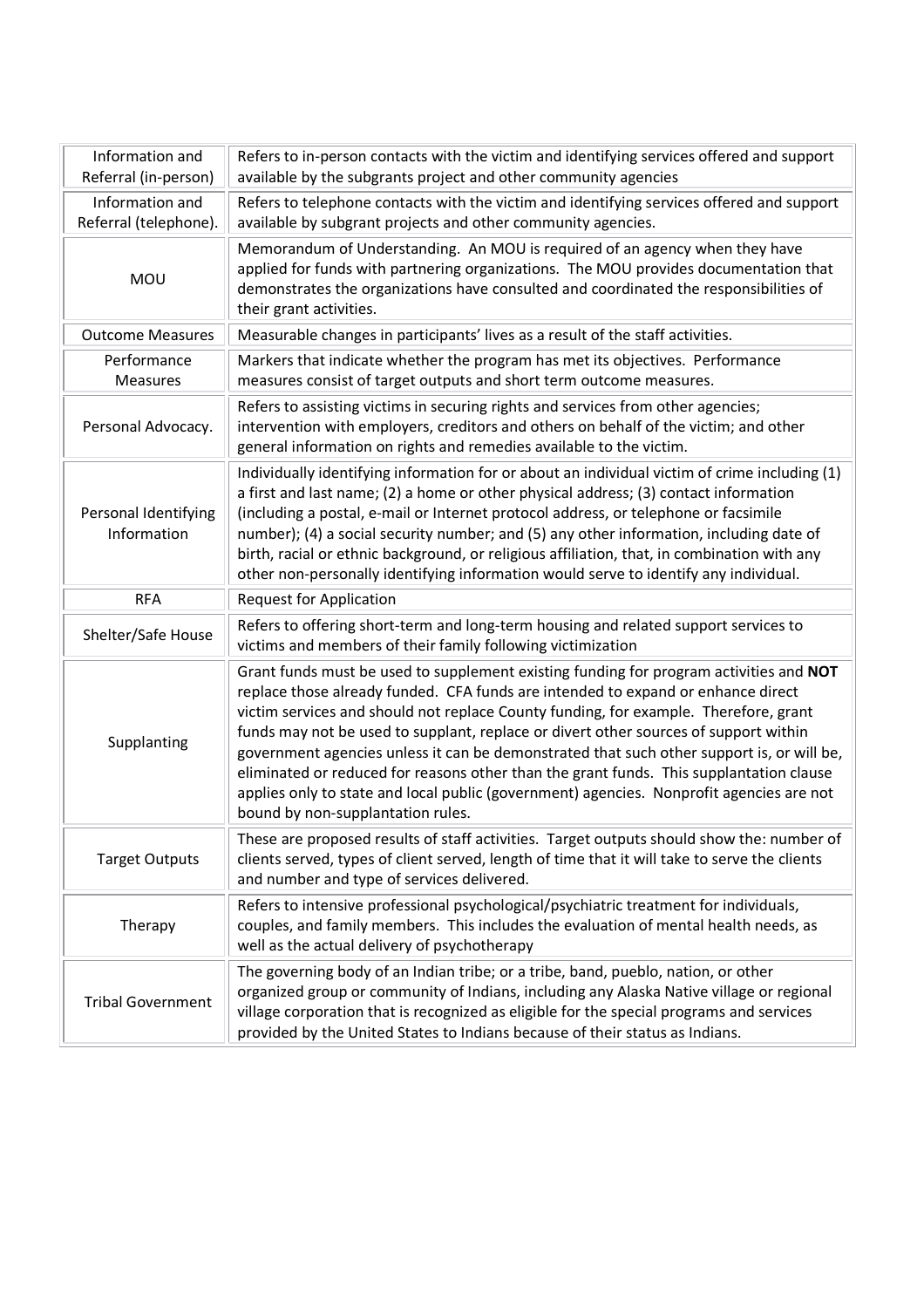| Underserved victim          | An underserved crime victim is a victim of a violent or other traumatic act that is criminal<br>in nature, as defined by state, tribal, military, or federal statute, who does not receive<br>adequate services and support or who lacks understanding of, or access to, statutorily or<br>constitutionally defined legal rights. Underserved victims may be defined as senior<br>citizens, non-English speaking residents, persons with disabilities, or members of racial or<br>ethnic minorities; or they may be defined by their gender, sexual preference, socio-<br>economic status, or religious affiliation; or they may be defined by virtue of the fact that<br>they are residents of rural or remote areas, or inner cities. Victim services may be<br>available in a community, but may not be provided in a culturally competent manner,<br>may not be accessible, or may be complicated by overlapping or complex jurisdictional<br>issues. |
|-----------------------------|-----------------------------------------------------------------------------------------------------------------------------------------------------------------------------------------------------------------------------------------------------------------------------------------------------------------------------------------------------------------------------------------------------------------------------------------------------------------------------------------------------------------------------------------------------------------------------------------------------------------------------------------------------------------------------------------------------------------------------------------------------------------------------------------------------------------------------------------------------------------------------------------------------------------------------------------------------------|
| Unduplicated victims        | Refers to the method of counting victims for statistical purposes. Victims are counted<br>only once on a statistical report during a grant cycle (1 or 2 years). The only exception<br>would be if the individual is a victim of another crime. See additional information on<br>pages 23-24 of this Handbook.                                                                                                                                                                                                                                                                                                                                                                                                                                                                                                                                                                                                                                            |
| Unliquidated<br>Obligations | Obligations or encumbered funds made toward the end of a grant period for which<br>payment cannot be processed until after the grant period has ended. In most instances,<br>these types of unliquidated obligations will be due to accrued payroll expenses or, on<br>rare occasions, an approved operating expense item, which had been ordered by the end<br>of the grant period but not yet paid.                                                                                                                                                                                                                                                                                                                                                                                                                                                                                                                                                     |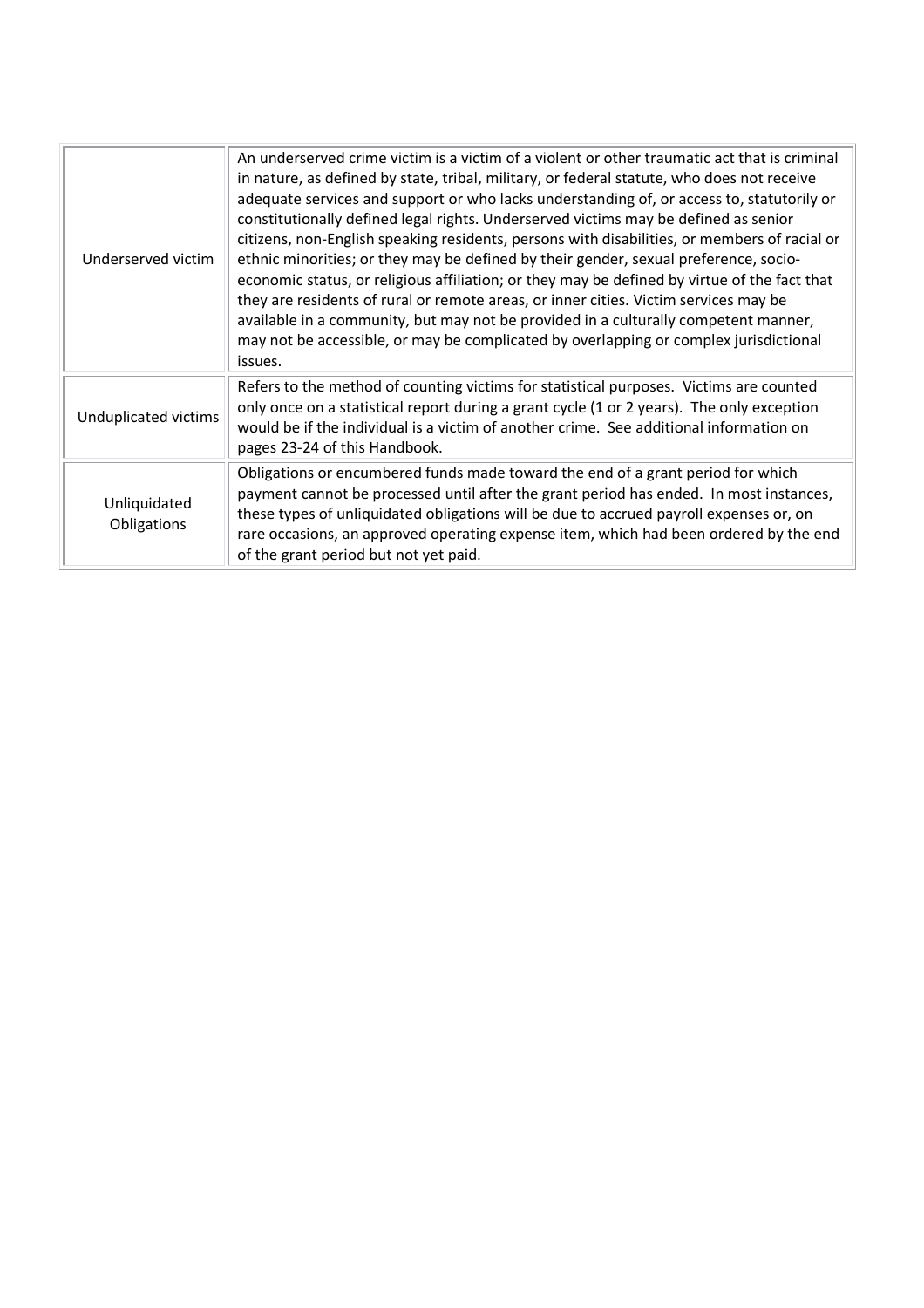# **APPENDIX G**

# **CVSD and CFA Acronym List**

| Acronym       | <b>Definition</b>                                                 |
|---------------|-------------------------------------------------------------------|
| <b>ACP</b>    | <b>Address Confidentiality Program</b>                            |
| AG            | <b>Attorney General</b>                                           |
| <b>BIP</b>    | <b>Batterer Intervention Program</b>                              |
| CAC           | Child Advocacy Center                                             |
| CAIC          | Child Abuse Intervention Center                                   |
| CAMI          | Child Abuse Multidisciplinary Intervention                        |
| <b>CRT</b>    | Crisis Response Team                                              |
| <b>CFA</b>    | Criminal Fine Account. Formerly Criminal Fines Assessment Account |
| <b>CICA</b>   | <b>Criminal Injuries Compensation Account</b>                     |
| <b>CVAN</b>   | Crime Victims Assistance Network                                  |
| <b>CVCP</b>   | Crime Victims' Compensation Program                               |
| <b>CVRW</b>   | Crime Victims' Rights Week                                        |
| <b>CVSD</b>   | Crime Victims' Service Division                                   |
| DA            | <b>District Attorney</b>                                          |
| <b>DHS</b>    | Department of Human Services                                      |
| <b>DMP</b>    | <b>Designated Medical Professional</b>                            |
| <b>DOJ</b>    | Department of Justice                                             |
| <b>DPSST</b>  | Department of Public Safety Standards Training                    |
| DV/SA         | Domestic Violence/Sexual Assault                                  |
| <b>IPV</b>    | Interpersonal Violence (Pregnancy Grant)                          |
| <b>LEA</b>    | Law Enforcement Agency                                            |
| LEDS          | Law Enforcement Data System                                       |
| MA            | <b>Medical Assessment</b>                                         |
| <b>MDT</b>    | Multi-Disciplinary Team (CAMI Program)                            |
| <b>NCA</b>    | National Children's Alliance                                      |
| <b>NOVA</b>   | National Organization for Victim Assistance                       |
| OAR           | Oregon Administrative Rule                                        |
| <b>OCADSV</b> | Oregon Coalition Against Domestic & Sexual Violence               |
| <b>ODAA</b>   | Oregon District Attorneys' Association                            |
| <b>ODSVS</b>  | Oregon Domestic and Sexual Violence Services                      |
| <b>OJD</b>    | Oregon Judicial Department                                        |
| <b>OJIN</b>   | Oregon Judicial Information Network                               |
| ORS           | <b>Oregon Revised Statute</b>                                     |
| <b>OSP</b>    | Oregon State Police                                               |
| <b>OVC</b>    | Office for Victims of Crime                                       |
| <b>OVW</b>    | Office on Violence Against Women                                  |
| <b>OYA</b>    | Oregon Youth Authority                                            |
| QFR           | Quarterly Financial Report                                        |
| <b>RSP</b>    | Regional Service Provider (CAMI Program)                          |
| SANE          | Sexual Assault Nurse Examiner                                     |
| SASP          | Sexual Assault Services Program                                   |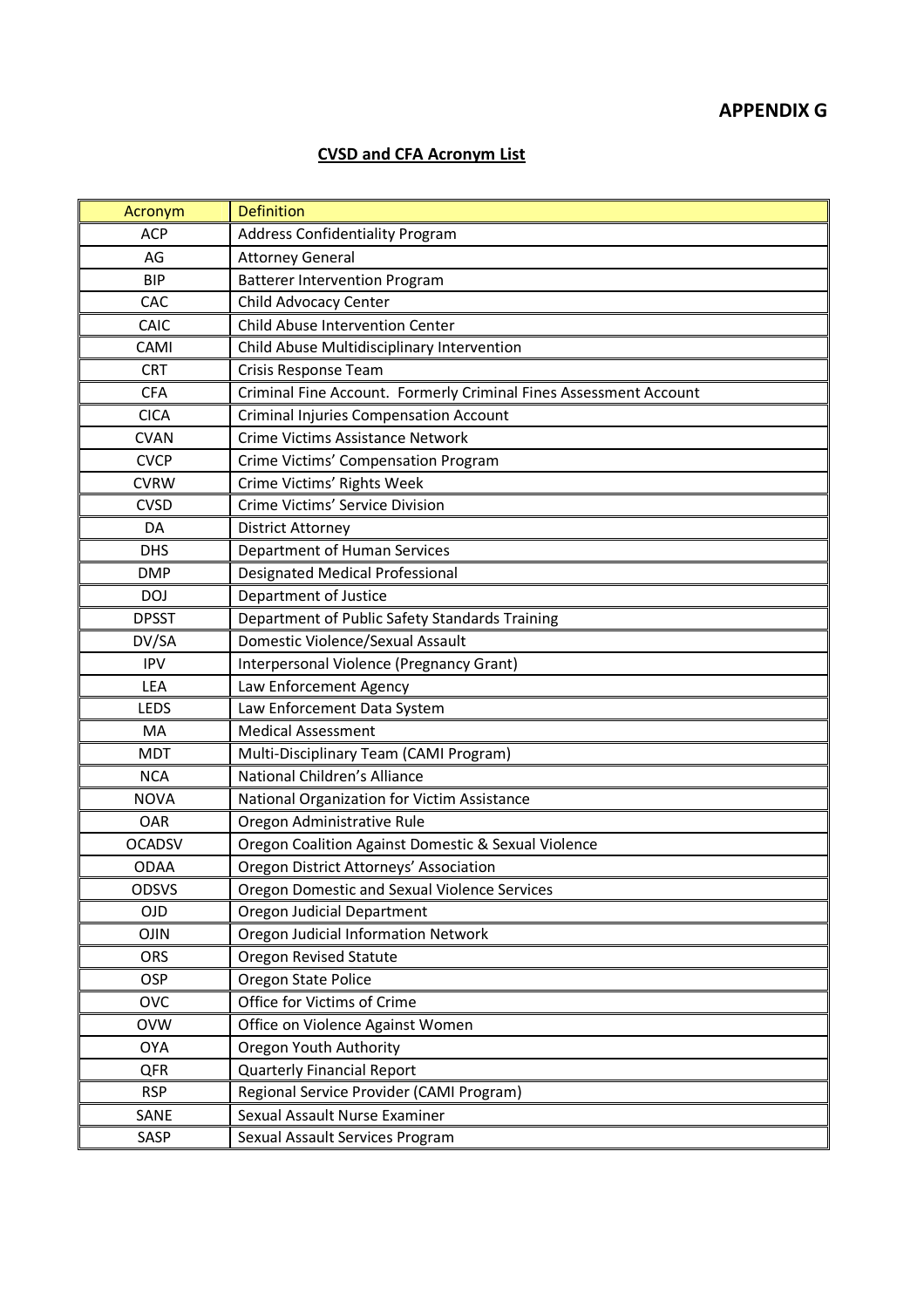| <b>SATF</b>  | Sexual Assault Task Force                               |
|--------------|---------------------------------------------------------|
| <b>SAVE</b>  | Sexual Assault Victims' Emergency Medical Response Fund |
| <b>SVAA</b>  | State Victim Assistance Academy                         |
| UA           | <b>Unitary Assessment</b>                               |
| <b>VAP</b>   | Victim Assistance Program                               |
| <b>VAWA</b>  | Violence Against Women Act                              |
| <b>VINES</b> | Victim Information & Notification Everyday System       |
| <b>VOCA</b>  | Victim of Crime Act                                     |
| <b>VRS</b>   | Victim Response Section (A Section within CVSD)         |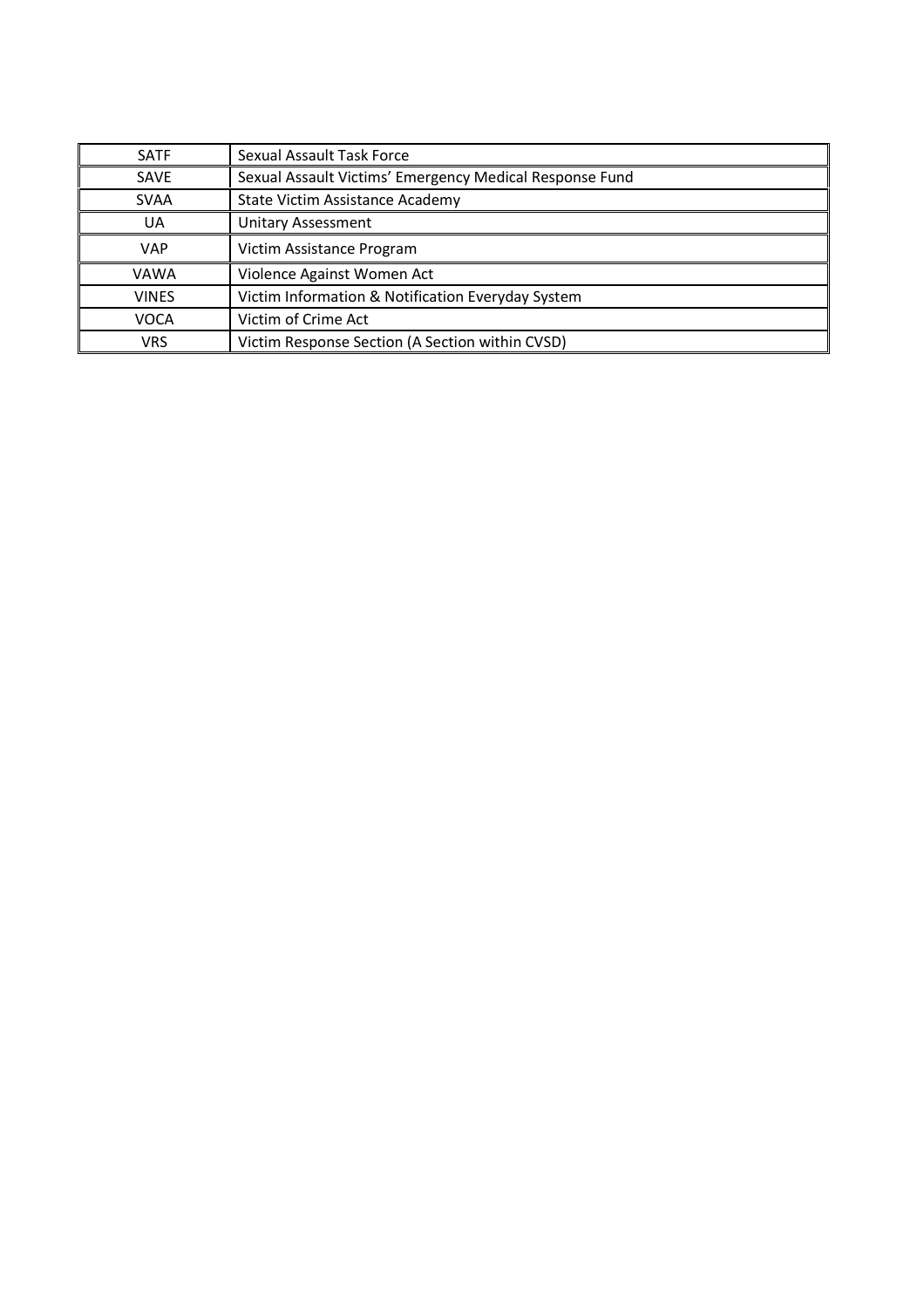# **APPENDIX H**

| <b>OREGON RESOURCES</b>                                          |                                                                                                                                                                                                                                                                                                                                                                                |                                                    |  |
|------------------------------------------------------------------|--------------------------------------------------------------------------------------------------------------------------------------------------------------------------------------------------------------------------------------------------------------------------------------------------------------------------------------------------------------------------------|----------------------------------------------------|--|
| <b>RESOURCE</b>                                                  | <b>PURPOSE</b>                                                                                                                                                                                                                                                                                                                                                                 | <b>WEB-ADDRESS</b>                                 |  |
| Department of Justice,<br>Crime Victims' Services<br>Division    | Reporting forms and requirements,<br>Grant Update Packets, Upcoming<br><b>Meetings and Events</b>                                                                                                                                                                                                                                                                              | http://www.doj.state.or.us/crimev/ind<br>ex.shtml  |  |
| Crime Victim's<br>Compensation Program                           | The CVCP provides compensation for<br>the financial losses of a victim and<br>the victim's family as a result of<br>violent crimes.                                                                                                                                                                                                                                            | http://www.doj.state.or.us/crimev/co<br>mp.shtml   |  |
| Attorney General's<br>Sexual Assault Task<br>Force               | To provide leadership in Oregon for<br>the efforts of improving the<br>prevention of and response to sexual<br>assault.                                                                                                                                                                                                                                                        | http://www.oregonsatf.org/                         |  |
| Crime Victim Assistance<br><b>Network</b>                        | CVAN advocates for the Rights of<br>Victims and to Promote Victims<br>Services, Includes State Victim<br>Assistance Academy (SVAA)                                                                                                                                                                                                                                             | http://www.oregonvictims.org/                      |  |
| Oregon Coalition Against<br>Domestic and Sexual<br>Violence      | The Coalition provides technical<br>assistance, training, and public<br>education to local crisis centers and<br>their communities.                                                                                                                                                                                                                                            | http://www.ocadsv.com/                             |  |
| Nonprofit Association of<br>Oregon (formerly known<br>as TACS)   | NAO is a resource for nonprofit<br>organizations and a central source of<br>information about the nonprofit<br>sector.                                                                                                                                                                                                                                                         | www.nonprofitoregon.org/                           |  |
| <b>National Coalition Against</b><br>Domestic Violence           | The NCADV provides national level<br>organization of communities and<br>individuals working to end the<br>violence in our lives.                                                                                                                                                                                                                                               | http://www.ncadv.org/                              |  |
| Oregon Crime Victim<br>Rights Compliance Portal                  | This is part of the Oregon<br>Department of Justice website and<br>provides information on crime victim<br>rights and services for both<br>advocates and victims.                                                                                                                                                                                                              | http://www.oregoncrimevictimsrights.<br>$org$      |  |
| Oregon Human<br>Trafficking Task Force<br>(OHTTF)                | OATH is the official website of<br>OHTTF. OHTTF was formed to<br>address a growing need for a<br>comprehensive and collaborative<br>response to human trafficking in the<br>State of Oregon. The site provides<br>basic human trafficking information.                                                                                                                         | http://www.oregonoath.org/                         |  |
| Bureau of Labor and<br><b>Industries Technical</b><br>Assistance | BOLI/TA protects the rights of<br>workers and citizens to equal, non-<br>discriminatory treatment;<br>encourages and enforces compliance<br>with state laws relating to wages,<br>hours, terms and conditions of<br>employment; and advocates policies<br>that balance the demands of the<br>workplace and employers with the<br>protections of workers and their<br>families. | http://www.oregon.gov/BOLI/TA/                     |  |
| Bureau of Labor and<br>Industry Civil Rights<br><b>Division</b>  | The BOLI Civil Rights Division<br>enforces civil rights laws;<br>investigates civil rights complaints;<br>advises and educates workers about<br>their civil rights.                                                                                                                                                                                                            | www.boli.state.or.us/BOLI/CRD/C Pos<br>tings.shtml |  |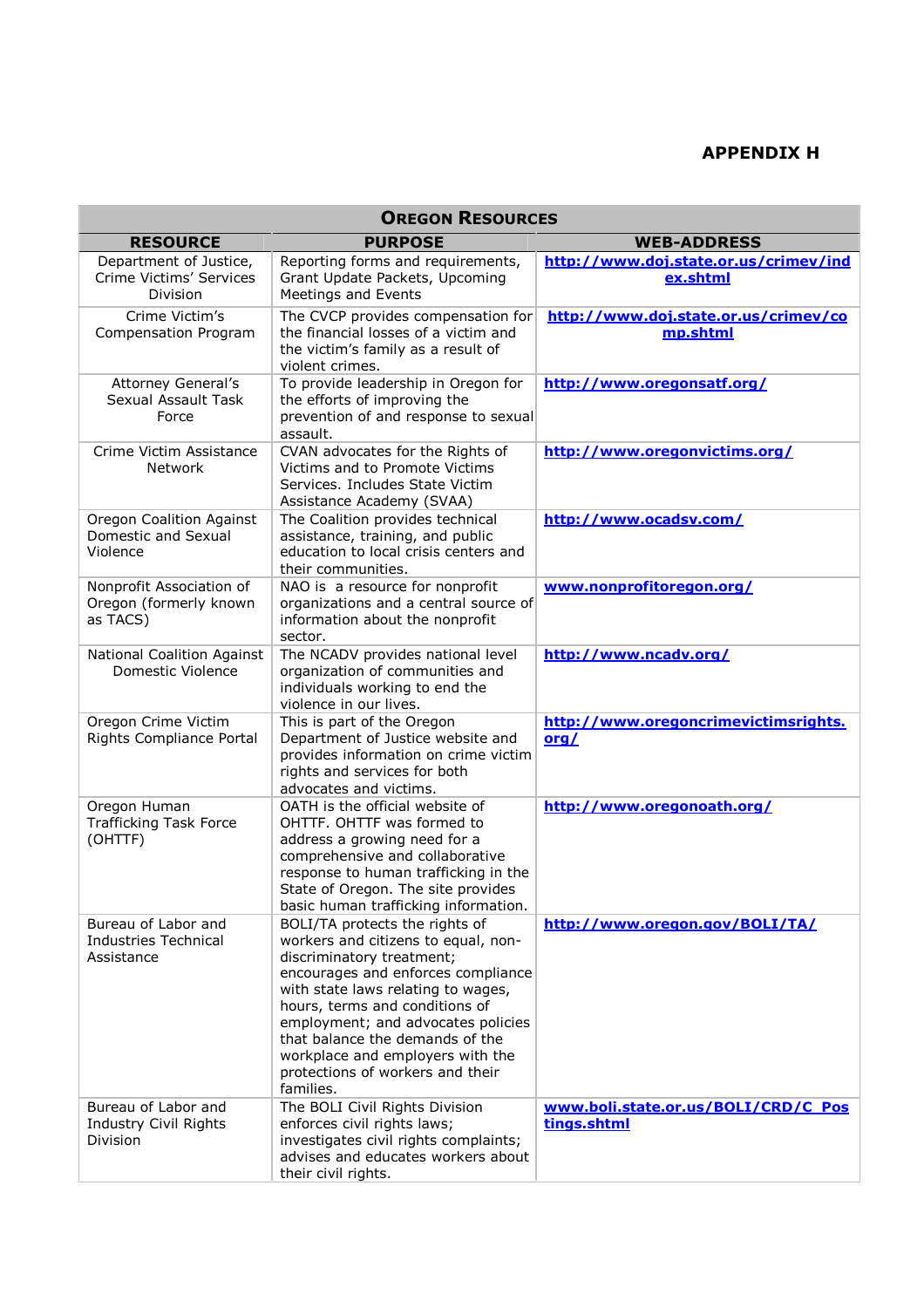| Oregon Law Center                                        | Civil legal assistance for low income<br>individuals.                                                                                                                                                                                                                                                 | http://www.oregonlawcenter.org/                   |
|----------------------------------------------------------|-------------------------------------------------------------------------------------------------------------------------------------------------------------------------------------------------------------------------------------------------------------------------------------------------------|---------------------------------------------------|
| Children's Trust Fund of<br>Oregon                       | CTFO fosters healthy child<br>development and functioning by<br>ending the harm of child abuse and<br>neglect to Oregon's children. The<br>Foundation fulfills this mission by the<br>funding of effective, primary<br>prevention programs in local<br>communities throughout the state of<br>Oregon. | http://www.ctfo.org/                              |
| Oregon Network of Child<br>Abuse Intervention<br>Centers | Child Abuse Intervention Centers<br>are designed to minimize trauma to<br>child abuse victims by coordinating<br>the local community's response for<br>purpose of investigation,<br>the<br>assessment and intervention in<br>reports of suspected child abuse.                                        | http://www.childabuseintervention.org<br>$\prime$ |
| Children First for Oregon                                | <b>CFFO</b> advocates for the adoption of<br>policies and programs that keep<br>children healthy and safe and<br>strengthen families.                                                                                                                                                                 | http://www.cffo.org/                              |

| <b>NATIONAL RESOURCES</b>                      |                                                                                                                                                                                                                                                  |                                                  |  |
|------------------------------------------------|--------------------------------------------------------------------------------------------------------------------------------------------------------------------------------------------------------------------------------------------------|--------------------------------------------------|--|
| <b>RESOURCE</b>                                | <b>PURPOSE</b>                                                                                                                                                                                                                                   | <b>WEB-ADDRESS</b>                               |  |
| National Criminal Justice<br>Reference Service | NCJRS is a federally funded<br>resource offering justice and<br>substance abuse information to<br>support research, policy, and<br>program development worldwide.<br>NCJRS offers a range of services<br>and resources for victim<br>assistance. | http://www.ncjrs.gov/                            |  |
| National Center for<br>Victims of Crime        | The NCVC is the nation's leading<br>resource and advocacy<br>organization for crime victims and<br>those who serve them.                                                                                                                         | http://www.ncvc.org/ncvc/Main.aspx               |  |
| National Crime Victim<br>Law Institute         | The NCVLI promotes and supports<br>victims' rights and legal technical<br>assistance to victims' attorneys<br>and others serving victims.                                                                                                        | http://www.ncvli.org/                            |  |
| National Organization for<br>Victim Assistance | NOVA's promotes the rights and<br>services for victims of crime It<br>provides national advocacy, direct<br>services to victims, and assistance<br>to professional colleagues.                                                                   | http://www.trynova.org/                          |  |
| Office for Victims of<br>Crime                 | OVC was established by the 1984<br>Victims of Crime Act (VOCA) to<br>oversee diverse programs that<br>benefit victims of crime. OVC<br>provides substantial funding to<br>state victim assistance and<br>compensation programs.                  | http://www.ojp.usdoj.gov/ovc/                    |  |
| The National Victim<br>Notification Network    | The VINE system keeps victims<br>informed about offenders.                                                                                                                                                                                       | https://www.vinelink.com/vinelink/initM<br>ap.do |  |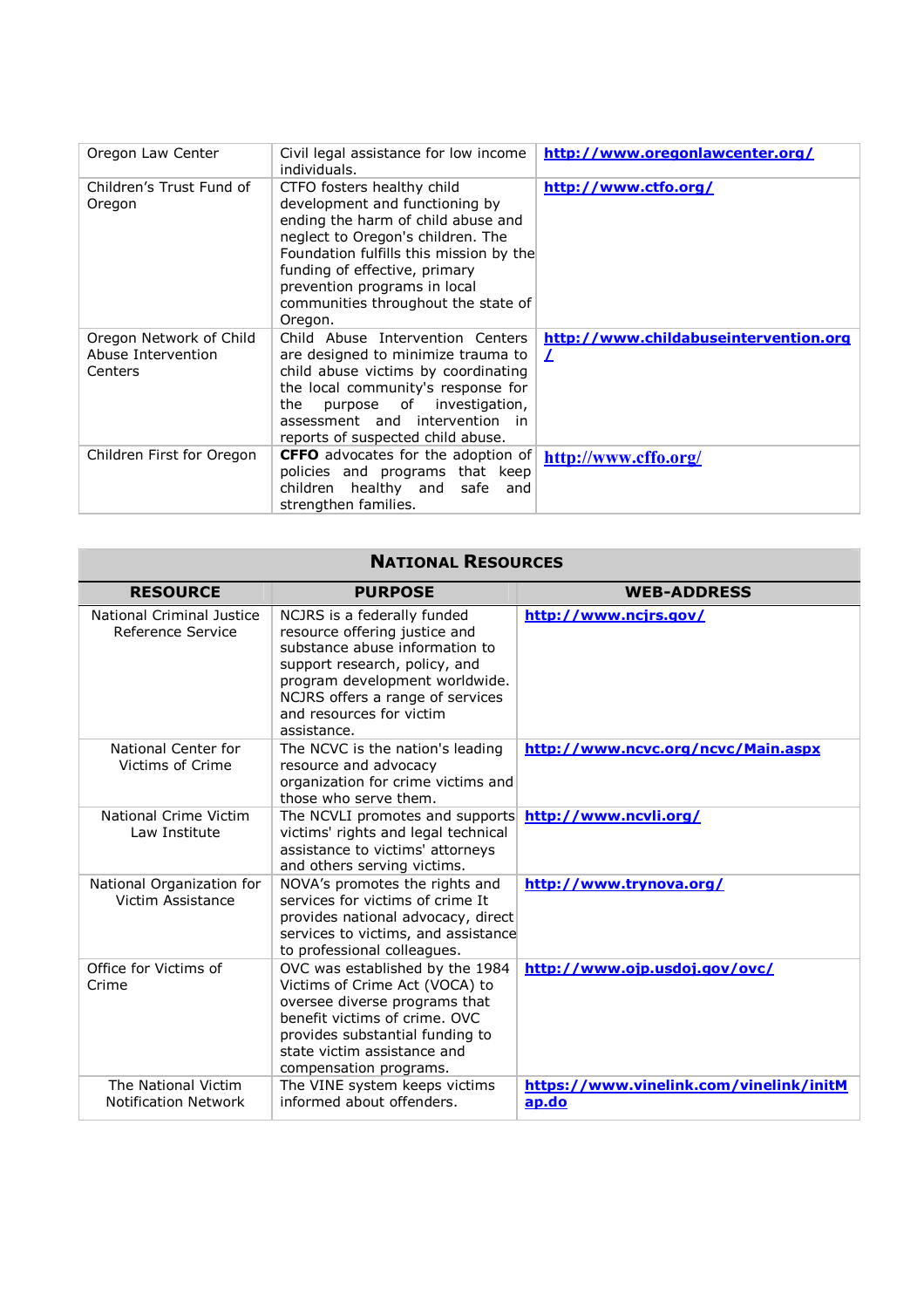| Office on Violence<br>Against Women (OVW)                                    | The Office on Violence Against<br>Women (OVW), a component of<br>the U.S. Department of Justice,<br>provides national leadership in<br>developing the nation's capacity<br>to reduce violence against<br>women.                                     | http://www.ovw.usdoj.gov/                        |
|------------------------------------------------------------------------------|-----------------------------------------------------------------------------------------------------------------------------------------------------------------------------------------------------------------------------------------------------|--------------------------------------------------|
| National Network to End<br>Domestic Violence                                 | NNEDV offers a range of programs http://www.nnedv.org/<br>and initiatives to address the<br>complex causes and far-reaching<br>consequences of domestic<br>violence and provides state<br>coalitions with critical information<br>and resources.    |                                                  |
| <b>Foundation Center</b>                                                     | The Foundation Center maintains<br>a comprehensive database on<br>U.S. grantmakers and their<br>grants.                                                                                                                                             | http://www.foundationcenter.org/                 |
| Grants.Gov                                                                   | Federal Funding Opportunities                                                                                                                                                                                                                       | http://www.grants.gov/                           |
| Central Contractor<br>Registration (CCR)                                     | For registering, renewing, and<br>updating a CCR. CCR is a<br>requirement for VOCA and VAWA<br>funding.                                                                                                                                             | https://www.bpn.gov/ccr/default.aspx             |
| <b>National Criminal Justice</b><br>Association                              | NCJA exists to promote the<br>development of justice systems in<br>states, tribal nations, and units of<br>local government that enhance<br>public safety.                                                                                          | http://www.ncja.org                              |
| National Sexual Violence<br><b>Resource Center</b>                           | NSVRS is a national information<br>and resource hub relating to all<br>aspects of sexual violence.                                                                                                                                                  | http://www.nsvrs.org                             |
| <b>National Coalition Against</b><br>Domestic Violence                       | NCADV provides national level<br>organization of communities and<br>individuals working to end the<br>violence in our lives.                                                                                                                        | http://www.ncadv.org/                            |
| Polaris Project<br>(National Human<br><b>Trafficking Resource</b><br>Center) | Polaris Project is a leading<br>organization in the United States<br>combating all forms of human<br>trafficking and serving both U.S.<br>citizens and foreign national<br>victims, including men, women,<br>and children.                          | http://www.polarisproject.org/                   |
| The Campaign to Rescue<br>and Restore Victims of<br>Human Trafficking        | This site includes numerous<br>resources such as posters;<br>toolkits to assist providers support<br>victims of human trafficking.<br>Great for awareness campaigns.                                                                                | http://www.acf.hhs.gov/trafficking/              |
| National Children's<br>Alliance (NCA)                                        | NCA empowers local communities<br>to provide comprehensive,<br>coordinated and compassionate<br>services to victims of child abuse.                                                                                                                 | http://www.nationalchildrensalliance.org/        |
| Prevent Child Abuse<br>America                                               | PCA America builds awareness<br>and education in the effort to<br>prevent the abuse and neglect of<br>our nation's children. PCA<br>provides leadership to promote<br>and implement prevention<br>efforts at both the national and<br>local levels. | http://www.preventchildabuse.org/index.s<br>html |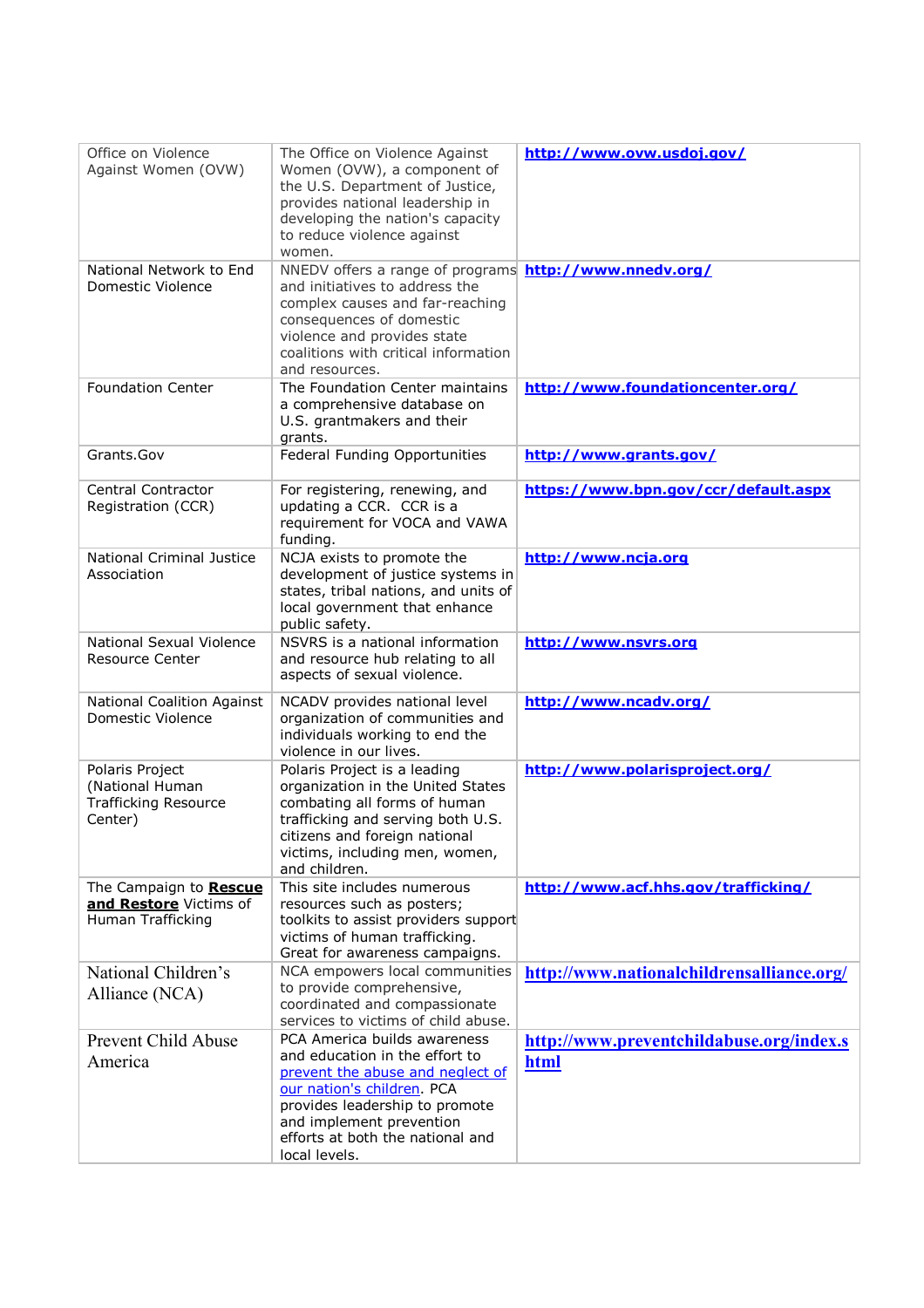| <b>PROGRAM RESOURCES</b>                                                       |                                                                                                                                                                                                                                                                                                       |                                                        |
|--------------------------------------------------------------------------------|-------------------------------------------------------------------------------------------------------------------------------------------------------------------------------------------------------------------------------------------------------------------------------------------------------|--------------------------------------------------------|
| <b>RESOURCE</b>                                                                | <b>PURPOSE</b>                                                                                                                                                                                                                                                                                        | <b>WEB-ADDRESS</b>                                     |
| Justice Solutions                                                              | Justice Solutions is a national non-<br>profit organization dedicated to<br>enhancing rights, resources and<br>respect for victims and communities.<br>The site is a great resource across<br>topics.                                                                                                 | http://www.justicesolutions.org/art_pub.<br>htm#impact |
| Free Management<br>Library                                                     | The Free Management Library has a<br>wealth of information, resources and<br>references in 75 categories<br>regarding leadership and<br>management.                                                                                                                                                   | http://www.managementhelp.org/                         |
| TechSoup: The<br>technology place for<br>nonprofits                            | TechSoup provides a range of<br>technology services for nonprofits,<br>including news and articles,<br>discussion forums, and discounted<br>and donated technology products.                                                                                                                          | http://www.techsoup.org/                               |
| Asian & Pacific Island<br>Institute on Domestic<br>Violence                    | The Asian & Pacific Islander Institute<br>on Domestic Violence is a national<br>network serving as a forum for, and<br>clearing house on information,<br>research, resources and critical<br>issues about violence against women<br>in Asian and Pacific Islander<br>communities.                     | http://www.apiidv.org/                                 |
| National Association of<br>Volunteer Programs in<br>Local Government           | NAVPLG is an international<br>association of administrators for<br>volunteer programs in local, city,<br>and county government. There is a<br>best practices section, a yahoo<br>group that volunteer managers can<br>join.                                                                           | http://www.navplg.org/                                 |
| Independent Sector:<br>Value of Volunteer<br>Time                              | This site provides a value for<br>volunteer time by state. NOTE: this<br>is just an estimated dollar value and<br>every agency should take into<br>account the dollar value of a<br>volunteer doing the same/similar job<br>as paid staff. Volunteers should not<br>be valued higher than paid staff. | http://www.independentsector.org/volunt<br>eer_time    |
| Living Wage Calculator<br>(Developed as part of<br>the Living Wage<br>Project) | This living wage calculator estimates<br>the cost of living in your community<br>or region. The calculator lists typical<br>expenses, the living wage and typical<br>wages for the selected location. This<br>site sorts by state, county and city.                                                   | http://www.livingwage.geog.psu.edu/                    |